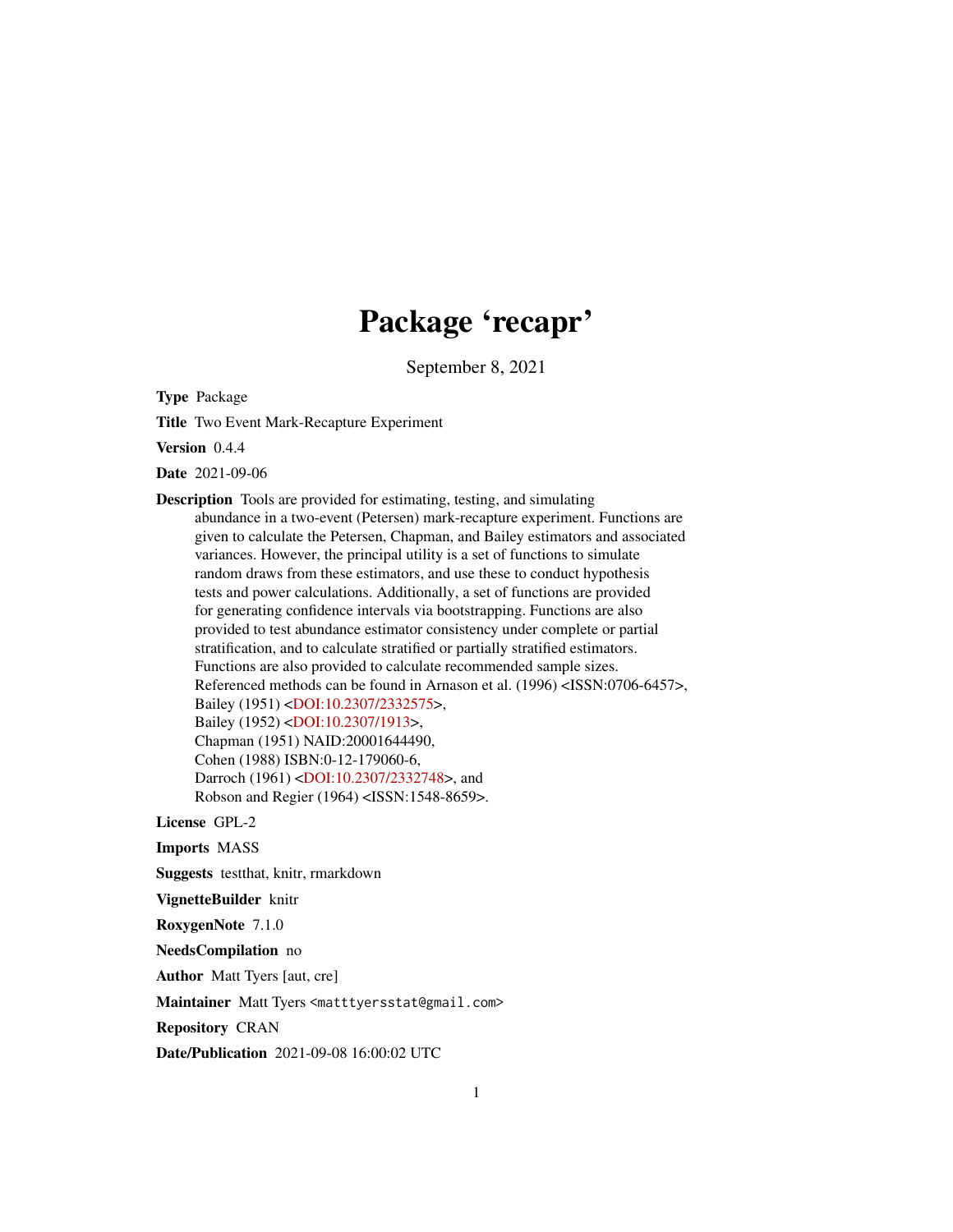## R topics documented:

| 3                                                                                                                  |
|--------------------------------------------------------------------------------------------------------------------|
| $\overline{3}$                                                                                                     |
| $\overline{5}$                                                                                                     |
| 6                                                                                                                  |
| $\overline{7}$                                                                                                     |
| 9                                                                                                                  |
| 11                                                                                                                 |
| 12                                                                                                                 |
| 14                                                                                                                 |
| 15                                                                                                                 |
| 16                                                                                                                 |
| 17                                                                                                                 |
| 18                                                                                                                 |
| 20                                                                                                                 |
| 21                                                                                                                 |
| 22                                                                                                                 |
| 24                                                                                                                 |
| 25                                                                                                                 |
| 26                                                                                                                 |
| 28                                                                                                                 |
| 30                                                                                                                 |
| 32                                                                                                                 |
| 33                                                                                                                 |
| 34                                                                                                                 |
| 35                                                                                                                 |
| 36<br>$print.readpr\_stratpow \ldots \ldots \ldots \ldots \ldots \ldots \ldots \ldots \ldots \ldots \ldots \ldots$ |
| 36                                                                                                                 |
| 37                                                                                                                 |
| 38                                                                                                                 |
| 39                                                                                                                 |
| 41                                                                                                                 |
| 42                                                                                                                 |
| 43                                                                                                                 |
| 44                                                                                                                 |
| 45                                                                                                                 |
| 46                                                                                                                 |
| 48                                                                                                                 |
| 49                                                                                                                 |
| 50                                                                                                                 |
| vstrat                                                                                                             |

**Index**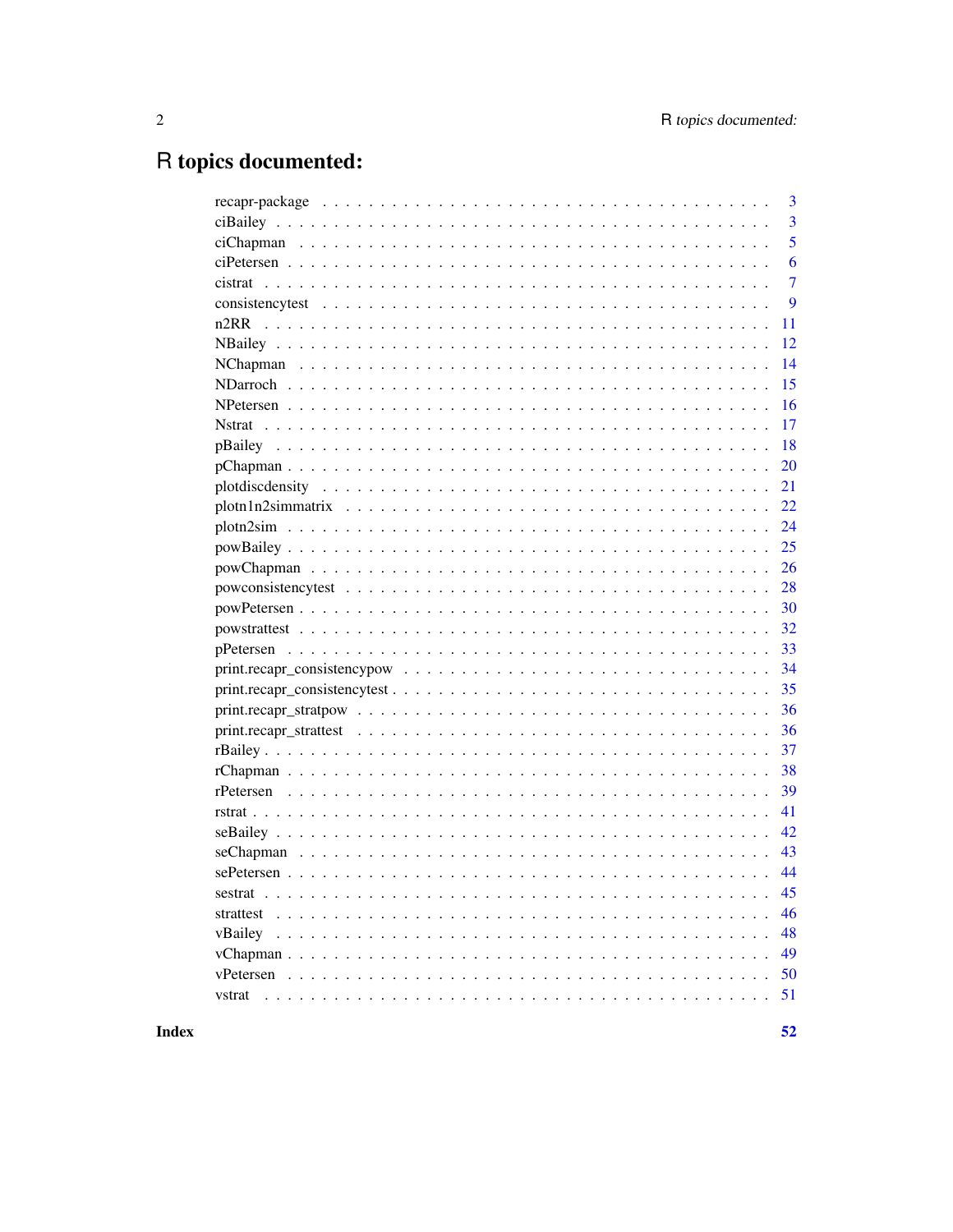<span id="page-2-0"></span>recapr-package *Estimating, Testing, and Simulating Abundance in a Mark-Recapture Experiment*

#### Description

Tools are provided for estimating, testing, and simulating abundance in a two-event (Petersen) markrecapture experiment. Functions are given to calculate the Petersen, Chapman, and Bailey estimators and associated variances. However, the principal utility is a set of functions to simulate random draws from these estimators, and use these to conduct hypothesis tests and power calculations. Additionally, a set of functions are provided for generating confidence intervals via bootstrapping. Functions are also provided to test abundance estimator consistency under complete or partial stratification, and to calculate stratified or Darroch estimators. Functions are also provided to calculate recommended sample sizes.

### Details

| Package: | recapr     |
|----------|------------|
| Type:    | Package    |
| Version: | 0.4.2      |
| Date:    | 2021-09-02 |
| License: | $GPI - 2$  |

#### Author(s)

Matt Tyers Maintainer: Matt Tyers <matttyersstat@gmail.com>

<span id="page-2-1"></span>ciBailey *Confidence Intervals for the Bailey Estimator*

#### **Description**

Calculates approximate confidence intervals(s) for the Bailey estimator, using bootstrapping, the Normal approximation, or both.

The bootstrap interval is created by resampling the data in the second sampling event, with replacement; that is, drawing bootstrap values of m2 from a binomial distribution with probability parameter m2/n2. This technique has been shown to better approximate the distribution of the abundance estimator. Resulting CI endpoints both have larger values than those calculated from a normal distribution, but this better captures the positive skew of the estimator. Coverage has been investigated by means of simulation under numerous scenarios and has consistently outperformed the normal interval. The user is welcomed to investigate the coverage under relevant scenarios.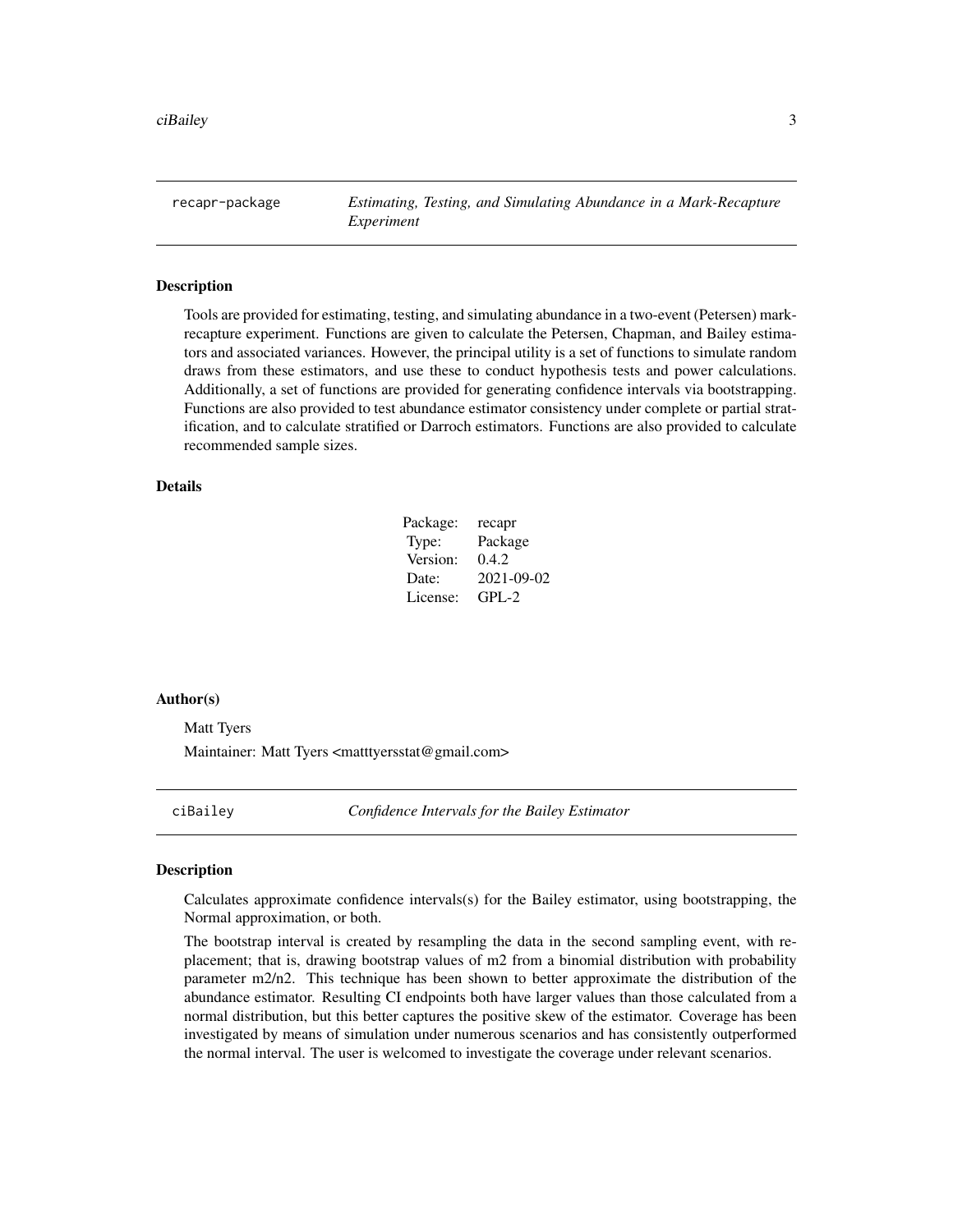#### <span id="page-3-0"></span>Usage

ciBailey(n1, n2, m2, conf =  $0.95$ , method = "both", bootreps = 10000)

### Arguments

| n1             | Number of individuals captured and marked in the first sample                                                       |
|----------------|---------------------------------------------------------------------------------------------------------------------|
| n2             | Number of individuals captured in the second sample                                                                 |
| m <sub>2</sub> | Number of marked individuals recaptured in the second sample                                                        |
| conf           | The confidence level of the desired intervals. Defaults to 0.95.                                                    |
| method         | Which method of confidence interval to return. Allowed values are "norm",<br>"boot", or "both". Defaults to "both". |
| bootreps       | Number of bootstrap replicates to use. Defaults to 10000.                                                           |

### Value

A list with the abundance estimate and confidence interval bounds for the normal-distribution and/or bootstrap confidence intervals.

#### Note

Any Petersen-type estimator (such as this) depends on a set of assumptions:

- The population is closed; that is, that there are no births, deaths, immigration, or emigration between sampling events
- All individuals have the same probability of capture in one of the two events, or complete mixing occurs between events
- Marking in the first event does not affect probability of recapture in the second event
- Individuals do not lose marks between events
- All marks will be reported in the second event

#### Author(s)

Matt Tyers

### See Also

[NBailey,](#page-11-1) [vBailey,](#page-47-1) [seBailey,](#page-41-1) [rBailey,](#page-36-1) [pBailey,](#page-17-1) [powBailey](#page-24-1)

### Examples

ciBailey(n1=100, n2=100, m2=20)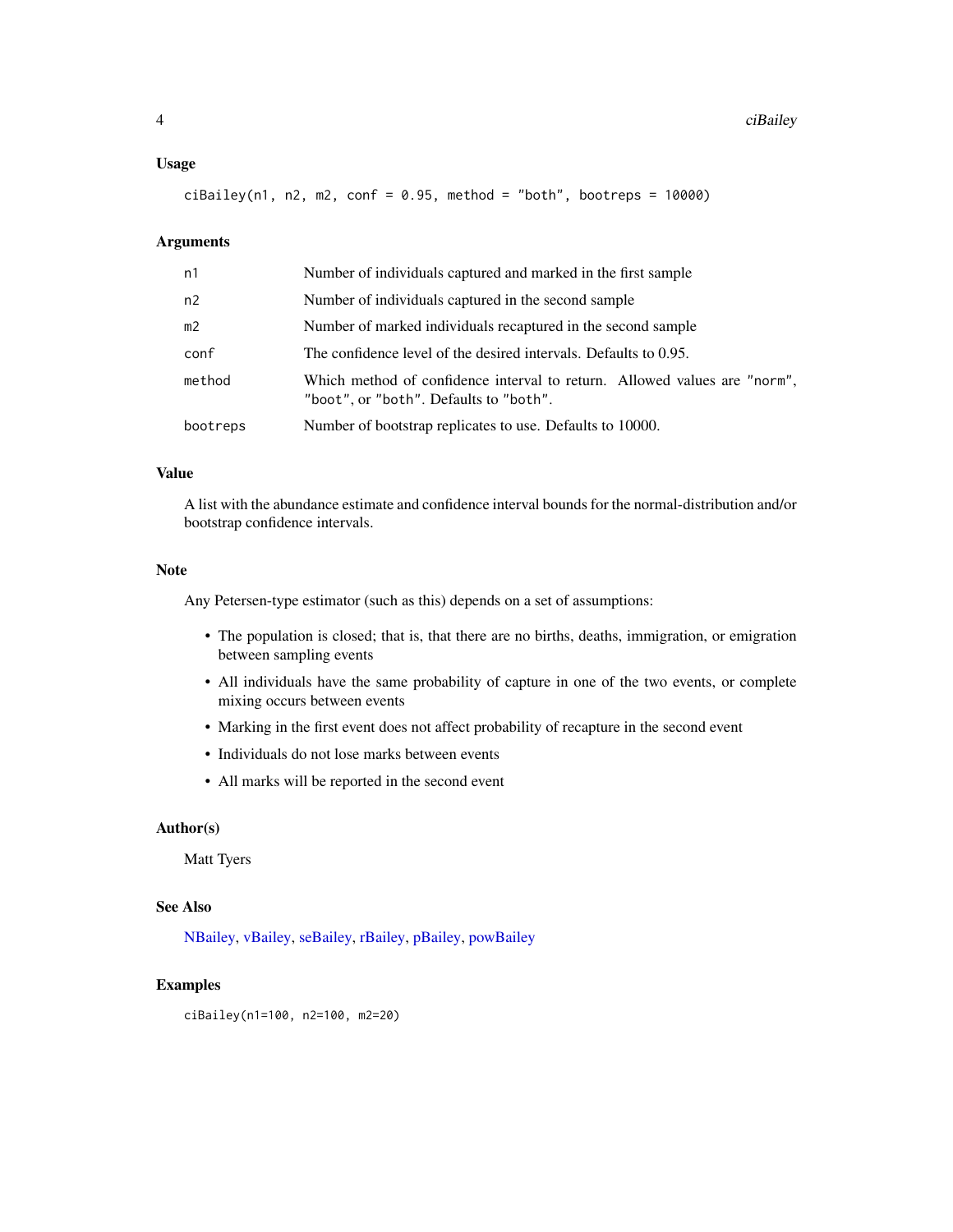<span id="page-4-1"></span><span id="page-4-0"></span>

Calculates approximate confidence intervals(s) for the Chapman estimator, using bootstrapping, the Normal approximation, or both.

The bootstrap interval is created by resampling the data in the second sampling event, with replacement; that is, drawing bootstrap values of m2 from a binomial distribution with probability parameter m2/n2. This technique has been shown to better approximate the distribution of the abundance estimator. Resulting CI endpoints both have larger values than those calculated from a normal distribution, but this better captures the positive skew of the estimator. Coverage has been investigated by means of simulation under numerous scenarios and has consistently outperformed the normal interval. The user is welcomed to investigate the coverage under relevant scenarios.

### Usage

```
cichapman(n1, n2, m2, conf = 0.95, method = "both", bootreps = <math>10000</math>)
```
### Arguments

| n1             | Number of individuals captured and marked in the first sample                                                       |
|----------------|---------------------------------------------------------------------------------------------------------------------|
| n2             | Number of individuals captured in the second sample                                                                 |
| m <sub>2</sub> | Number of marked individuals recaptured in the second sample                                                        |
| conf           | The confidence level of the desired intervals. Defaults to 0.95.                                                    |
| method         | Which method of confidence interval to return. Allowed values are "norm",<br>"boot", or "both". Defaults to "both". |
| bootreps       | Number of bootstrap replicates to use. Defaults to 10000.                                                           |

### Value

A list with the abundance estimate and confidence interval bounds for the normal-distribution and/or bootstrap confidence intervals.

#### **Note**

- The population is closed; that is, that there are no births, deaths, immigration, or emigration between sampling events
- All individuals have the same probability of capture in one of the two events, or complete mixing occurs between events
- Marking in the first event does not affect probability of recapture in the second event
- Individuals do not lose marks between events
- All marks will be reported in the second event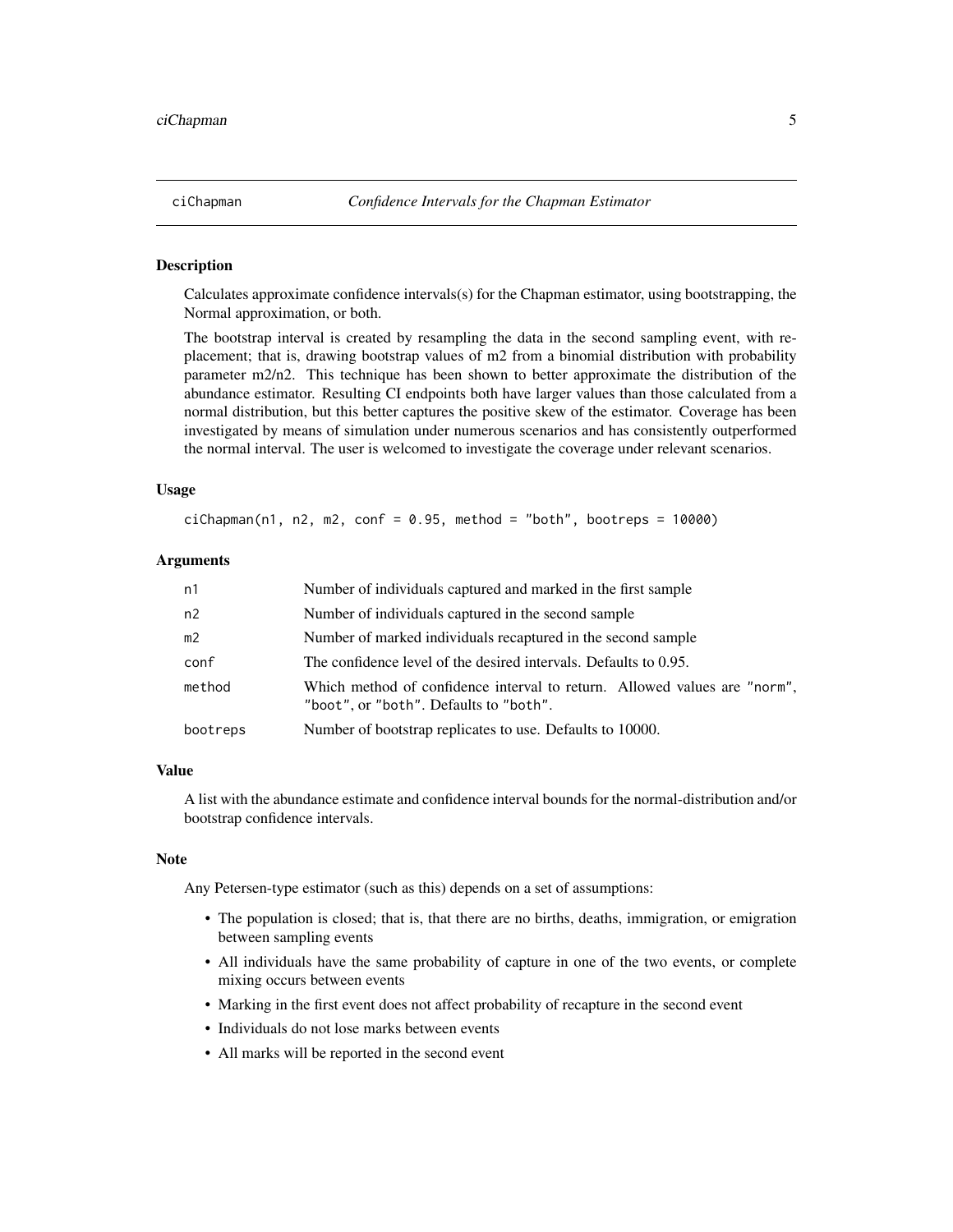#### <span id="page-5-0"></span>Author(s)

Matt Tyers

### See Also

[NChapman,](#page-13-1) [vChapman,](#page-48-1) [seChapman,](#page-42-1) [rChapman,](#page-37-1) [pChapman,](#page-19-1) [powChapman](#page-25-1)

### Examples

ciChapman(n1=100, n2=100, m2=20)

<span id="page-5-1"></span>ciPetersen *Confidence Intervals for the Petersen Estimator*

#### Description

Calculates approximate confidence intervals(s) for the Petersen estimator, using bootstrapping, the Normal approximation, or both.

The bootstrap interval is created by resampling the data in the second sampling event, with replacement; that is, drawing bootstrap values of m2 from a binomial distribution with probability parameter m2/n2. This technique has been shown to better approximate the distribution of the abundance estimator. Resulting CI endpoints both have larger values than those calculated from a normal distribution, but this better captures the positive skew of the estimator. Coverage has been investigated by means of simulation under numerous scenarios and has consistently outperformed the normal interval. The user is welcomed to investigate the coverage under relevant scenarios.

### Usage

```
ciPetersen(
  n1,
  n2,
  m2,
  conf = 0.95,
  method = "both",
  bootreps = 10000,
  useChapvar = FALSE
)
```
#### Arguments

| n1             | Number of individuals captured and marked in the first sample                                                       |
|----------------|---------------------------------------------------------------------------------------------------------------------|
| n2             | Number of individuals captured in the second sample                                                                 |
| m <sub>2</sub> | Number of marked individuals recaptured in the second sample                                                        |
| conf           | The confidence level of the desired intervals. Defaults to 0.95.                                                    |
| method         | Which method of confidence interval to return. Allowed values are "norm",<br>"boot", or "both". Defaults to "both". |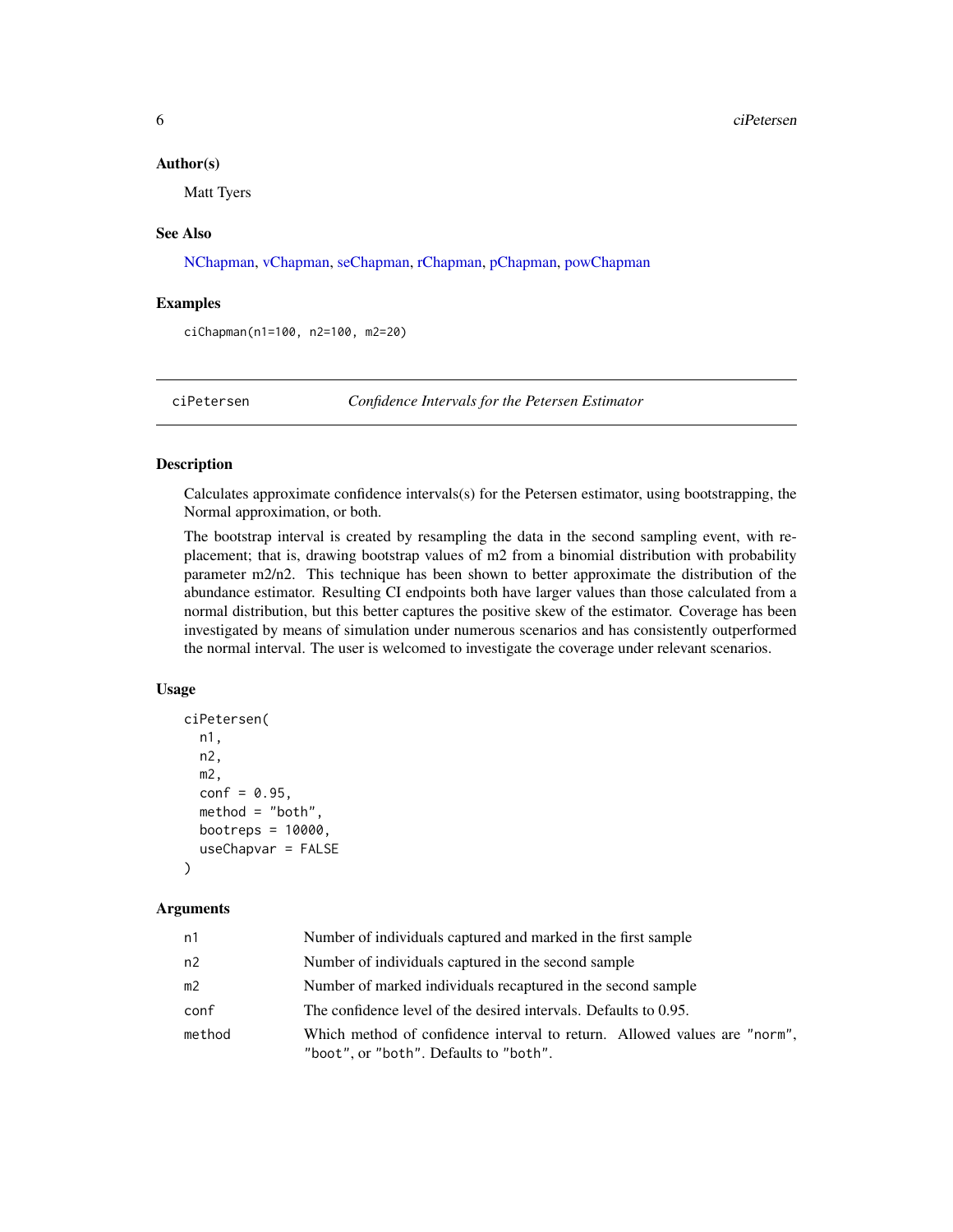#### <span id="page-6-0"></span>cistrat 7 and 7 and 7 and 7 and 7 and 7 and 7 and 7 and 7 and 7 and 7 and 7 and 7 and 7 and 7 and 7 and 7 and 7

| bootreps   | Number of bootstrap replicates to use. Defaults to 10000.                       |
|------------|---------------------------------------------------------------------------------|
| useChapvar | Whether to use the Chapman estimator variance instead of the Petersen estimator |
|            | variance for the normal-distribution interval. Defaults to FALSE.               |

#### Value

A list with the abundance estimate and confidence interval bounds for the normal-distribution and/or bootstrap confidence intervals.

#### Note

Any Petersen-type estimator (such as this) depends on a set of assumptions:

- The population is closed; that is, that there are no births, deaths, immigration, or emigration between sampling events
- All individuals have the same probability of capture in one of the two events, or complete mixing occurs between events
- Marking in the first event does not affect probability of recapture in the second event
- Individuals do not lose marks between events
- All marks will be reported in the second event

#### Author(s)

Matt Tyers

#### See Also

[NPetersen,](#page-15-1) [vPetersen,](#page-49-1) [sePetersen,](#page-43-1) [rPetersen,](#page-38-1) [pPetersen,](#page-32-1) [powPetersen](#page-29-1)

#### Examples

ciPetersen(n1=100, n2=100, m2=20)

<span id="page-6-1"></span>cistrat *Confidence Intervals for the Stratified Estimator*

### Description

Calculates approximate confidence intervals(s) for the Stratified estimator, using bootstrapping, the Normal approximation, or both.

The bootstrap interval is created by resampling the data in the second sampling event, with replacement for each stratum; that is, drawing bootstrap values of m2 from a binomial distribution with probability parameter m2/n2.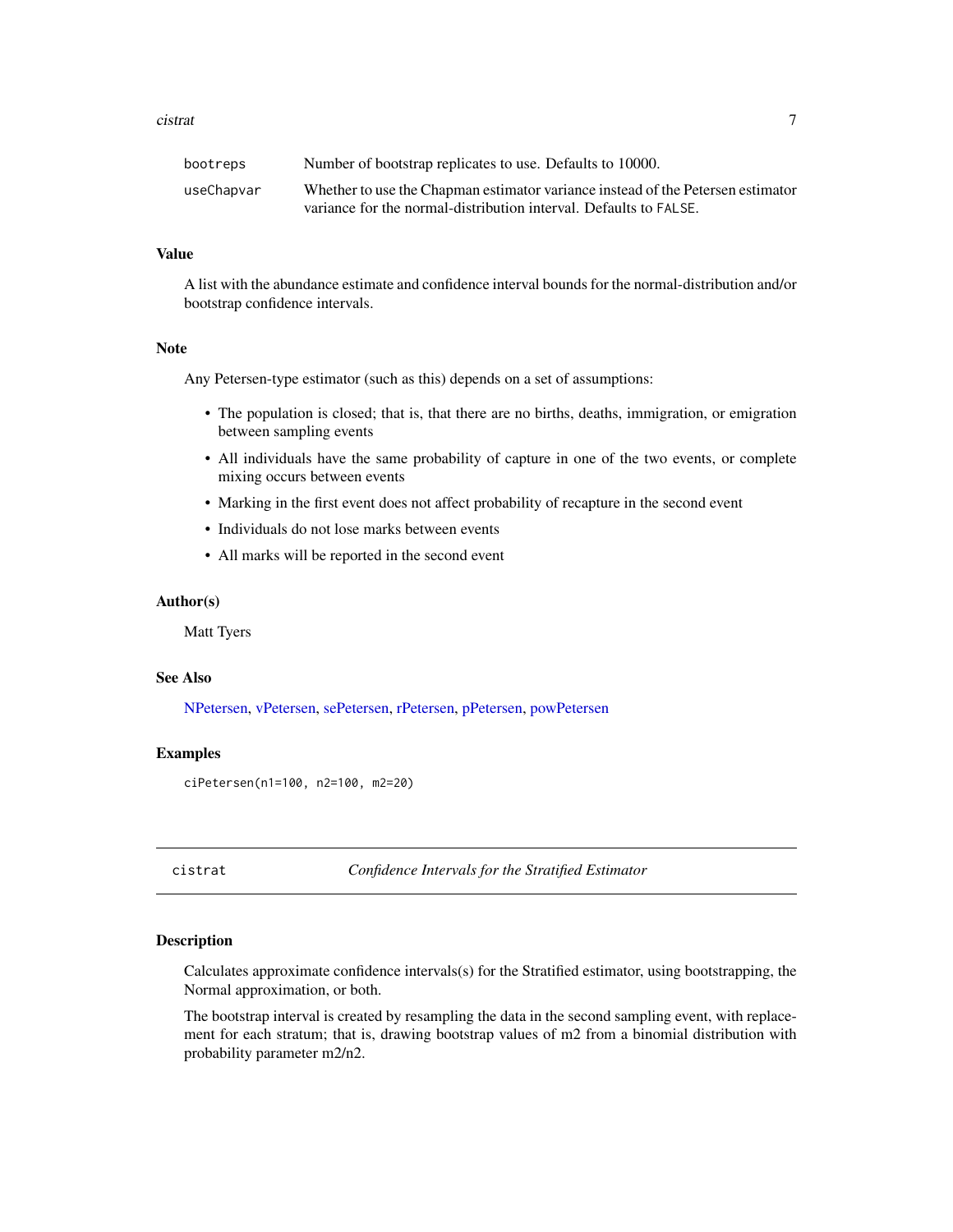8 cistrat control of the control of the control of the control of the control of the control of the control of the control of the control of the control of the control of the control of the control of the control of the co

### Usage

```
cistrat(
  n1,
  n2,
 m2,
 conf = 0.95,method = "both",
 bootreps = 10000,
  estimator = "Chapman",
  useChapvar = FALSE
)
```
#### Arguments

| n1             | Number of individuals captured and marked in the first sample                                                                                                                             |
|----------------|-------------------------------------------------------------------------------------------------------------------------------------------------------------------------------------------|
| n2             | Number of individuals captured in the second sample.                                                                                                                                      |
| m <sub>2</sub> | Number of marked individuals recaptured in the second sample                                                                                                                              |
| conf           | The confidence level of the desired intervals. Defaults to 0.95.                                                                                                                          |
| method         | Which method of confidence interval to return. Allowed values are "norm",<br>"boot", or "both". Defaults to "both".                                                                       |
| bootreps       | Number of bootstrap replicates to use. Defaults to 10000.                                                                                                                                 |
| estimator      | The type of estimator to use. Allowed values are "Chapman", "Petersen", and<br>"Bailey". Default to "Chapman".                                                                            |
| useChapvar     | Whether to use the Chapman estimator variance instead of the Petersen estimator<br>variance for the normal-distribution interval, if "method" is set to "Petersen".<br>Defaults to FALSE. |
|                |                                                                                                                                                                                           |

### Value

A list with the abundance estimate and confidence interval bounds for the normal-distribution and/or bootstrap confidence intervals.

### Note

Both the bootstrap and the normal approximation intervals make the naive assumption of independence between strata, which may not be the case. The user therefore cautioned, and is encouraged to investigate the coverage under relevant scenarios.

### Author(s)

Matt Tyers

### See Also

\linkstrattest, [Nstrat,](#page-16-1) [rstrat,](#page-40-1) [vstrat,](#page-50-1) [sestrat,](#page-44-1) [NChapman,](#page-13-1) [NPetersen,](#page-15-1) [NBailey](#page-11-1)

<span id="page-7-0"></span>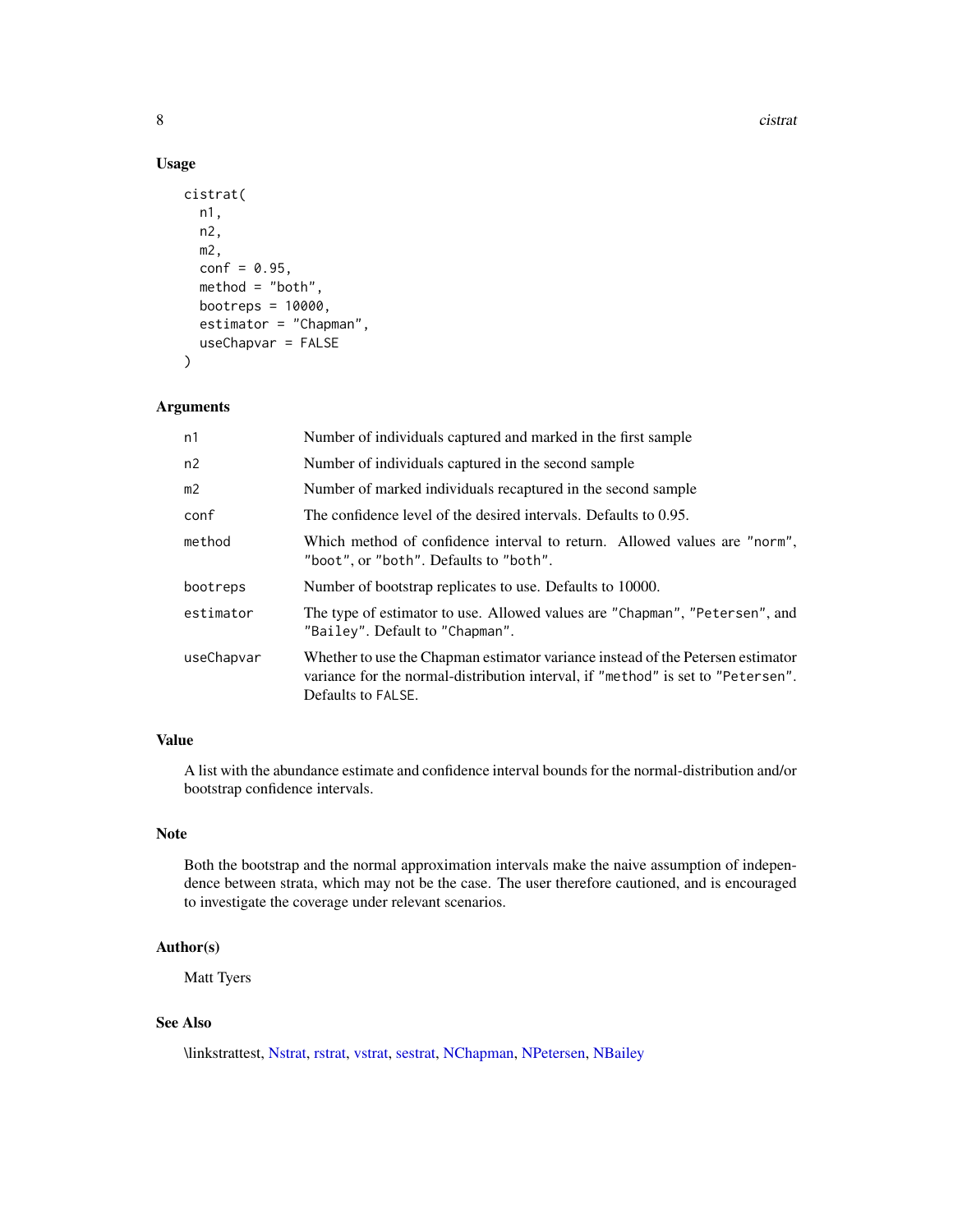### <span id="page-8-0"></span>consistencytest 9

### Examples

cistrat(n1=c(100,200), n2=c(100,500), m2=c(10,10))

<span id="page-8-1"></span>consistencytest *Consistency Tests for the Abundance Estimator, Partial Stratification*

#### Description

Conducts three chi-squared tests for the consistency of the Petersen-type abundance estimator. These tests explore evidence against the second traditional assumption of the Petersen mark-recapture experiment: that equal capture probabilities exist in either the first or second sampling event, or that complete mixing occurs between events.

Typically, if any of these test p-values is greater than the significance level, use of a Petersen-type estimator is considered justified. If all three tests give p-values below the significance level and no movement occurs between strata (and strata are the same between events), a stratified estimator may be used. If all three tests give p-values below the significance level and some movement between strata occurs, a partially stratified (Darroch-type) estimator must be used, such as [NDarroch.](#page-14-1)

This function assumes stratification in both sampling events, and in different ways (by time, area, etc.) If stratification was the same in both events such that individuals could not move from one strata to another (such as by size or gender), use of [strattest](#page-45-1) is recommended.

#### Usage

```
consistencytest(
  n1,
 n2,
 m2strata1 = NULL,
 m2strata2 = NULL,
  stratamat = NULL,
  ...
)
```
#### Arguments

| n1        | A vector of the total sample sizes in the first event, by strata. For example,<br>setting $n1 = c(20, 30, 40)$ would imply 20 individuals captured and marked in<br>stratum 1, 30 in stratum 2, and 40 in stratum 3. |
|-----------|----------------------------------------------------------------------------------------------------------------------------------------------------------------------------------------------------------------------|
| n2        | A vector of the total sample sizes in the second event, by strata.                                                                                                                                                   |
| m2strata1 | A vector of the first-event stratum membership of each recaptured individual.<br>Only values $1, 2, 3, \ldots$ are allowed. May be used together with m2strata2<br>instead of stratamat.                             |
| m2strata2 | A vector of the second-event stratum membership of each recaptured individual.<br>Only values $1, 2, 3, \ldots$ are allowed. May be used together with m2strata1<br>instead of stratamat.                            |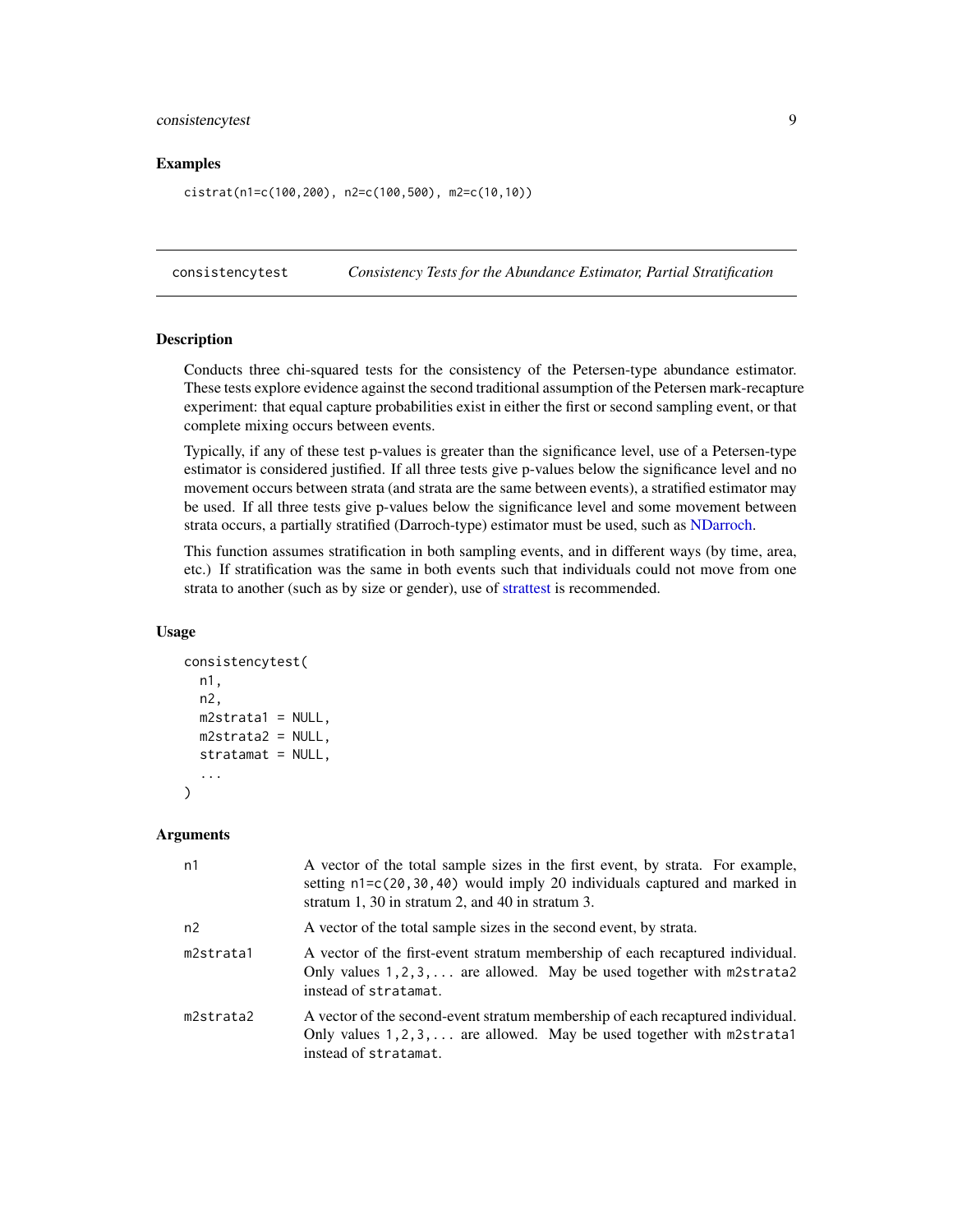<span id="page-9-0"></span>

| stratamat               | A matrix specifying the number of recaptures in each combination of event 1      |
|-------------------------|----------------------------------------------------------------------------------|
|                         | and event 2 strata, with rows corresponding to event 1 strata and columns corre- |
|                         | sponding to event 2 strata. May be used instead of m2strata1 and m2strata2.      |
| $\cdot$ $\cdot$ $\cdot$ | Additional arguments for chisq.test                                              |

### Value

A list of class "recapr\_consistencytest" with the following components:

- test1\_tab The contingency table used for the first test
- test1\_Xsqd The chi-squared test statistic in the first test
- test1\_df The associated degrees of freedom in the first test
- test1\_pval The p-value returned from the first test
- test2\_tab The contingency table used for the second test
- test2\_Xsqd The chi-squared test statistic in the second test
- test2\_df The associated degrees of freedom in the second test
- test2\_pval The p-value returned from the second test
- test3\_tab The contingency table used for the third test
- test3\_Xsqd The chi-squared test statistic in the third test
- test3\_df The associated degrees of freedom in the third test
- test3\_pval The p-value returned from the third test

#### Note

Naming conventions for the second and third tests are taken from SPAS (see reference)

Any Petersen-type estimator (such as this) depends on a set of assumptions:

- The population is closed; that is, that there are no births, deaths, immigration, or emigration between sampling events
- All individuals have the same probability of capture in one of the two events, or complete mixing occurs between events
- Marking in the first event does not affect probability of recapture in the second event
- Individuals do not lose marks between events
- All marks will be reported in the second event

#### Author(s)

Matt Tyers

#### References

Stratified Population Analysis System (Arnason, A.N., C.W. Kirby, C.J. Schwarz and J.R. Irvine. 1996. Computer Analysis of Data from Stratified Mark-Recovery Experiments for Estimation of Salmon Escapements and Other Populations, Canadian Technical Report of Fisheries and Aquatic Sciences 2106).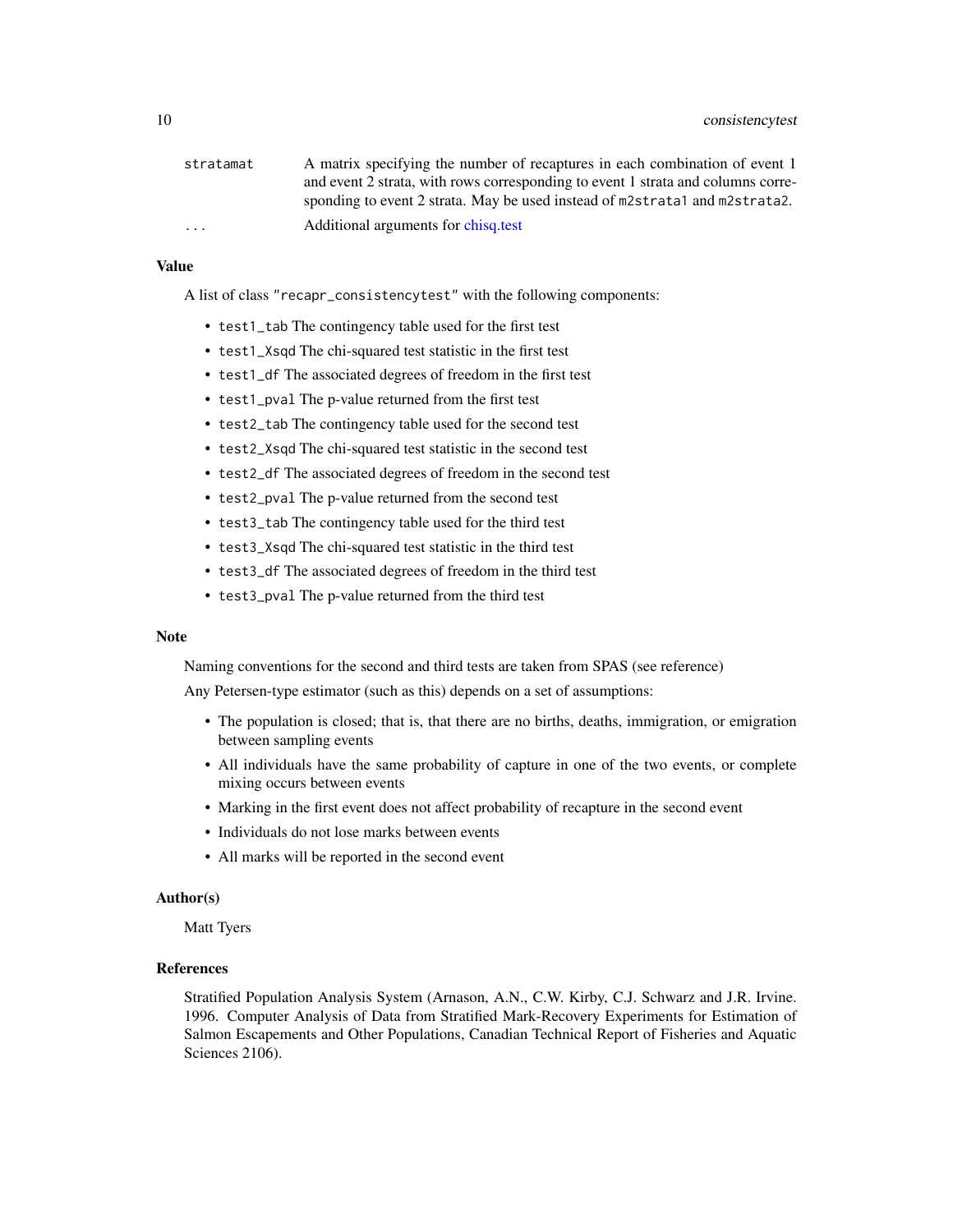#### <span id="page-10-0"></span> $n2RR$  11

### See Also

[strattest,](#page-45-1) [NDarroch](#page-14-1)

#### Examples

```
consistencytest(n1=c(15,12,6), n2=c(12,9,10,8),
   m2strata1=c(1,1,1,1,1,2,2,2,3,3),
   m2strata2=c(1,1,3,3,4,1,2,4,1,3),
   simulate.p.value=TRUE)
mat <- matrix(c(30,15,1,0,22,15), nrow=2, ncol=3, byrow=TRUE)
consistencytest(n1=c(284,199), n2=c(347,3616,1489), stratamat=mat)
```
<span id="page-10-1"></span>

n2RR *Mark-Recapture Sample Size, Robson-Regier*

#### Description

Calculates minimum sample size for one sampling event in a Petersen mark-recapture experiment, given the sample size in the other event and an best guess at true abundance.

#### Usage

```
n2RR(
 N,
 n1,
 conf = c(0.99, 0.95, 0.9, 0.85, 0.8, 0.75),
 acc = c(0.5, 0.25, 0.2, 0.15, 0.1, 0.05, 0.01))
```
### Arguments

| N    | The best guess at true abundance                                                                                                                                                                         |
|------|----------------------------------------------------------------------------------------------------------------------------------------------------------------------------------------------------------|
| n1   | The size of the first (or second) sampling event                                                                                                                                                         |
| conf | A vector of the desired levels of confidence to investigate. Allowed values are<br>any of $c(0.99, 0.95, 0.9, 0.85, 0.8, 0.75)$ . Defaults to all of $c(0.99, 0.95, 0.85, 0.8, 0.75)$ .                  |
| acc  | A vector of the desired levels of relative accuracy to investigate. Allowed val-<br>ues are any of c(0.5,0.25,0.2,0.15,0.1,0.05,0.01). Defaults to all of<br>$c(0.5, 0.25, 0.2, 0.15, 0.1, 0.05, 0.01).$ |

### Value

A list of minimum sample sizes. Each list element corresponds to a unique level of confidence, and is defined as a data frame with each row corresponding to a unique value of relative accuracy. Two minimum sample sizes are given: one calculated from the sample size provided for the other event, and the other calculated under n1=n2, the most efficient scenario.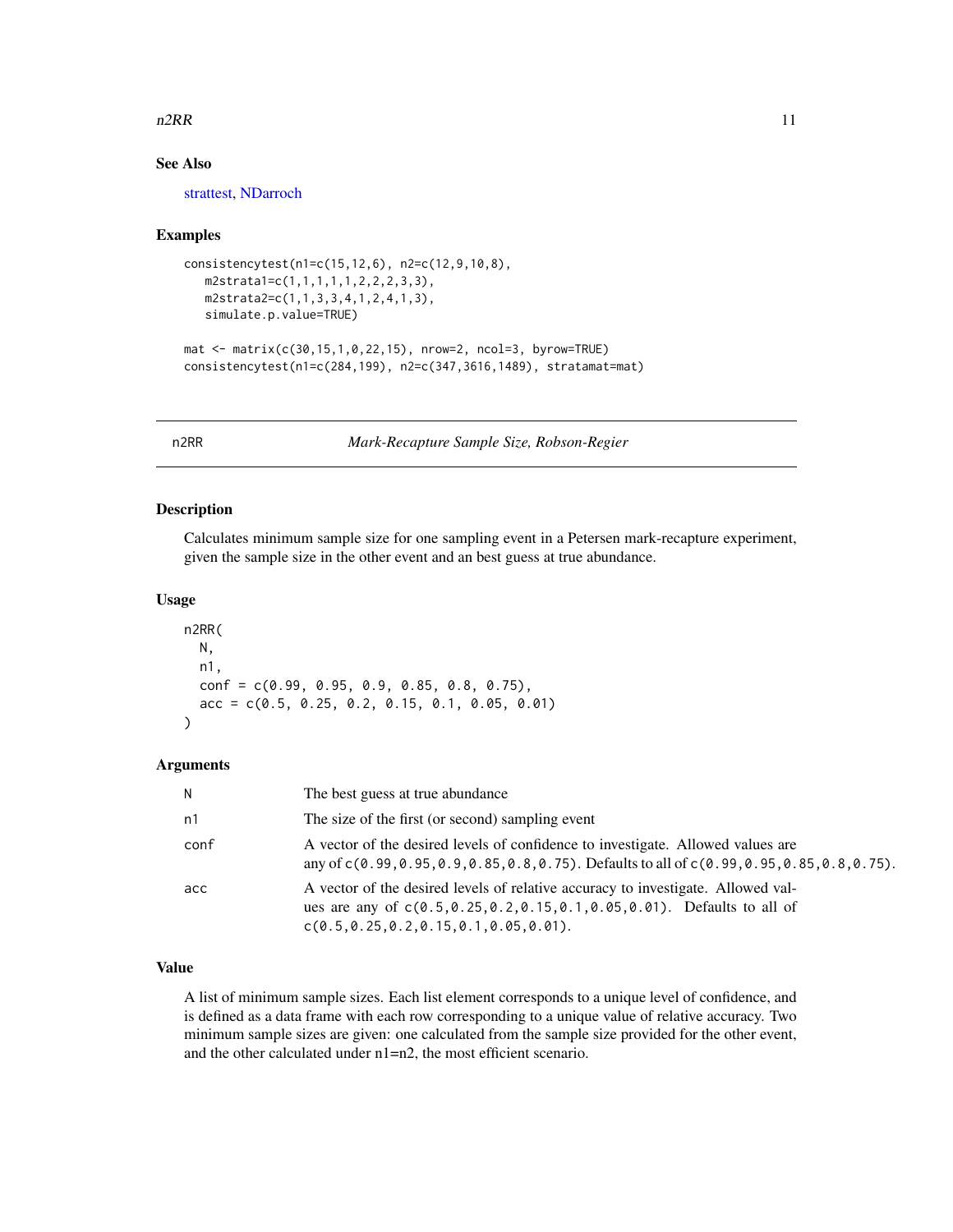### <span id="page-11-0"></span>Note

Any Petersen-type estimator (such as this) depends on a set of assumptions:

- The population is closed; that is, that there are no births, deaths, immigration, or emigration between sampling events
- All individuals have the same probability of capture in one of the two events, or complete mixing occurs between events
- Marking in the first event does not affect probability of recapture in the second event
- Individuals do not lose marks between events
- All marks will be reported in the second event

It is possible that the sample size - accuracy relationship will be better illustrated using [plotn2sim.](#page-23-1)

### Author(s)

Matt Tyers

### References

Robson, D. S., and H. A. Regier. 1964. Sample size in Petersen mark-recapture experiments. Transactions of the American FisheriesSociety 93:215-226.

#### See Also

[plotn2sim,](#page-23-1) [plotn1n2simmatrix](#page-21-1)

### Examples

n2RR(N=1000, n1=100)

<span id="page-11-1"></span>NBailey *Bailey Estimator*

### Description

Calculates the value of the Bailey estimator for abundance in a mark-recapture experiment, with given values of sample sizes and number of recaptures. The Bailey estimator assumes a binomial probability model in the second sampling event (i.e. sampling with replacement), rather than the hypergeometric model assumed by the Petersen and Chapman estimators.

#### Usage

NBailey(n1, n2, m2)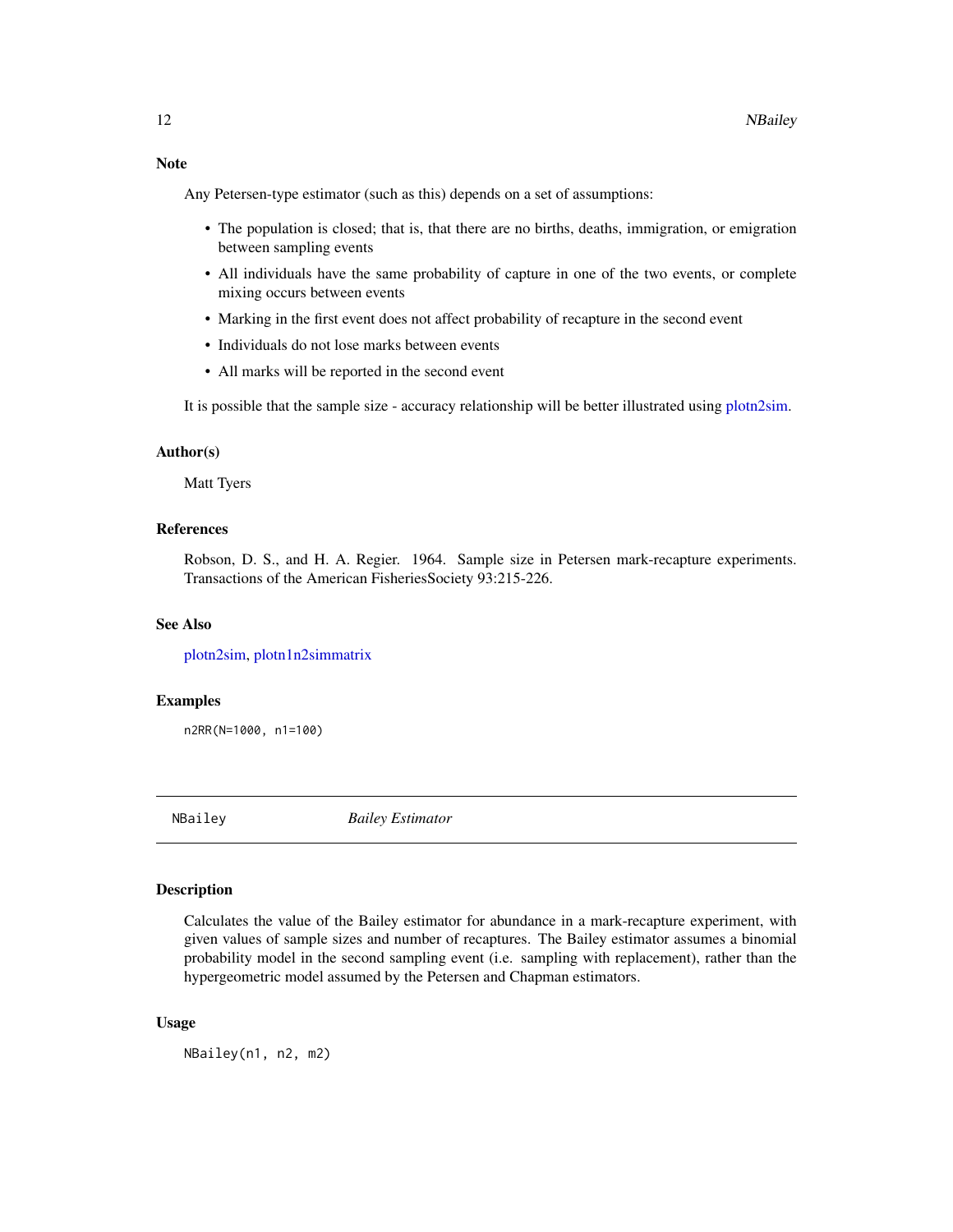#### <span id="page-12-0"></span>NBailey 13

### Arguments

| n1             | Number of individuals captured and marked in the first sample. This may be a<br>single number or vector of values. |
|----------------|--------------------------------------------------------------------------------------------------------------------|
| n2             | Number of individuals captured in the second sample. This may be a single<br>number or vector of values.           |
| m <sub>2</sub> | Number of marked individuals recaptured in the second sample. This may be a<br>single number or vector of values.  |

### Value

The value of the Bailey estimator, calculated as  $n1*(n2+1)/(m2+1)$ 

### Note

Any Petersen-type estimator (such as this) depends on a set of assumptions:

- The population is closed; that is, that there are no births, deaths, immigration, or emigration between sampling events
- All individuals have the same probability of capture in one of the two events, or complete mixing occurs between events
- Marking in the first event does not affect probability of recapture in the second event
- Individuals do not lose marks between events
- All marks will be reported in the second event

### Author(s)

Matt Tyers

### References

Bailey, N.T.J. (1951). On estimating the size of mobile populations from capture-recapture data. *Biometrika* 38, 293-306.

Bailey, N.T.J. (1952). Improvements in the interpretation of recapture data. *J. Animal Ecol.* 21, 120-7.

#### See Also

[NPetersen,](#page-15-1) [NChapman,](#page-13-1) [vBailey,](#page-47-1) [seBailey,](#page-41-1) [rBailey,](#page-36-1) [pBailey,](#page-17-1) [powBailey,](#page-24-1) [ciBailey](#page-2-1)

### Examples

NBailey(n1=100, n2=100, m2=20)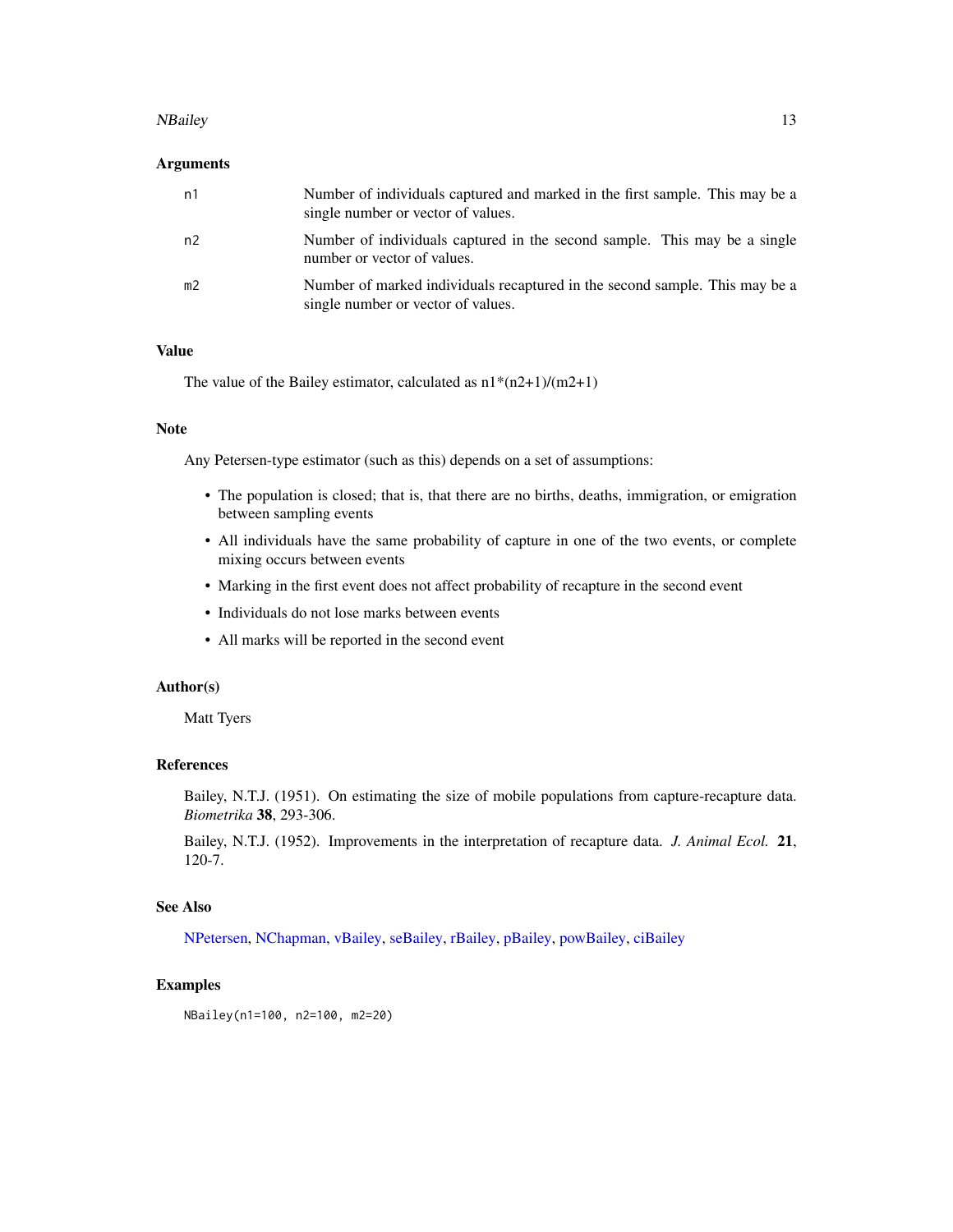<span id="page-13-1"></span><span id="page-13-0"></span>

Calculates the value of the Chapman estimator for abundance in a mark-recapture experiment, with given values of sample sizes and number of recaptures. The Chapman estimator (Chapman modification of the Petersen estimator) typically outperforms the Petersen estimator, even though the Peterson estimator is the MLE.

#### Usage

NChapman(n1, n2, m2)

#### Arguments

| n1             | Number of individuals captured and marked in the first sample. This may be a<br>single number or vector of values. |
|----------------|--------------------------------------------------------------------------------------------------------------------|
| n <sub>2</sub> | Number of individuals captured in the second sample. This may be a single<br>number or vector of values.           |
| m2             | Number of marked individuals recaptured in the second sample. This may be a<br>single number or vector of values.  |

### Value

The value of the Chapman estimator, calculated as  $(n1+1)*(n2+1)/(m2+1) - 1$ 

### Note

Any Petersen-type estimator (such as this) depends on a set of assumptions:

- The population is closed; that is, that there are no births, deaths, immigration, or emigration between sampling events
- All individuals have the same probability of capture in one of the two events, or complete mixing occurs between events
- Marking in the first event does not affect probability of recapture in the second event
- Individuals do not lose marks between events
- All marks will be reported in the second event

#### Author(s)

Matt Tyers

#### References

Chapman, D.G. (1951). Some properties of the hypergeometric distribution with applications to zoological censuses. *Univ. Calif. Public. Stat.* 1, 131-60.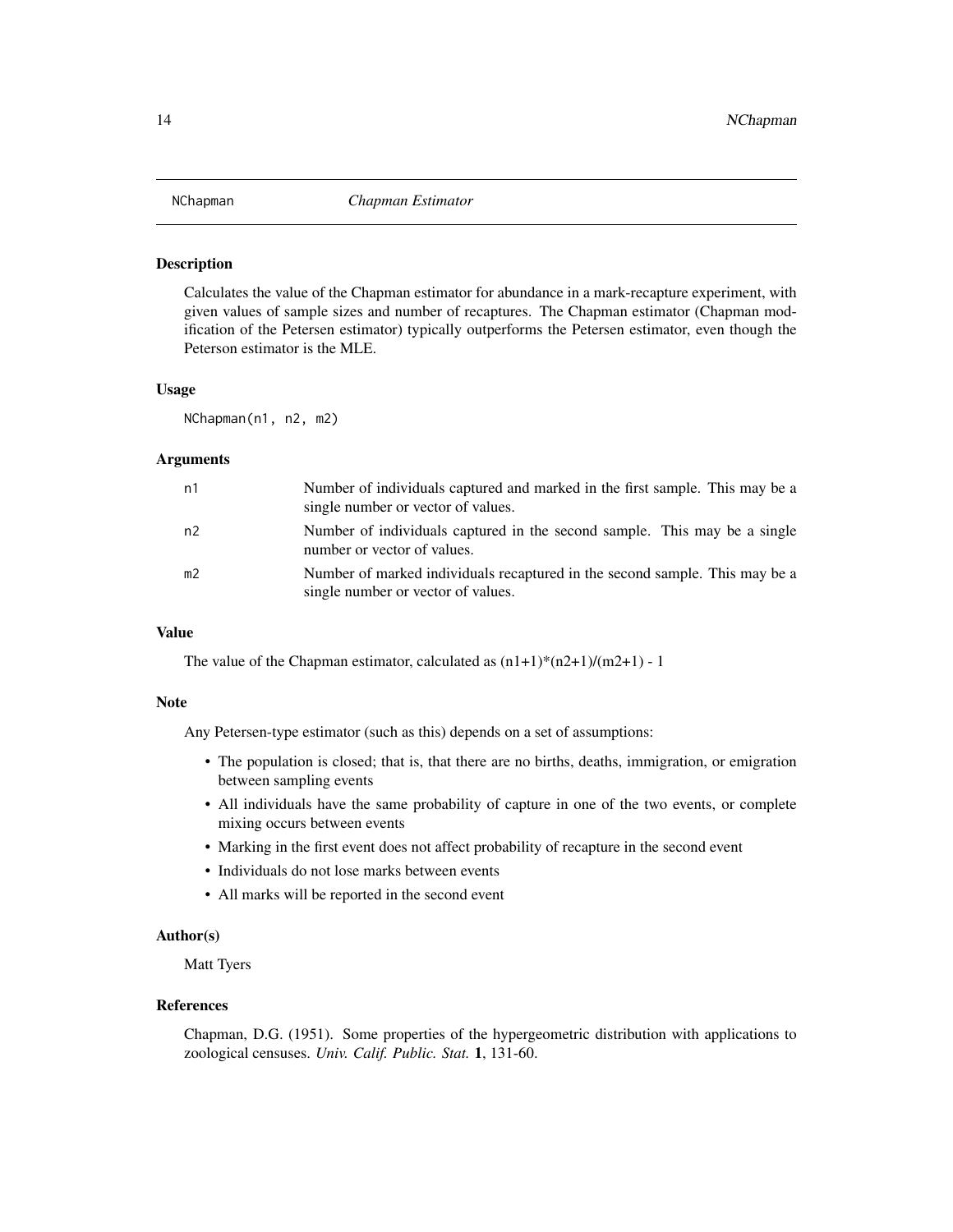#### <span id="page-14-0"></span>NDarroch is a complete that the contract of the contract of the contract of the contract of the contract of the contract of the contract of the contract of the contract of the contract of the contract of the contract of th

### See Also

[NPetersen,](#page-15-1) [NBailey,](#page-11-1) [vChapman,](#page-48-1) [seChapman,](#page-42-1) [rChapman,](#page-37-1) [pChapman,](#page-19-1) [powChapman,](#page-25-1) [ciChapman](#page-4-1)

### Examples

NChapman(n1=100, n2=100, m2=20)

<span id="page-14-1"></span>NDarroch *Spatially or Temporally Stratified Abundance Est (Darroch)*

### Description

Computes abundance estimates and associated variance in the event of spatial or temporal stratification, or in any stratification in which individuals can move between strata. Marking (event 1) and recapture (event 2) strata do not need to be the same.

Inputs are vectors of total event 1 and 2 sample sizes, and either vectors of event 1 and 2 strata corresponding to each recaptured individual, or a matrix of total number of recaptures for each combination of event 1 and event 2 strata.

Implementation is currently using Darroch's method, and will only accept non-singular input matrices.

### Usage

```
NDarroch(
  n1counts,
  n2counts,
 m2strata1 = NULL,
 m2strata2 = NULL,
  stratamat = NULL
)
```
### Arguments

| n1counts  | A vector of the total sample sizes in the first event, by strata. For example, set-<br>ting n1counts= $c(20, 30, 40)$ would imply 20 individuals captured and marked<br>in stratum 1, 30 in stratum 2, and 40 in stratum 3.                    |
|-----------|------------------------------------------------------------------------------------------------------------------------------------------------------------------------------------------------------------------------------------------------|
| n2counts  | A vector of the total sample sizes in the second event, by strata.                                                                                                                                                                             |
| m2strata1 | A vector of the first-event stratum membership of each recaptured individual.<br>Only values $1, 2, 3, \ldots$ are allowed. May be used together with m2strata2<br>instead of stratamat.                                                       |
| m2strata2 | A vector of the second-event stratum membership of each recaptured individual.<br>Only values $1, 2, 3, \ldots$ are allowed. May be used together with m2strata1<br>instead of stratamat.                                                      |
| stratamat | A matrix specifying the number of recaptures in each combination of event 1<br>and event 2 strata, with rows corresponding to event 1 strata and columns corre-<br>sponding to event 2 strata. May be used instead of m2strata1 and m2strata2. |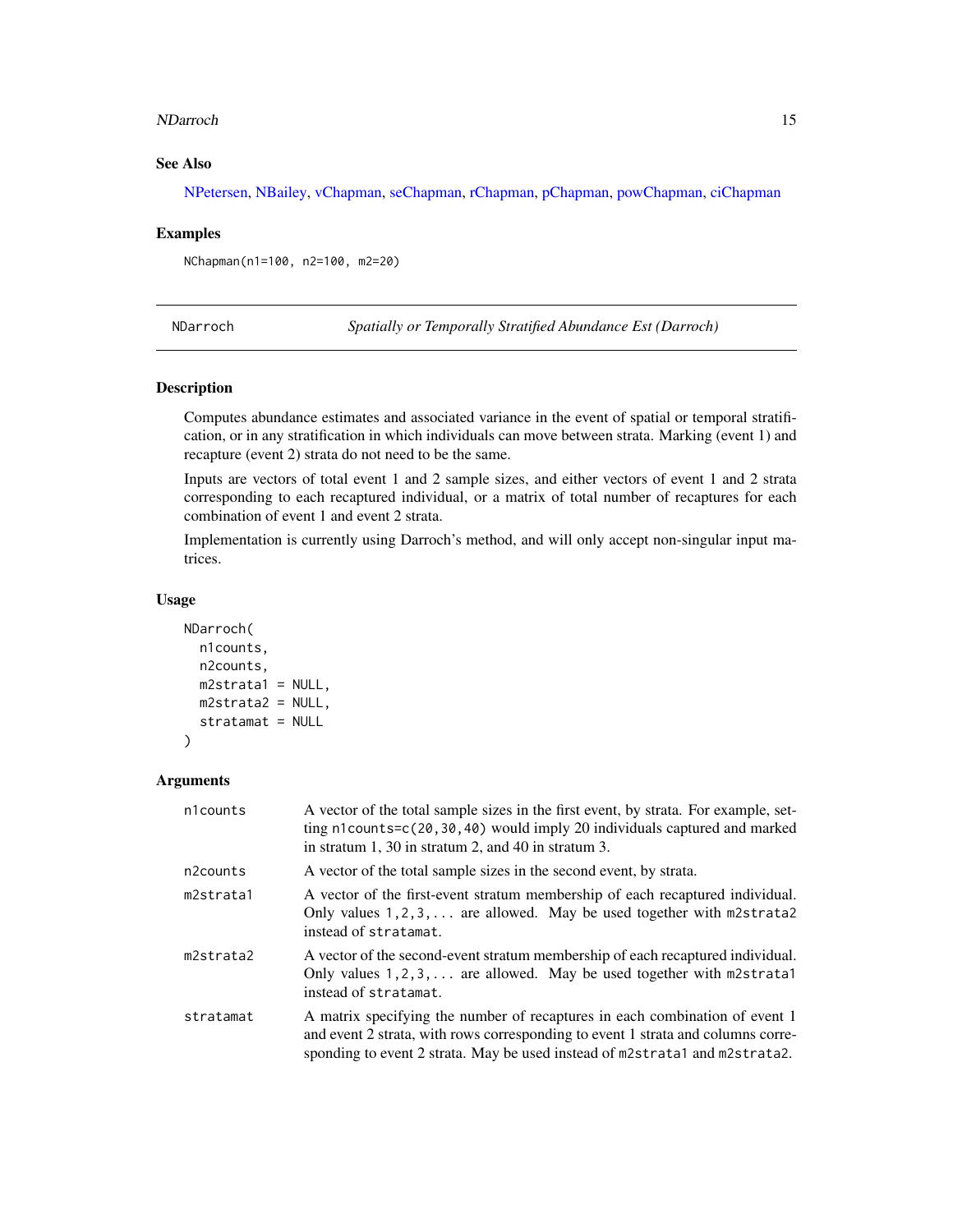### <span id="page-15-0"></span>Value

A numeric list, giving the strata matrix if originally given in vector form, abundance estimates and standard errors by event 1 and event 2 strata, and the total abundance estimate and standard error.

#### Author(s)

Matt Tyers

#### References

Darroch, J.N. (1961). The two-sample capture-recapture census when tagging and sampling are stratified. *Biometrika* 48, 241-60.

### See Also

[consistencytest](#page-8-1)

#### Examples

```
mat <- matrix(c(59,30,1,45,280,38,0,42,25), nrow=3, ncol=3, byrow=TRUE)
```

```
NDarroch(n1counts=c(484,1468,399), n2counts=c(847,6616,2489), stratamat=mat)
```
<span id="page-15-1"></span>

| NPetersen |  |
|-----------|--|
|-----------|--|

NPetersen *Petersen Estimator*

#### Description

Calculates the value of the Petersen estimator for abundance in a mark-recapture experiment, with given values of sample sizes and number of recaptures. The Petersen estimator is the MLE, but is typically outperformed by the Chapman estimator.

#### Usage

```
NPetersen(n1, n2, m2)
```
#### Arguments

| n1             | Number of individuals captured and marked in the first sample. This may be a<br>single number or vector of values. |
|----------------|--------------------------------------------------------------------------------------------------------------------|
| n2             | Number of individuals captured in the second sample. This may be a single<br>number or vector of values.           |
| m <sub>2</sub> | Number of marked individuals recaptured in the second sample. This may be a<br>single number or vector of values.  |

### Value

The value of the Petersen estimator, calculated as n1\*n2/m2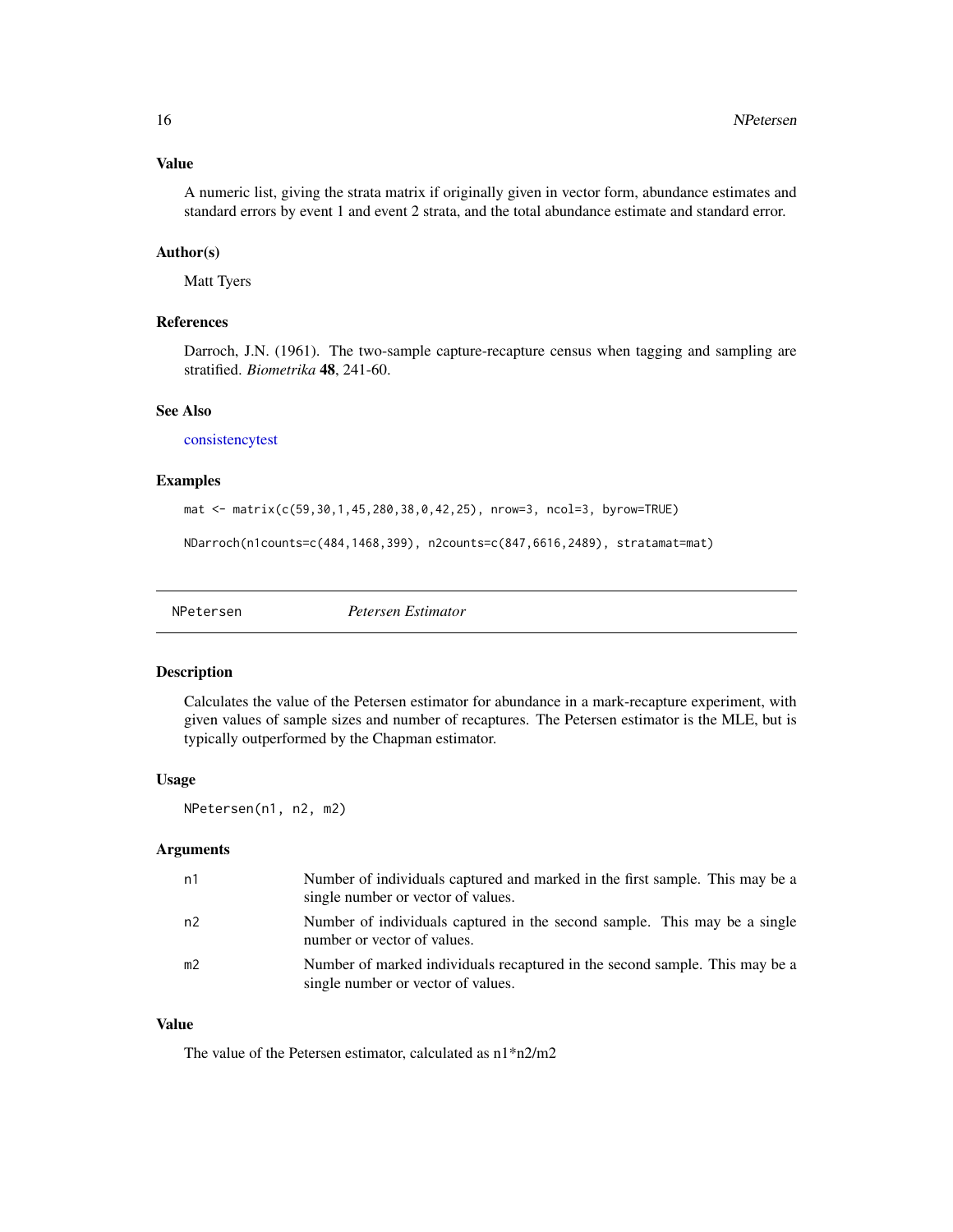#### <span id="page-16-0"></span>Nstrat 17

### Note

Any Petersen-type estimator (such as this) depends on a set of assumptions:

- The population is closed; that is, that there are no births, deaths, immigration, or emigration between sampling events
- All individuals have the same probability of capture in one of the two events, or complete mixing occurs between events
- Marking in the first event does not affect probability of recapture in the second event
- Individuals do not lose marks between events
- All marks will be reported in the second event

### Author(s)

Matt Tyers

### See Also

[NChapman,](#page-13-1) [NBailey,](#page-11-1) [vPetersen,](#page-49-1) [sePetersen,](#page-43-1) [rPetersen,](#page-38-1) [pPetersen,](#page-32-1) [powPetersen,](#page-29-1) [ciPetersen](#page-5-1)

#### Examples

NPetersen(n1=100, n2=100, m2=20)

<span id="page-16-1"></span>

Nstrat *Stratified Abundance Estimator*

### Description

Calculates the value of the stratified estimator for abundance in a mark-recapture experiment, from vectors of sample sizes and number of recaptures, with each element corresponding to each sampling stratum.

### Usage

Nstrat(n1, n2, m2, estimator = "Chapman")

#### Arguments

| n1        | Vector of individuals captured and marked in the first sample, from each stratum                               |
|-----------|----------------------------------------------------------------------------------------------------------------|
| n2        | Vector of individuals captured and marked in the second sample, from each<br>stratum                           |
| m2        | Vector of marked individuals recaptured in the second sample, from each stra-<br>tum                           |
| estimator | The type of estimator to use. Allowed values are "Chapman", "Petersen", and<br>"Bailey". Default to "Chapman". |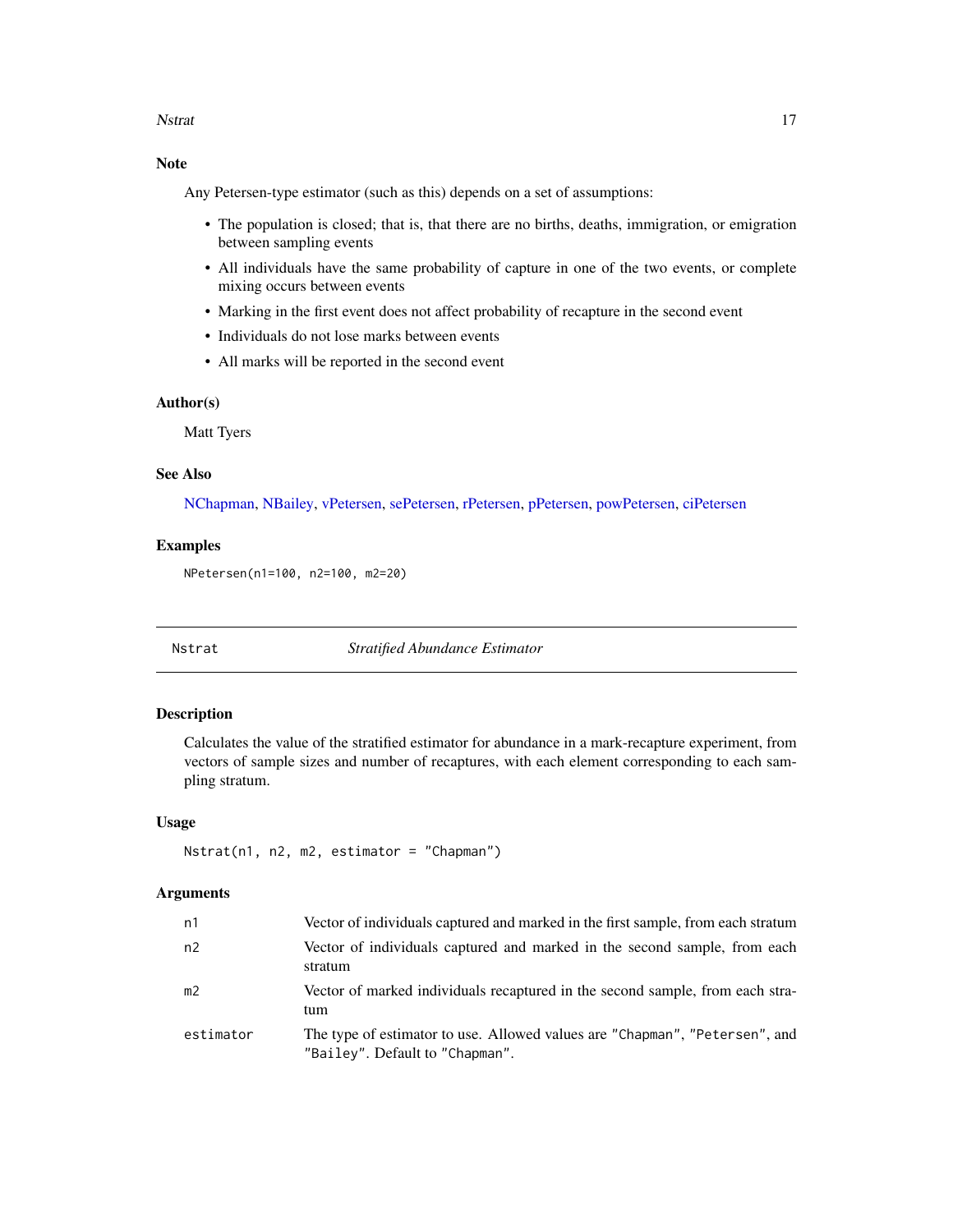<span id="page-17-0"></span>The value of the stratified estimator

### Note

It is possible that even the stratified estimate may be biased if capture probabilities differ greatly between strata. However, the bias in the stratified estimator will be much less than an estimator calculated without stratification.

### Author(s)

Matt Tyers

### See Also

[strattest,](#page-45-1) [rstrat,](#page-40-1) [vstrat,](#page-50-1) [sestrat,](#page-44-1) [cistrat,](#page-6-1) [NChapman,](#page-13-1) [NPetersen,](#page-15-1) [NBailey](#page-11-1)

### Examples

Nstrat(n1=c(100,200), n2=c(100,500), m2=c(10,10))

<span id="page-17-1"></span>pBailey *Hypothesis Testing Using the Bailey Estimator*

#### Description

Approximates a p-value for a hypothesis test of the Bailey estimator by means of many simulated draws from the null distribution, conditioned on sample sizes.

### Usage

```
pBailey(
  estN = NULL,nullN,
 n1,
 n2,
 m2 = NULL,
 nsim = 1e+05,
  alternative = "less"
)
```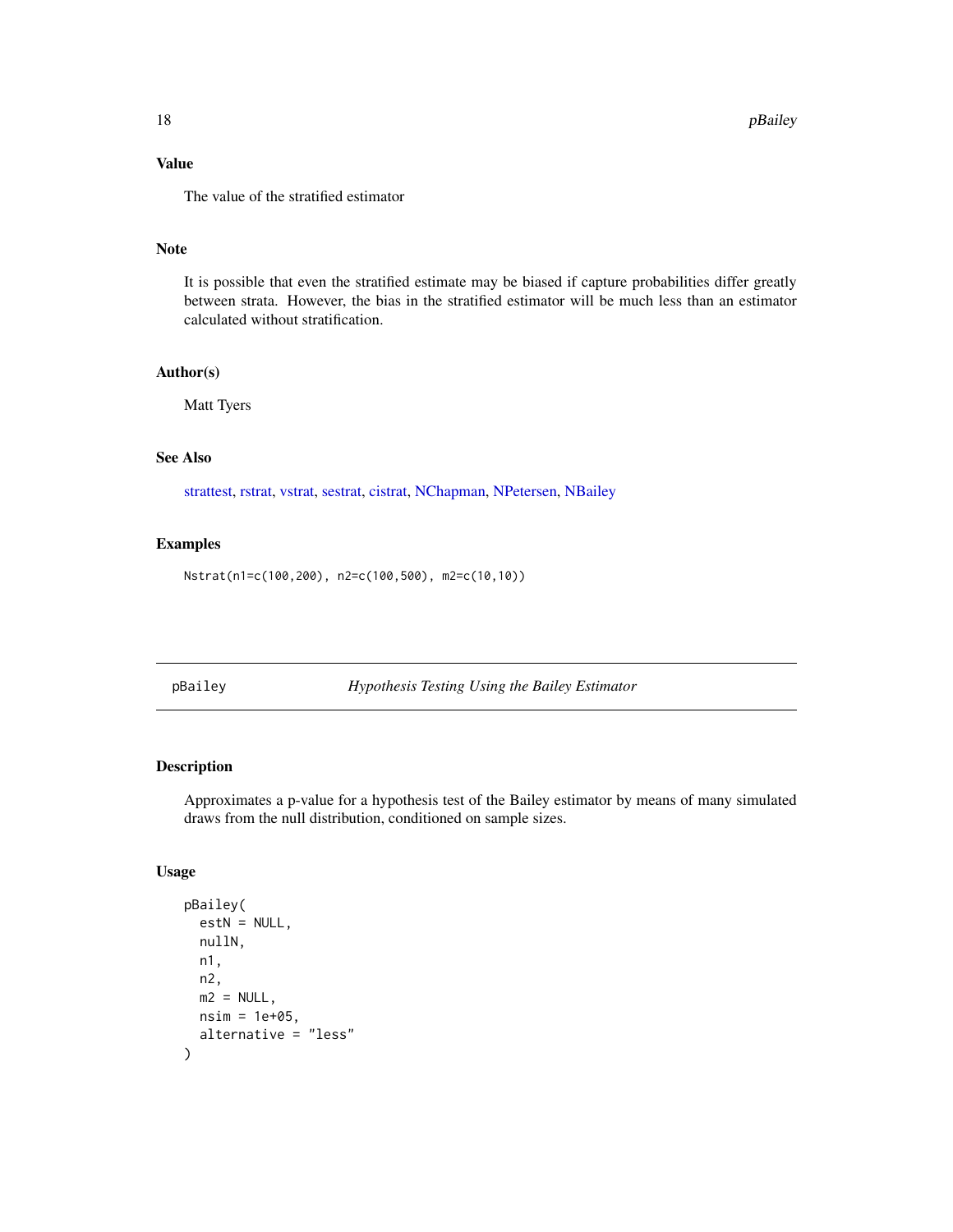#### <span id="page-18-0"></span>pBailey 19

#### Arguments

| estN           | The estimated abundance. Either this or the number of recaptures (m2) must be<br>specified.                         |
|----------------|---------------------------------------------------------------------------------------------------------------------|
| nullN          | The abundance given by the null hypothesis                                                                          |
| n1             | Number of individuals captured and marked in the first sample                                                       |
| n <sub>2</sub> | Number of individuals captured in the second sample                                                                 |
| m <sub>2</sub> | Number of recaptures. Either this or the estimated abundance (estN) must be<br>specified.                           |
| nsim           | Number of simulated values to draw. Defaults to 100000.                                                             |
| alternative    | Direction of the alternative hypothesis. Allowed values are "less", "greater",<br>or "2-sided". Defaults to "less". |

### Value

An approximate p-value for the specified hypothesis test. If m2 is specified rather than estN, output will be returned as a list with two elements: the estimated abundance and p-value.

#### Note

Any Petersen-type estimator (such as this) depends on a set of assumptions:

- The population is closed; that is, that there are no births, deaths, immigration, or emigration between sampling events
- All individuals have the same probability of capture in one of the two events, or complete mixing occurs between events
- Marking in the first event does not affect probability of recapture in the second event
- Individuals do not lose marks between events
- All marks will be reported in the second event

### Author(s)

Matt Tyers

### See Also

[NBailey,](#page-11-1) [vBailey,](#page-47-1) [seBailey,](#page-41-1) [rBailey,](#page-36-1) [powBailey,](#page-24-1) [ciBailey](#page-2-1)

### Examples

```
output <- pBailey(nullN=500, n1=100, n2=100, m2=28)
output
plotdiscdensity(rBailey(length=100000, N=500, n1=100, n2=100))
abline(v=output$estN, lwd=2, col=2)
abline(v=500, lwd=2, lty=2)
```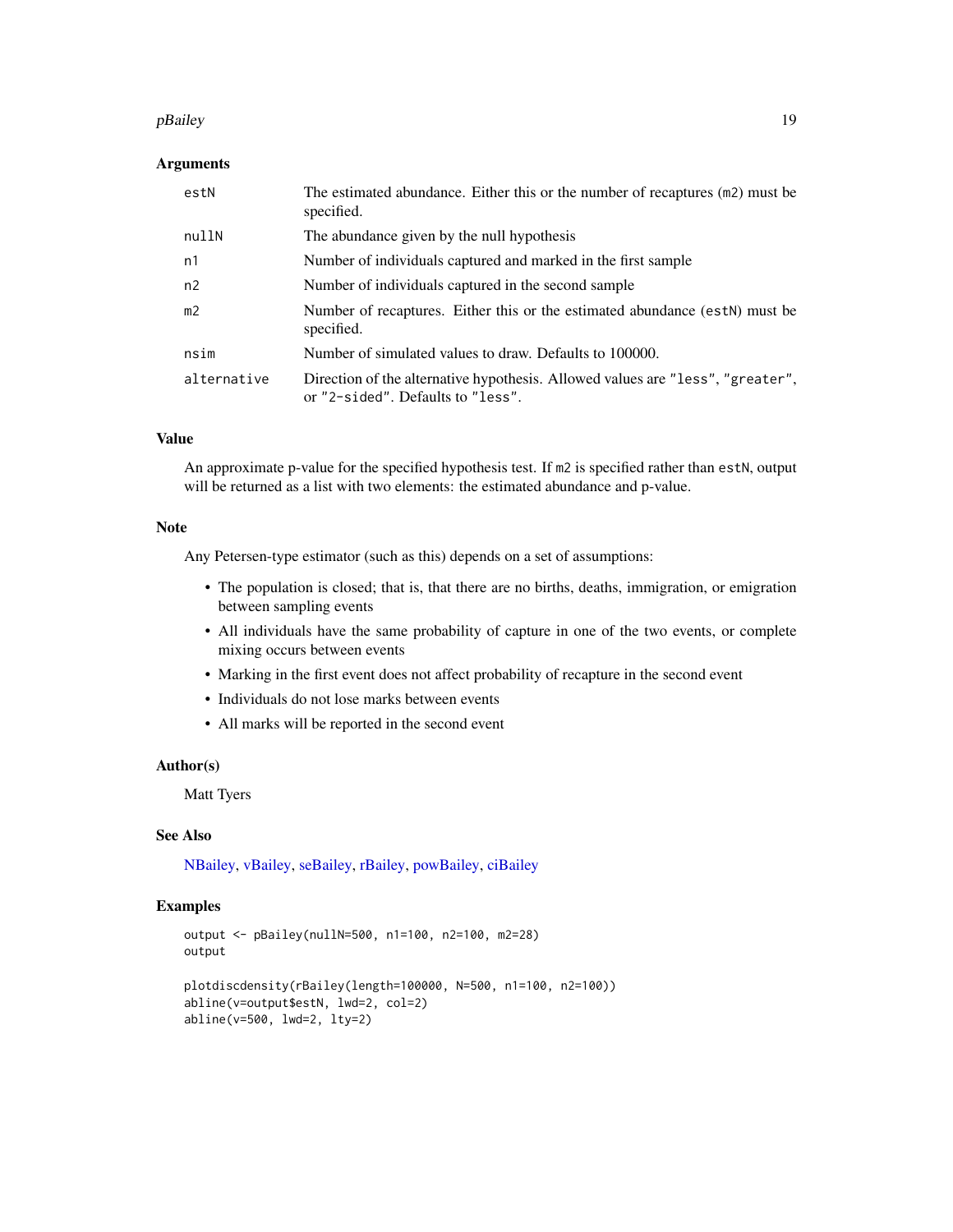### <span id="page-19-0"></span>20 pChapman pchapman pchapman pchapman pchapman pchapman pchapman pchapman pchapman pchapman pchapman pchapman  $p$

```
output <- pBailey(nullN=500, n1=100, n2=100, m2=28, alternative="2-sided")
output
plotdiscdensity(rBailey(length=100000, N=500, n1=100, n2=100))
twosided \leq -500 + c(-1,1)*abs(500-output$estN)abline(v=twosided, lwd=2, col=2)
abline(v=500, lwd=2, lty=2)
```
<span id="page-19-1"></span>pChapman *Hypothesis Testing Using the Chapman Estimator*

### Description

Approximates a p-value for a hypothesis test of the Chapman estimator by means of many simulated draws from the null distribution, conditioned on sample sizes.

#### Usage

```
pChapman(
 estN = NULL,nullN,
 n1,
 n2,
 m2 = NULL,nsim = 1e+05.
 alternative = "less"
\lambda
```
### Arguments

| estN           | The estimated abundance. Either this or the number of recaptures (m2) must be<br>specified.                         |
|----------------|---------------------------------------------------------------------------------------------------------------------|
| nullN          | The abundance given by the null hypothesis                                                                          |
| n1             | Number of individuals captured and marked in the first sample                                                       |
| n2             | Number of individuals captured in the second sample.                                                                |
| m <sub>2</sub> | Number of recaptures. Either this or the estimated abundance (estN) must be<br>specified.                           |
| nsim           | Number of simulated values to draw. Defaults to 100000.                                                             |
| alternative    | Direction of the alternative hypothesis. Allowed values are "less", "greater",<br>or "2-sided". Defaults to "less". |

### Value

An approximate p-value for the specified hypothesis test. If m2 is specified rather than estN, output will be returned as a list with two elements: the estimated abundance and p-value.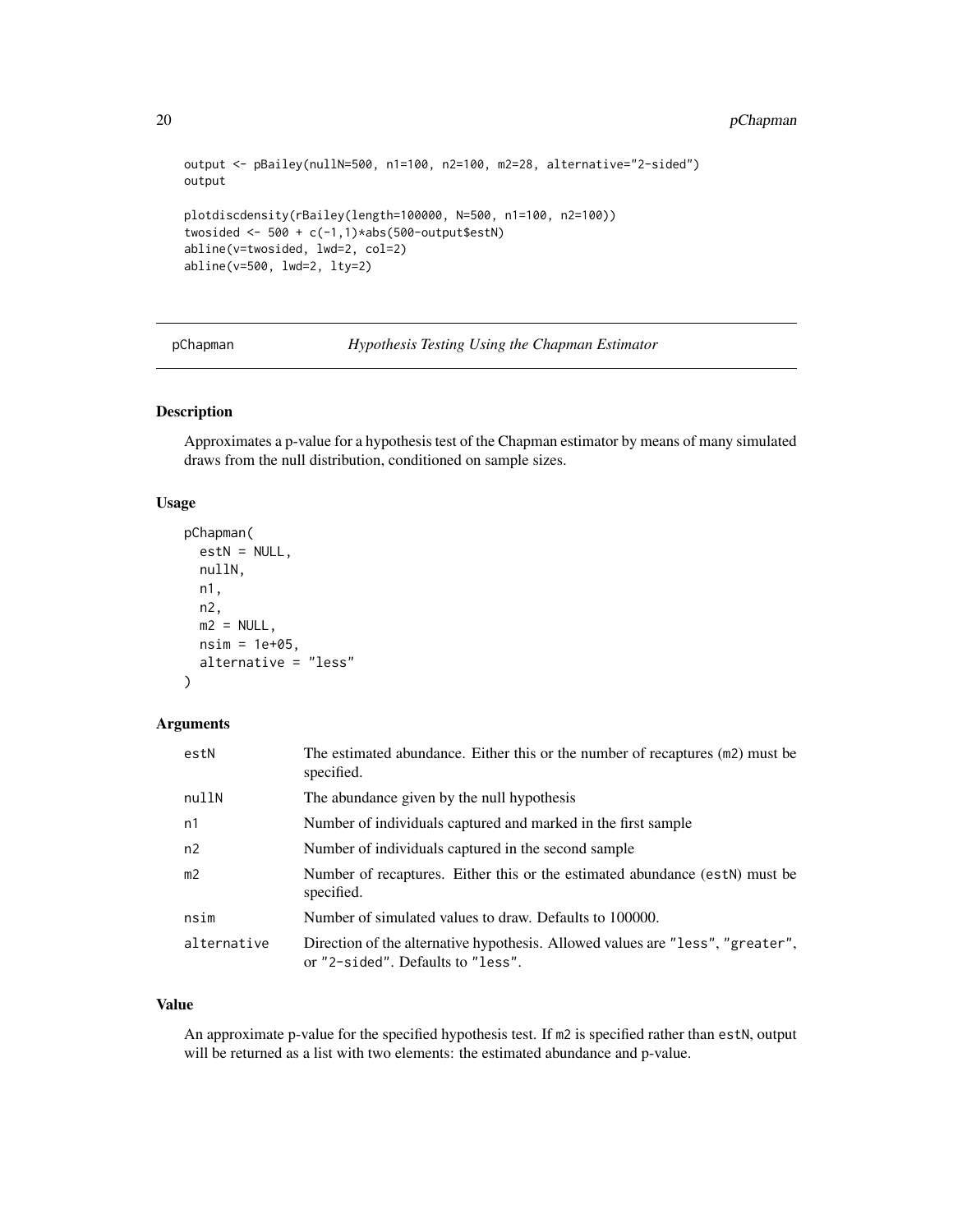#### <span id="page-20-0"></span>plotdiscdensity 21

### Note

Any Petersen-type estimator (such as this) depends on a set of assumptions:

- The population is closed; that is, that there are no births, deaths, immigration, or emigration between sampling events
- All individuals have the same probability of capture in one of the two events, or complete mixing occurs between events
- Marking in the first event does not affect probability of recapture in the second event
- Individuals do not lose marks between events
- All marks will be reported in the second event

#### Author(s)

Matt Tyers

### See Also

[NChapman,](#page-13-1) [vChapman,](#page-48-1) [seChapman,](#page-42-1) [rChapman,](#page-37-1) [powChapman,](#page-25-1) [ciChapman](#page-4-1)

#### Examples

```
output <- pChapman(nullN=500, n1=100, n2=100, m2=28)
output
plotdiscdensity(rChapman(length=100000, N=500, n1=100, n2=100))
abline(v=output$estN, lwd=2, col=2)
abline(v=500, lwd=2, lty=2)
output <- pChapman(nullN=500, n1=100, n2=100, m2=28, alternative="2-sided")
output
plotdiscdensity(rChapman(length=100000, N=500, n1=100, n2=100))
twosided \leq 500 + c(-1,1)*abs(500-output$estN)
abline(v=twosided, lwd=2, col=2)
abline(v=500, lwd=2, lty=2)
```
plotdiscdensity *Plotting the Density of a Vector of Discrete Values*

#### Description

Plots the empirical density of a vector of discrete values, approximating the probability mass function (pmf). This can be considered a more appropriate alternative to  $plot(density(x))$  in the case of a vector with a discrete (non-continuous) support, such as that calculated by an abundance estimator.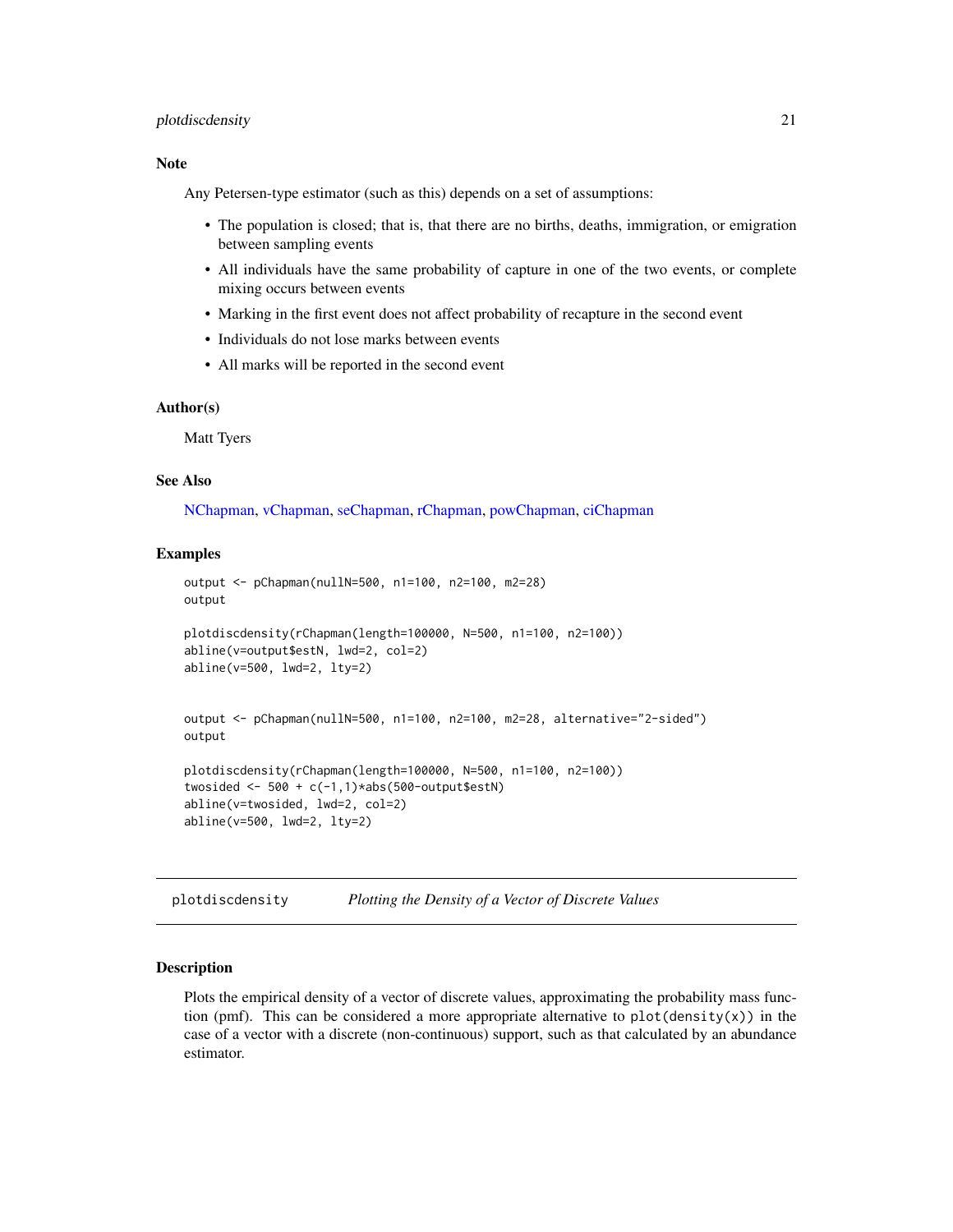### <span id="page-21-0"></span>Usage

```
plotdiscdensity(x, xlab = "value", ylab = "density", ...)
```
### Arguments

| X    | The vector of values to plot  |
|------|-------------------------------|
| xlab | The X-axis label for plotting |
| ylab | The Y-axis label for plotting |
|      | Additional plotting arguments |

### Author(s)

Matt Tyers

### Examples

```
draws <- rChapman(length=100000, N=500, n1=100, n2=100)
plotdiscdensity(draws) #plots the density of a vector of discrete values
```
<span id="page-21-1"></span>plotn1n2simmatrix *Mark-Recapture Sample Size Via Sim, Both Samples*

### Description

Produces a plot of the simulated relative accuracy of a mark-recapture abundance estimator for various sample sizes in both events. This may be a useful exploration, but it is possible that [plotn2sim](#page-23-1) may be more informative.

### Usage

```
plotn1n2simmatrix(
 N,
  conf = 0.95,nrange = NULL,
 nstep = NULL,
  estimator = "Chapman",
 nsim = 10000,
  ...
)
```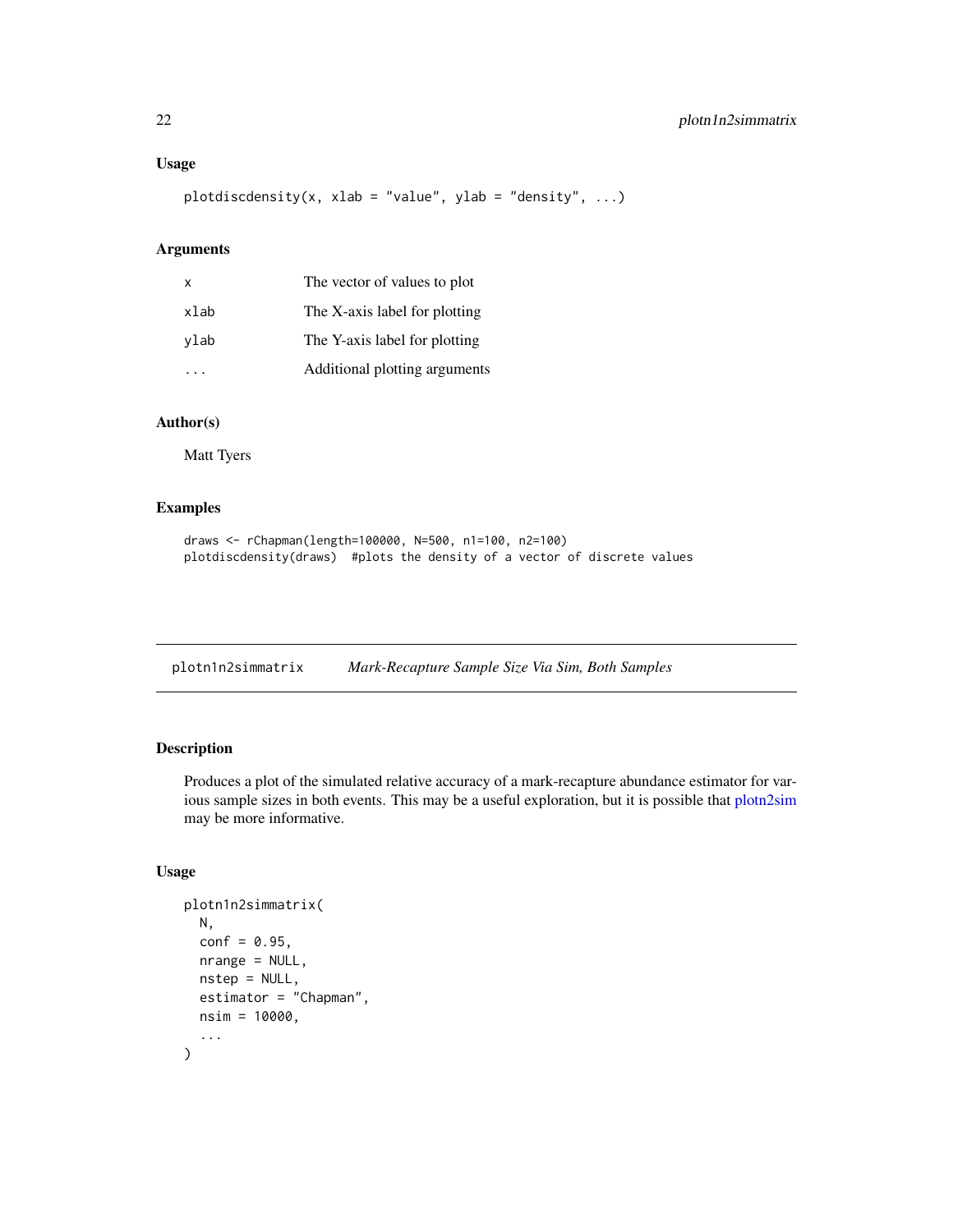### <span id="page-22-0"></span>plotn1n2simmatrix 23

### Arguments

| N         | The best guess at true abundance                                                                                                                     |
|-----------|------------------------------------------------------------------------------------------------------------------------------------------------------|
| conf      | The desired level of confidence to investigate. Defaults to 0.95.                                                                                    |
| nrange    | A two-element vector describing the range of sample sizes to investigate. If the<br>default (NULL) is accepted, an appropriate value will be chosen. |
| nstep     | The step size between sample sizes to investigate. If the default (NULL) is ac-<br>cepted, an appropriate value will be chosen.                      |
| estimator | The abundance estimator to use. Allowed values are "Chapman", "Petersen",<br>and "Bailey". Defaults to "Chapman".                                    |
| nsim      | The number of replicates. Defaults to 10000.                                                                                                         |
| .         | Additional plotting parameters                                                                                                                       |

### Note

Any Petersen-type estimator (such as this) depends on a set of assumptions:

- The population is closed; that is, that there are no births, deaths, immigration, or emigration between sampling events
- All individuals have the same probability of capture in one of the two events, or complete mixing occurs between events
- Marking in the first event does not affect probability of recapture in the second event
- Individuals do not lose marks between events
- All marks will be reported in the second event

### Author(s)

Matt Tyers

### See Also

[n2RR,](#page-10-1) [plotn2sim](#page-23-1)

### Examples

plotn1n2simmatrix(N=10000, nsim=2000)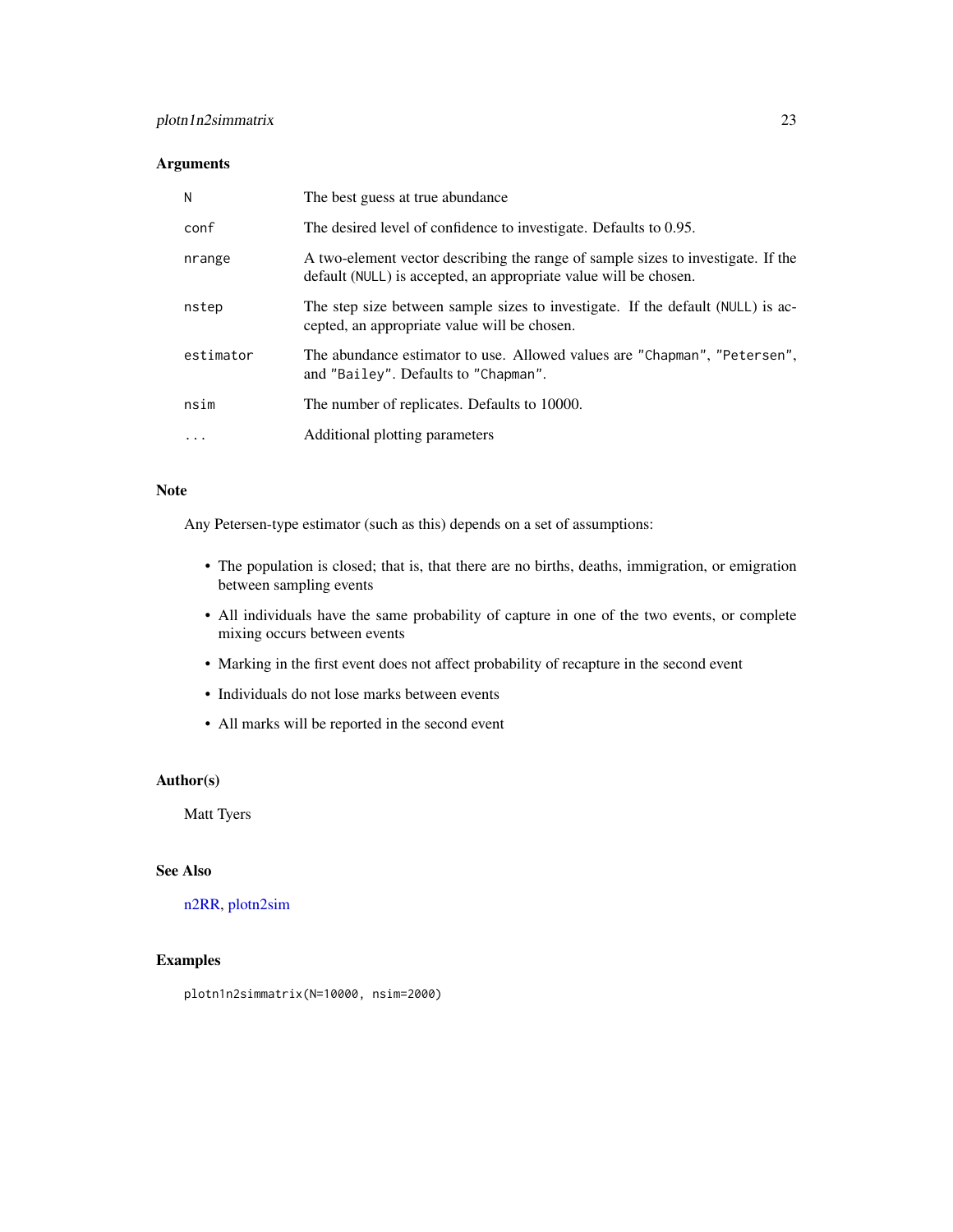Produces a plot of the simulated relative accuracy of a mark-recapture abundance estimator for various sample sizes. This may be a better representation of the sample size - accuracy relationship than that provided by [n2RR.](#page-10-1)

### Usage

```
plotn2sim(
 N,
  n1,
  conf = c(0.99, 0.95, 0.85, 0.8, 0.75),
 n2range = NULL,
 n2step = NULL,
  estimator = "Chapman",
  nsim = 10000,
  accrange = 1,
  ...
)
```
### Arguments

| N         | The best guess at true abundance                                                                                                                                                   |
|-----------|------------------------------------------------------------------------------------------------------------------------------------------------------------------------------------|
| n1        | The size of the first (or second) sampling event                                                                                                                                   |
| conf      | A vector of the desired levels of confidence to investigate. Allowed values are<br>any of $c(0.99, 0.95, 0.85, 0.8, 0.75)$ . Defaults to all of $c(0.99, 0.95, 0.85, 0.8, 0.75)$ . |
| n2range   | A two-element vector describing the range of sample sizes to investigate. If the<br>default (NULL) is accepted, an appropriate value will be chosen.                               |
| n2step    | The step size between sample sizes to investigate. If the default (NULL) is ac-<br>cepted, an appropriate value will be chosen.                                                    |
| estimator | The abundance estimator to use. Allowed values are "Chapman", "Petersen",<br>and "Bailey". Defaults to "Chapman".                                                                  |
| nsim      | The number of replicates. Defaults to 10000.                                                                                                                                       |
| accrange  | The maximum level of relative accuracy for plotting. Defaults to 1.                                                                                                                |
| $\ddotsc$ | Additional plotting parameters                                                                                                                                                     |
|           |                                                                                                                                                                                    |

### Note

Any Petersen-type estimator (such as this) depends on a set of assumptions:

• The population is closed; that is, that there are no births, deaths, immigration, or emigration between sampling events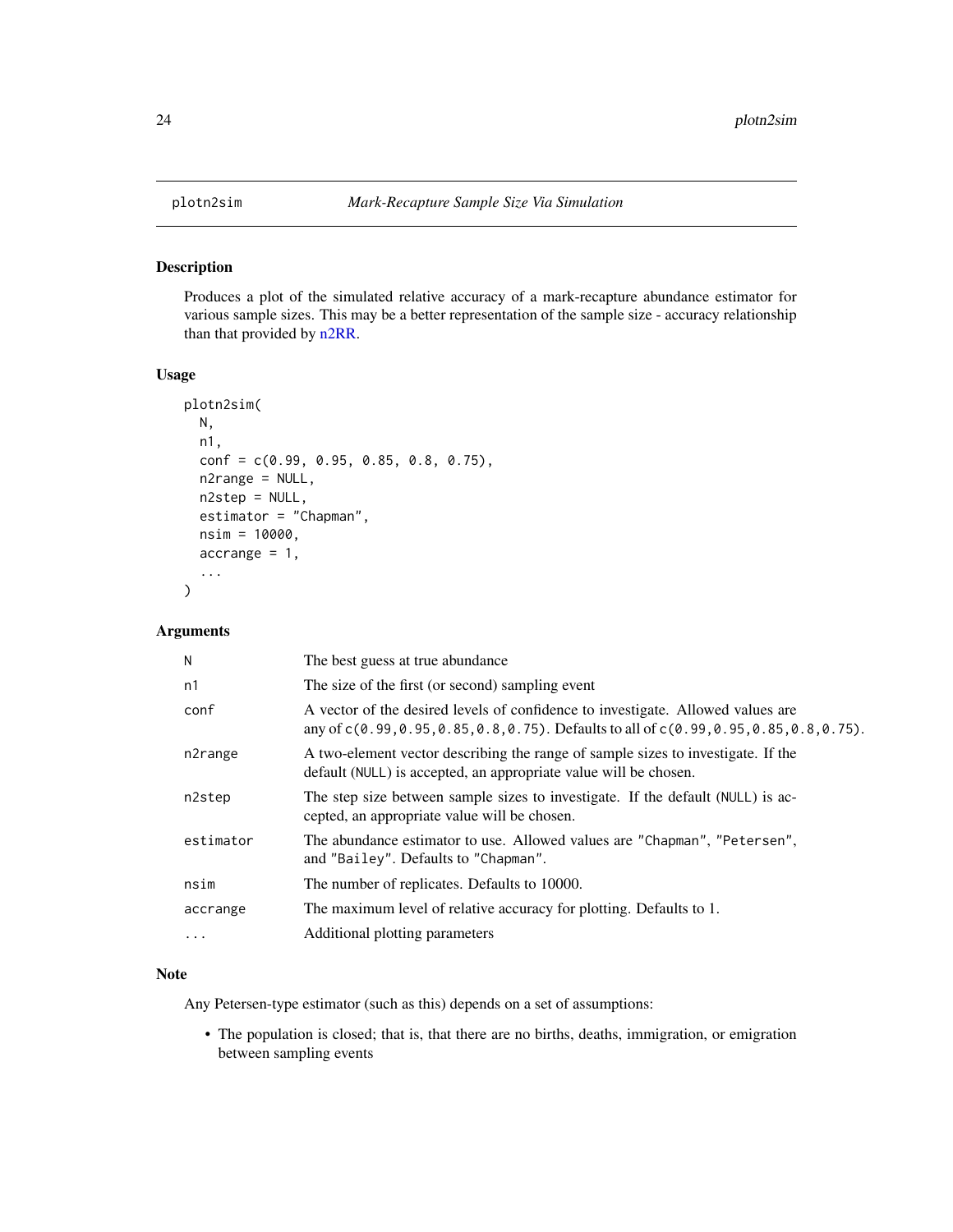### <span id="page-24-0"></span>powBailey 25

- All individuals have the same probability of capture in one of the two events, or complete mixing occurs between events
- Marking in the first event does not affect probability of recapture in the second event
- Individuals do not lose marks between events
- All marks will be reported in the second event

### Author(s)

Matt Tyers

### See Also

[n2RR,](#page-10-1) [plotn1n2simmatrix](#page-21-1)

### Examples

plotn2sim(N=1000, n1=100)

<span id="page-24-1"></span>powBailey *Power for Hypothesis Testing Using the Bailey Estimator*

### Description

Approximates the power of a hypothesis test of the Bailey estimator by means of many simulated draws from a specified alternative distribution, conditioned on sample sizes.

#### Usage

```
powBailey(
 nullN,
  trueN,
  n1,
  n2,
  alpha = 0.05,
  nsim = 10000,
  alternative = "less"
)
```
### Arguments

| nullN       | The abundance given by the null hypothesis                                                                          |
|-------------|---------------------------------------------------------------------------------------------------------------------|
| trueN       | The assumed abundance for the power calculation                                                                     |
| n1          | Number of individuals captured and marked in the first sample                                                       |
| n2          | Number of individuals captured in the second sample                                                                 |
| alpha       | The alpha level for the test                                                                                        |
| nsim        | Number of simulated values to draw. Defaults to 10000.                                                              |
| alternative | Direction of the alternative hypothesis. Allowed values are "less", "greater",<br>or "2-sided". Defaults to "less". |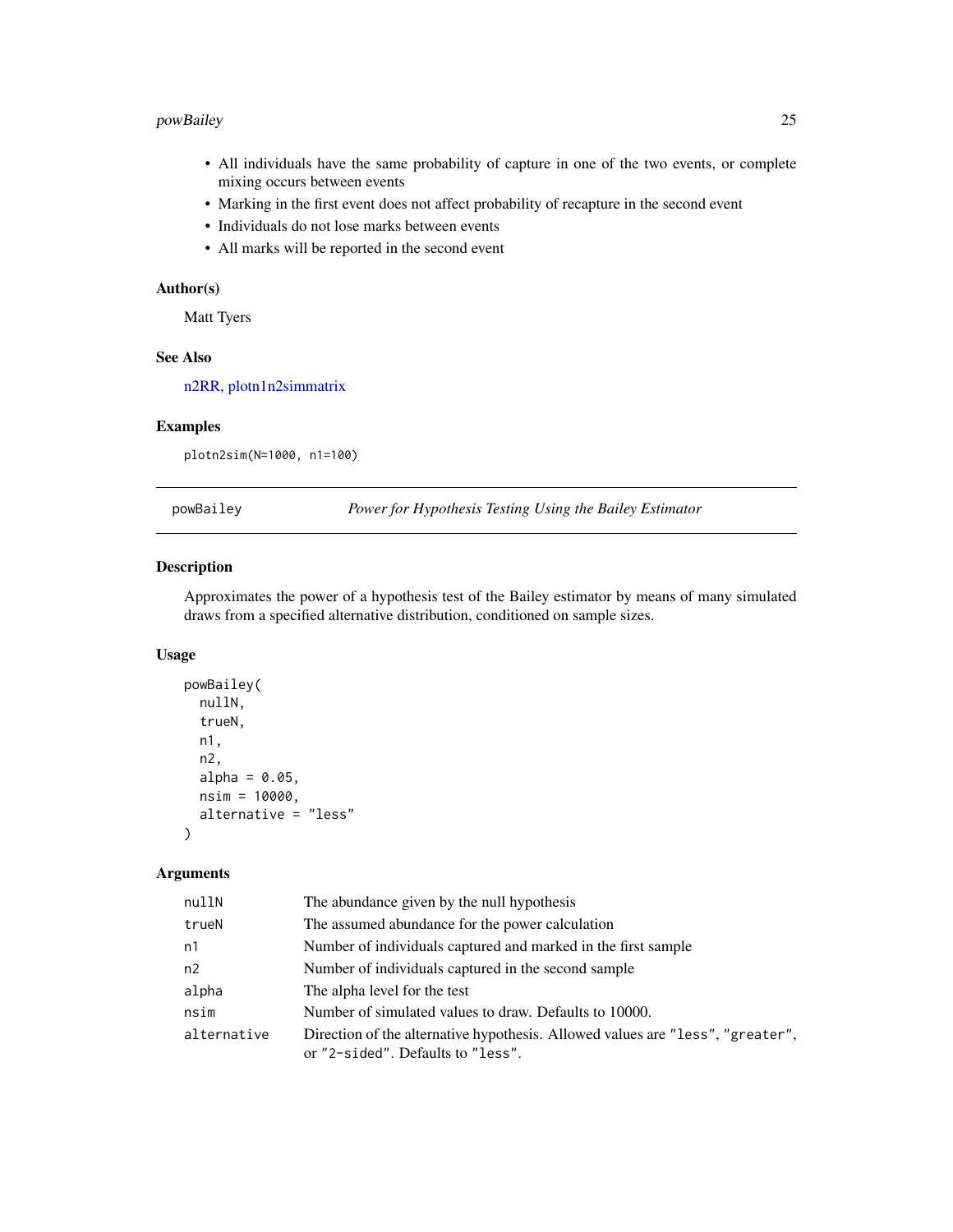### <span id="page-25-0"></span>Value

The approximate power of the specified hypothesis test, for the specified alternative value.

### Note

Any Petersen-type estimator (such as this) depends on a set of assumptions:

- The population is closed; that is, that there are no births, deaths, immigration, or emigration between sampling events
- All individuals have the same probability of capture in one of the two events, or complete mixing occurs between events
- Marking in the first event does not affect probability of recapture in the second event
- Individuals do not lose marks between events
- All marks will be reported in the second event

#### Author(s)

Matt Tyers

### See Also

[NBailey,](#page-11-1) [vBailey,](#page-47-1) [seBailey,](#page-41-1) [rBailey,](#page-36-1) [pBailey,](#page-17-1) [ciBailey](#page-2-1)

#### Examples

```
powBailey(nullN=500, trueN=400, n1=100, n2=100, nsim=1000)
Ntotry <- seq(from=250, to=450, by=25)
pows <- sapply(Ntotry, function(x)
 powBailey(nullN=500, trueN=x, n1=100, n2=100, nsim=1000))
plot(Ntotry, pows)
```
<span id="page-25-1"></span>powChapman *Power for Hypothesis Testing Using the Chapman Estimator*

### **Description**

Approximates the power of a hypothesis test of the Chapman estimator by means of many simulated draws from a specified alternative distribution, conditioned on sample sizes.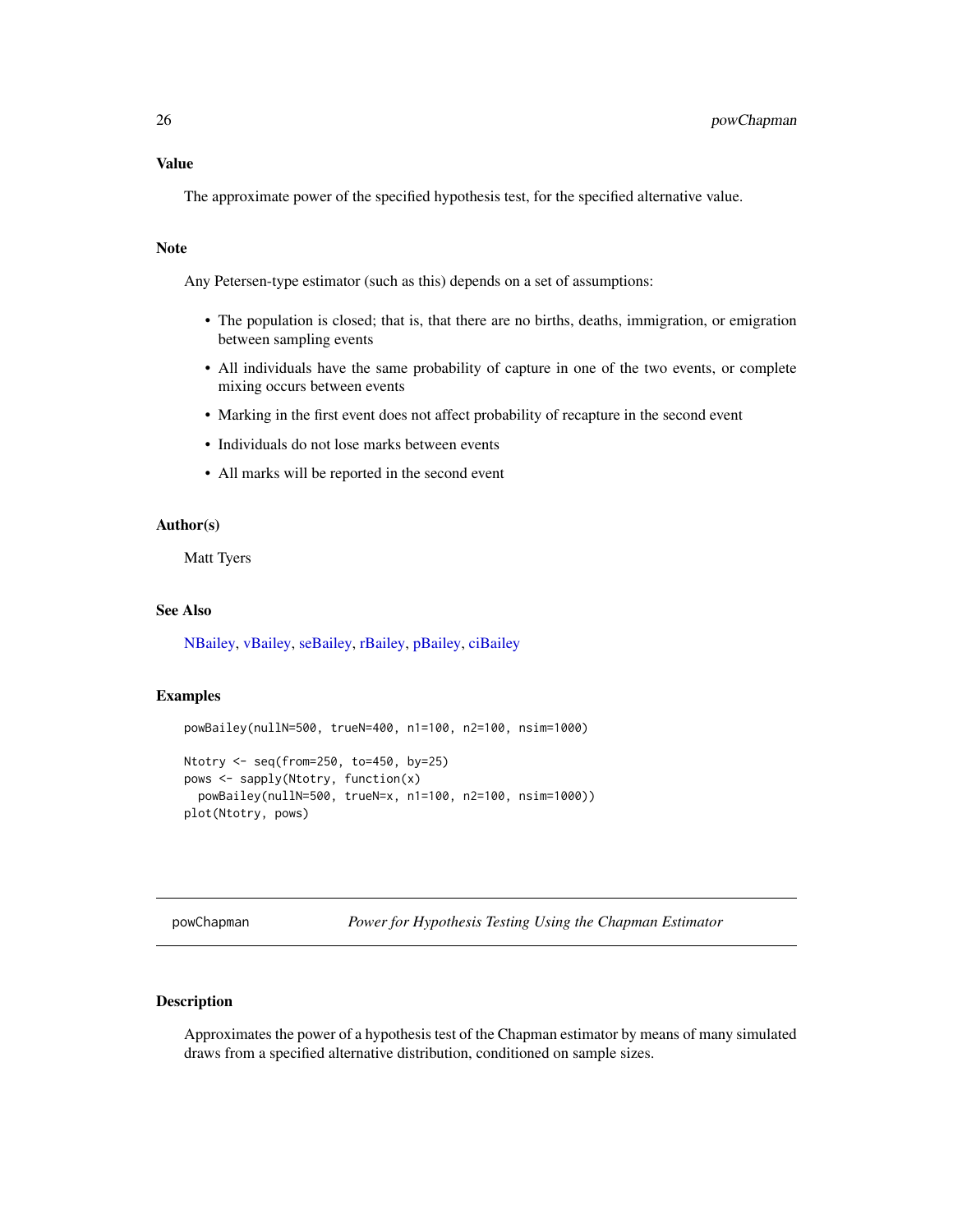### <span id="page-26-0"></span>powChapman 27

### Usage

```
powChapman(
  nullN,
  trueN,
  n1,
  n2,
  alpha = 0.05,
  nsim = 10000,
  alternative = "less"
)
```
### Arguments

| nullN       | The abundance given by the null hypothesis                                                                          |
|-------------|---------------------------------------------------------------------------------------------------------------------|
| trueN       | The assumed abundance for the power calculation                                                                     |
| n1          | Number of individuals captured and marked in the first sample                                                       |
| n2          | Number of individuals captured in the second sample                                                                 |
| alpha       | The alpha level for the test                                                                                        |
| nsim        | Number of simulated values to draw. Defaults to 10000.                                                              |
| alternative | Direction of the alternative hypothesis. Allowed values are "less", "greater",<br>or "2-sided". Defaults to "less". |

### Value

The approximate power of the specified hypothesis test, for the specified alternative value.

#### Note

Any Petersen-type estimator (such as this) depends on a set of assumptions:

- The population is closed; that is, that there are no births, deaths, immigration, or emigration between sampling events
- All individuals have the same probability of capture in one of the two events, or complete mixing occurs between events
- Marking in the first event does not affect probability of recapture in the second event
- Individuals do not lose marks between events
- All marks will be reported in the second event

### Author(s)

Matt Tyers

### See Also

[NChapman,](#page-13-1) [vChapman,](#page-48-1) [seChapman,](#page-42-1) [rChapman,](#page-37-1) [pChapman,](#page-19-1) [ciChapman](#page-4-1)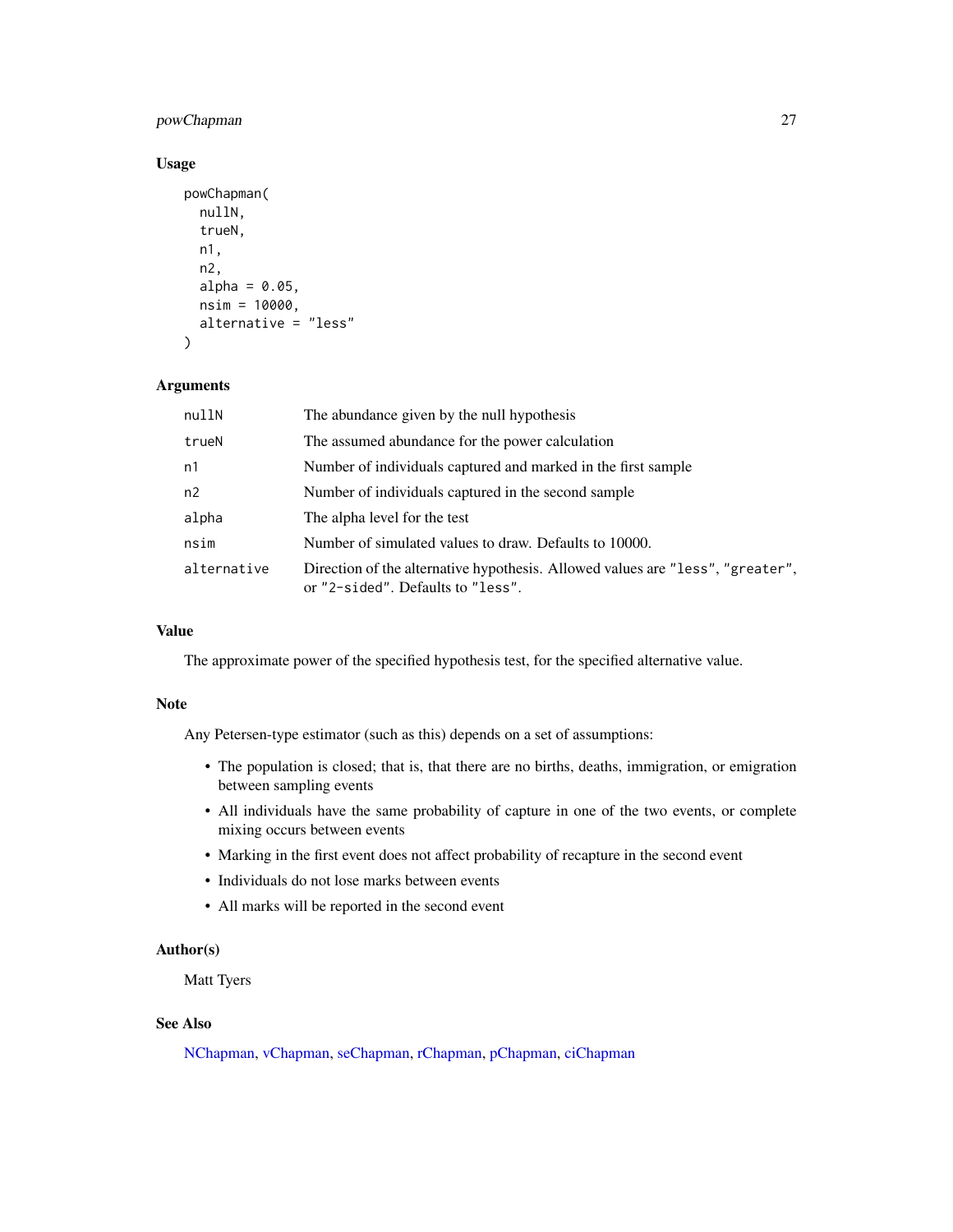### Examples

```
powChapman(nullN=500, trueN=400, n1=100, n2=100, nsim=1000)
Ntotry <- seq(from=250, to=450, by=25)
pows <- sapply(Ntotry, function(x)
  powChapman(nullN=500, trueN=x, n1=100, n2=100, nsim=1000))
plot(Ntotry, pows)
```
powconsistencytest *Power of Consistency Tests, Partial Stratification*

#### Description

Conducts power calculations of the chi-squared tests for the consistency of the Petersen-type abundance estimator, in a partial stratification setting, such as by time or geographic area. In the case of partial stratification, individuals may move from one stratum to another between the first and second sampling events, and strata do not need to be the same between events.

#### Usage

powconsistencytest(n1, n2, pmat, alpha = 0.05, sim = TRUE, nsim = 10000)

### Arguments

| n1    | Vector of anticipated n1 counts (sample size in the first event), each element<br>corresponding to one stratum.                                                                                                                                                                                                                                                              |
|-------|------------------------------------------------------------------------------------------------------------------------------------------------------------------------------------------------------------------------------------------------------------------------------------------------------------------------------------------------------------------------------|
| n2    | Vector of anticipated n2 counts (sample size in the second event), each element<br>corresponding to one stratum.                                                                                                                                                                                                                                                             |
| pmat  | Matrix of assumed movement probabilities between strata, with rows corre-<br>sponding to first-event strata and columns corresponding to second-event strata,<br>and an additional column corresponding to the probability of NOT being re-<br>captured in the second event. Values will be standardized by row, that is, by<br>first-event strata. See note on usage below. |
| alpha | Significance level for testing. Defaults to $0.05$                                                                                                                                                                                                                                                                                                                           |
| sim   | Whether to conduct power calculation by simulation as well as Cohen's method.<br>Defaults to TRUE.                                                                                                                                                                                                                                                                           |
| nsim  | Number of simulations if sim is TRUE. Defaults to 10000.                                                                                                                                                                                                                                                                                                                     |

### Value

An object of class "recapr\_consistencypow" with the following components:

- pwr1\_c Power of the first test, according to Cohen's method
- pwr1\_sim Power of the first test, from simulation
- ntest1 The sample size used for the first test

<span id="page-27-0"></span>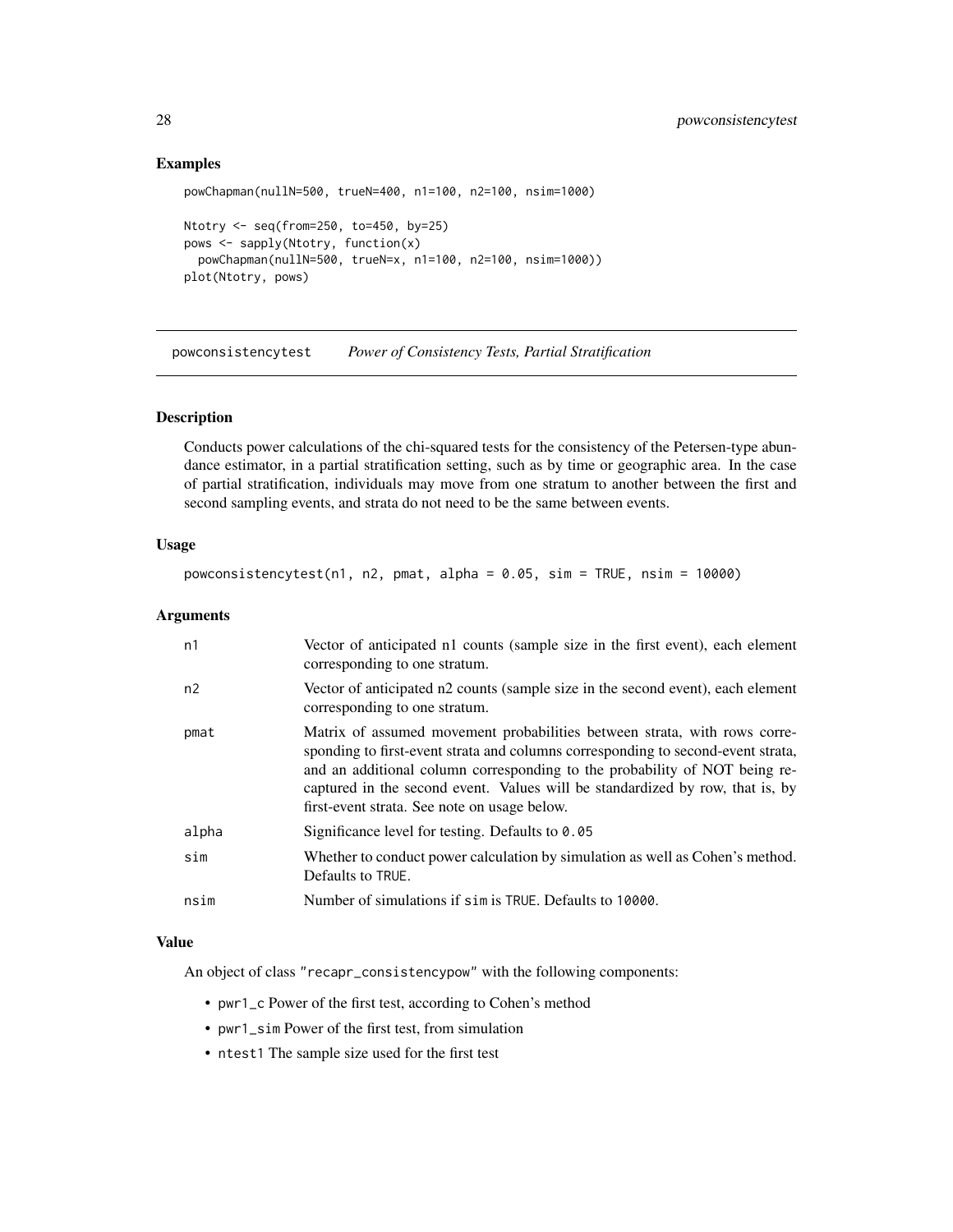### <span id="page-28-0"></span>powconsistencytest 29

- p0test1 The null-hypothesis probabilities for the first test
- p1test1 The alt-hypothesis probabilities for the first test
- pwr2\_c Power of the second test, according to Cohen's method
- pwr2\_sim Power of the second test, from simulation
- ntest2 The sample size used for the second test
- p0test2 The null-hypothesis probabilities for the second test
- p1test2 The alt-hypothesis probabilities for the second test
- pwr3\_c Power of the third test, according to Cohen's method
- pwr3\_sim Power of the third test, from simulation
- ntest3 The sample size used for the third test
- p0test3 The null-hypothesis probabilities for the third test
- p1test3 The alt-hypothesis probabilities for the third test
- alpha The significance level used

#### Note

The movement probability matrix specified in pmat is considered conditional on each row, that is, first-event strata, with columns corresponding to second-event strata and the final column specifying the probability of not being recaptured in the second event. Values do not need to sum to one for each row, but will be standardized by the function to sum to one.

A pmat with a first row equal to  $(0.05, 0.1, 0.15, 0.7)$  would imply a 5 percent chance that individuals captured in the first-event strata 1 will be recaptured in second-event strata 1, and a 70 percent chance that individuals captured in the first-event strata 1 will not be recaptured in event 2.

Because of the row-wise scaling, specifying a row equal to  $(0.05, 0.1, 0.15, 0.7)$  would be equivalent to that row having values (1,2,3,14).

### Author(s)

Matt Tyers

#### References

Cohen, J. (1988). Statistical power analysis for the behavioral sciences (2nd ed.). Hillsdale,NJ: Lawrence Erlbaum.

Code adapted from the 'pwr' package: Stephane Champely (2015). pwr: Basic Functions for Power Analysis. R package version 1.1-3. https://CRAN.R-project.org/package=pwr

### See Also

[consistencytest,](#page-8-1) [NDarroch](#page-14-1)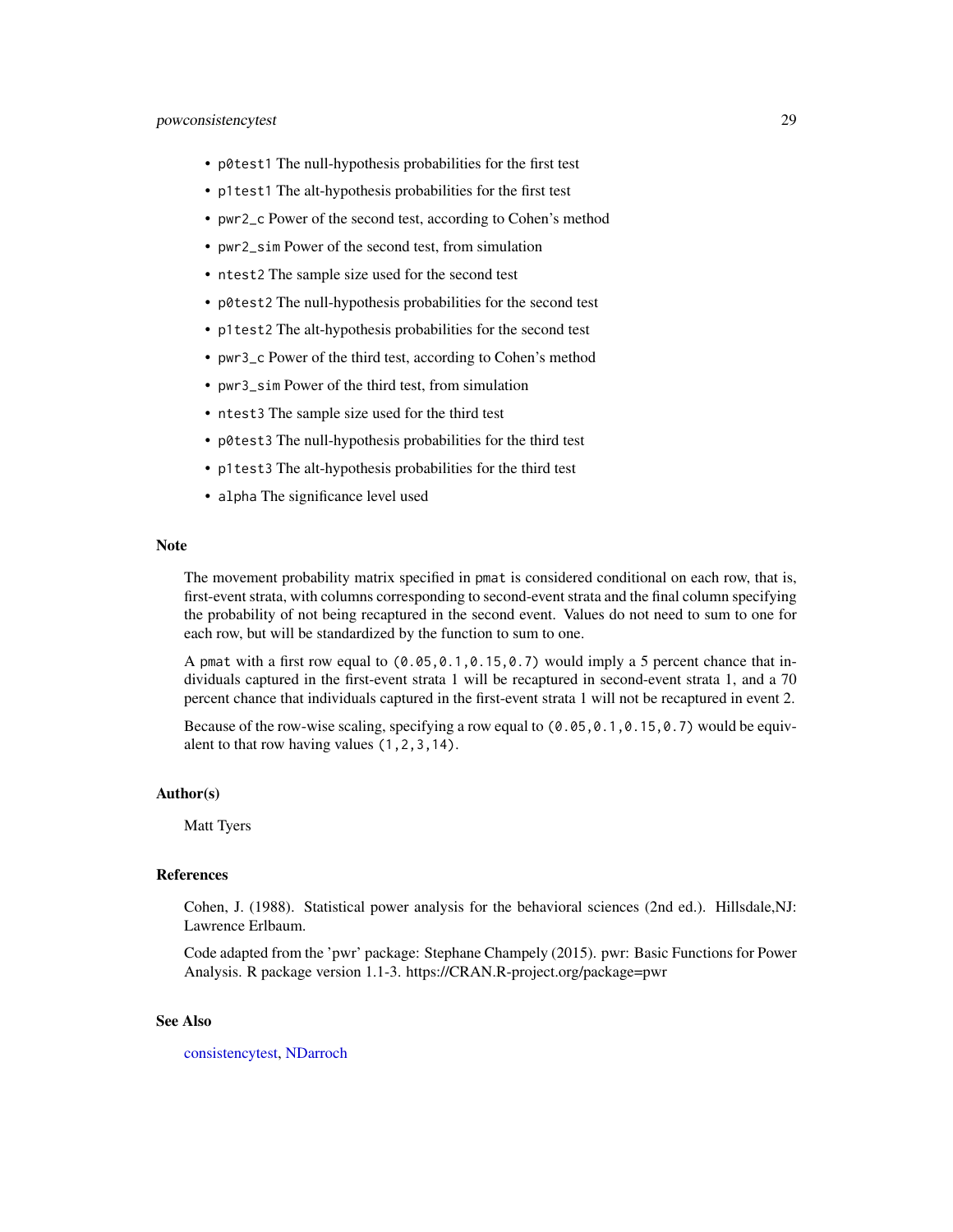### Examples

```
mat <- matrix(c(4,3,2,1,10,3,4,3,2,10,2,3,4,3,10,1,2,3,4,10),
   nrow=4, ncol=5, byrow=TRUE)
powconsistencytest(n1=c(50,50,50,50), n2=c(50,50,50,50), pmat=mat)
mat <- matrix(c(4,3,2,1,10,4,3,2,1,10,4,3,2,1,10,4,3,2,1,10),
   nrow=4, ncol=5, byrow=TRUE)
powconsistencytest(n1=c(50,50,50,50), n2=c(50,50,50,50), pmat=mat)
mat <- matrix(c(1,1,1,1,10,2,2,2,2,10,3,3,3,3,10,4,4,4,4,10),
   nrow=4, ncol=5, byrow=TRUE)
powconsistencytest(n1=c(50,50,50,50), n2=c(50,50,50,50), pmat=mat)
mat <- matrix(c(1,1,1,1,10,1,1,1,1,10,1,1,1,1,10,1,1,1,1,10),
   nrow=4, ncol=5, byrow=TRUE)
powconsistencytest(n1=c(50,50,50,50), n2=c(20,30,40,50), pmat=mat)
mat \leq matrix(c(1,1,1,1,5,1,1,1,1,8,1,1,1,1,10,1,1,1,1,1,15),
    nrow=4, ncol=5, byrow=TRUE)
powconsistencytest(n1=c(50,50,50,50), n2=c(50,50,50,50), pmat=mat)
```
<span id="page-29-1"></span>

powPetersen *Power for Hypothesis Testing Using the Petersen Estimator*

### Description

Approximates the power of a hypothesis test of the Petersen estimator by means of many simulated draws from a specified alternative distribution, conditioned on sample sizes.

### Usage

```
powPetersen(
  nullN,
  trueN,
 n1,
 n2,
 alpha = 0.05,
 nsim = 10000,
  alternative = "less"
)
```
### Arguments

| nullN | The abundance given by the null hypothesis                    |
|-------|---------------------------------------------------------------|
| trueN | The assumed abundance for the power calculation               |
| n1    | Number of individuals captured and marked in the first sample |
| n2    | Number of individuals captured in the second sample           |

<span id="page-29-0"></span>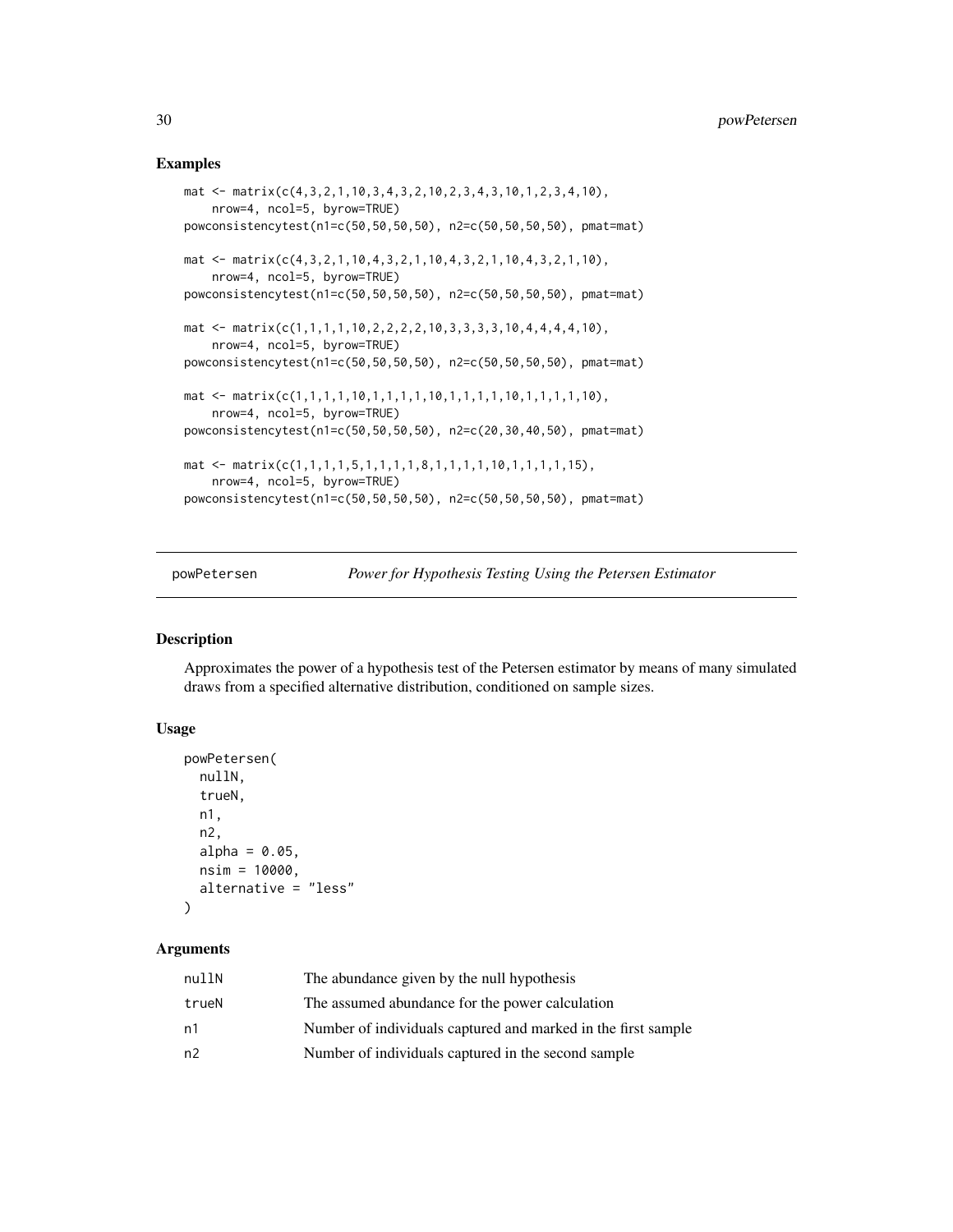### <span id="page-30-0"></span>powPetersen 31

| alpha       | The alpha level for the test                                                                                        |
|-------------|---------------------------------------------------------------------------------------------------------------------|
| nsim        | Number of simulated values to draw. Defaults to 10000.                                                              |
| alternative | Direction of the alternative hypothesis. Allowed values are "less", "greater",<br>or "2-sided". Defaults to "less". |

### Value

The approximate power of the specified hypothesis test, for the specified alternative value.

### Note

Any Petersen-type estimator (such as this) depends on a set of assumptions:

- The population is closed; that is, that there are no births, deaths, immigration, or emigration between sampling events
- All individuals have the same probability of capture in one of the two events, or complete mixing occurs between events
- Marking in the first event does not affect probability of recapture in the second event
- Individuals do not lose marks between events
- All marks will be reported in the second event

### Author(s)

Matt Tyers

### See Also

[NPetersen,](#page-15-1) [vPetersen,](#page-49-1) [sePetersen,](#page-43-1) [rPetersen,](#page-38-1) [pPetersen,](#page-32-1) [ciPetersen](#page-5-1)

### Examples

```
powPetersen(nullN=500, trueN=400, n1=100, n2=100, nsim=1000)
```

```
Ntotry <- seq(from=250, to=450, by=25)
pows <- sapply(Ntotry, function(x)
 powPetersen(nullN=500, trueN=x, n1=100, n2=100, nsim=1000))
plot(Ntotry, pows)
```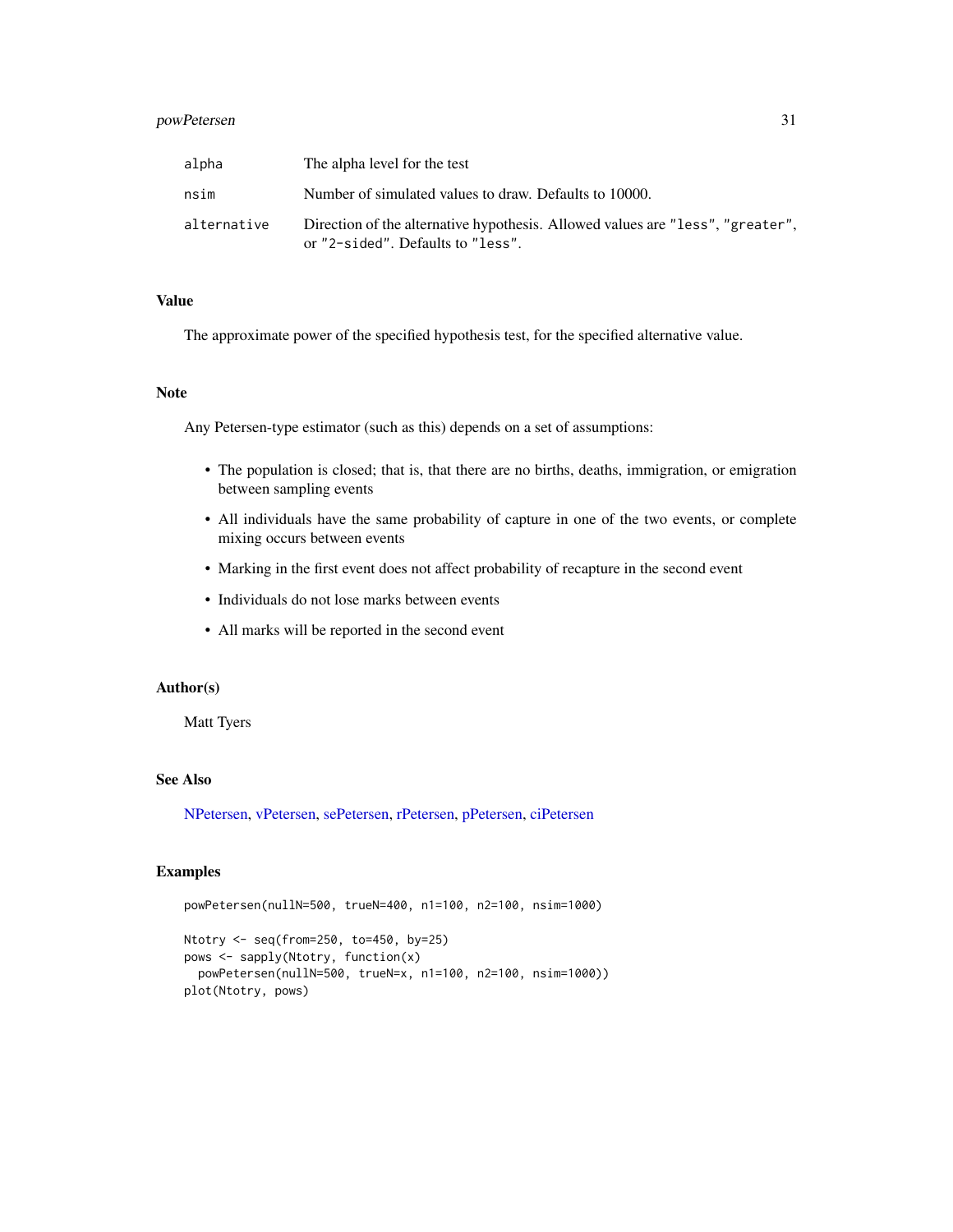Conducts power calculations of the chi-squared tests for the consistency of the Petersen-type abundance estimator, in a complete stratification setting.

#### Usage

powstrattest(N, n1, n2, alpha =  $0.05$ , sim = TRUE, nsim = 1e+05)

### Arguments

| N     | Vector of total abundance, with each element corresponding to one stratum.                                       |
|-------|------------------------------------------------------------------------------------------------------------------|
| n1    | Vector of anticipated n1 counts (sample size in the first event), each element<br>corresponding to one stratum.  |
| n2    | Vector of anticipated n2 counts (sample size in the second event), each element<br>corresponding to one stratum. |
| alpha | Significance level for testing. Defaults to $0.05$                                                               |
| sim   | Whether to conduct power calculation by simulation as well as Cohen's method.<br>Defaults to TRUE.               |
| nsim  | Number of simulations if sim is TRUE. Defaults to 100000.                                                        |

#### Value

A list of three elements, each with class "recapr\_stratpow" with the following components:

- prob A vector of capture probabilities corresponding to the alternative hypothesis investigated
- prob\_null A vector of capture probabilities corresponding to the null hypothesis (all probabilities equal)
- n The sample size used for the test
- alpha The significance level used for testing
- power The test power, calculated by Cohen's method
- power\_sim The test power, calculated via simulation

#### Author(s)

Matt Tyers

### References

Cohen, J. (1988). Statistical power analysis for the behavioral sciences (2nd ed.). Hillsdale,NJ: Lawrence Erlbaum.

Code adapted from the 'pwr' package: Stephane Champely (2015). pwr: Basic Functions for Power Analysis. R package version 1.1-3. https://CRAN.R-project.org/package=pwr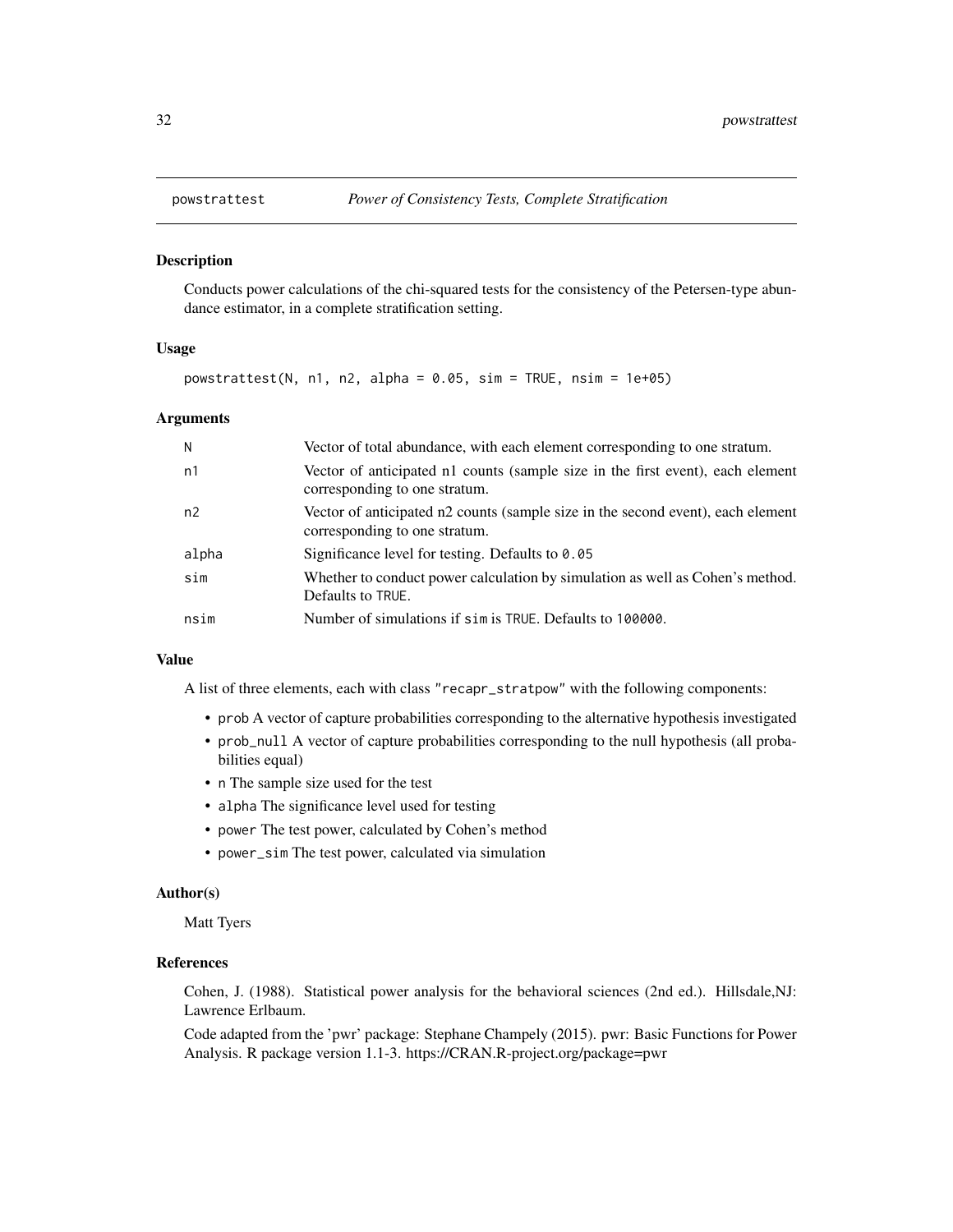#### <span id="page-32-0"></span>pPetersen 33

### See Also

[strattest,](#page-45-1) [Nstrat](#page-16-1)

### Examples

```
powstrattest(N=c(10000,20000), n1=c(1000,2000), n2=c(200,200))
```
<span id="page-32-1"></span>pPetersen *Hypothesis Testing Using the Petersen Estimator*

### Description

Approximates a p-value for a hypothesis test of the Petersen estimator by means of many simulated draws from the null distribution, conditioned on sample sizes.

#### Usage

```
pPetersen(
  estN = NULL,nullN,
 n1,
  n2,
 m2 = NULL,nsim = 1e+05,
  alternative = "less"
)
```
### Arguments

| estN           | The estimated abundance. Either this or the number of recaptures (m2) must be<br>specified.                         |
|----------------|---------------------------------------------------------------------------------------------------------------------|
| nullN          | The abundance given by the null hypothesis                                                                          |
| n1             | Number of individuals captured and marked in the first sample                                                       |
| n2             | Number of individuals captured in the second sample                                                                 |
| m <sub>2</sub> | Number of recaptures. Either this or the estimated abundance (estN) must be<br>specified.                           |
| nsim           | Number of simulated values to draw. Defaults to 100000.                                                             |
| alternative    | Direction of the alternative hypothesis. Allowed values are "less", "greater",<br>or "2-sided". Defaults to "less". |

### Value

An approximate p-value for the specified hypothesis test. If m2 is specified rather than estN, output will be returned as a list with two elements: the estimated abundance and p-value.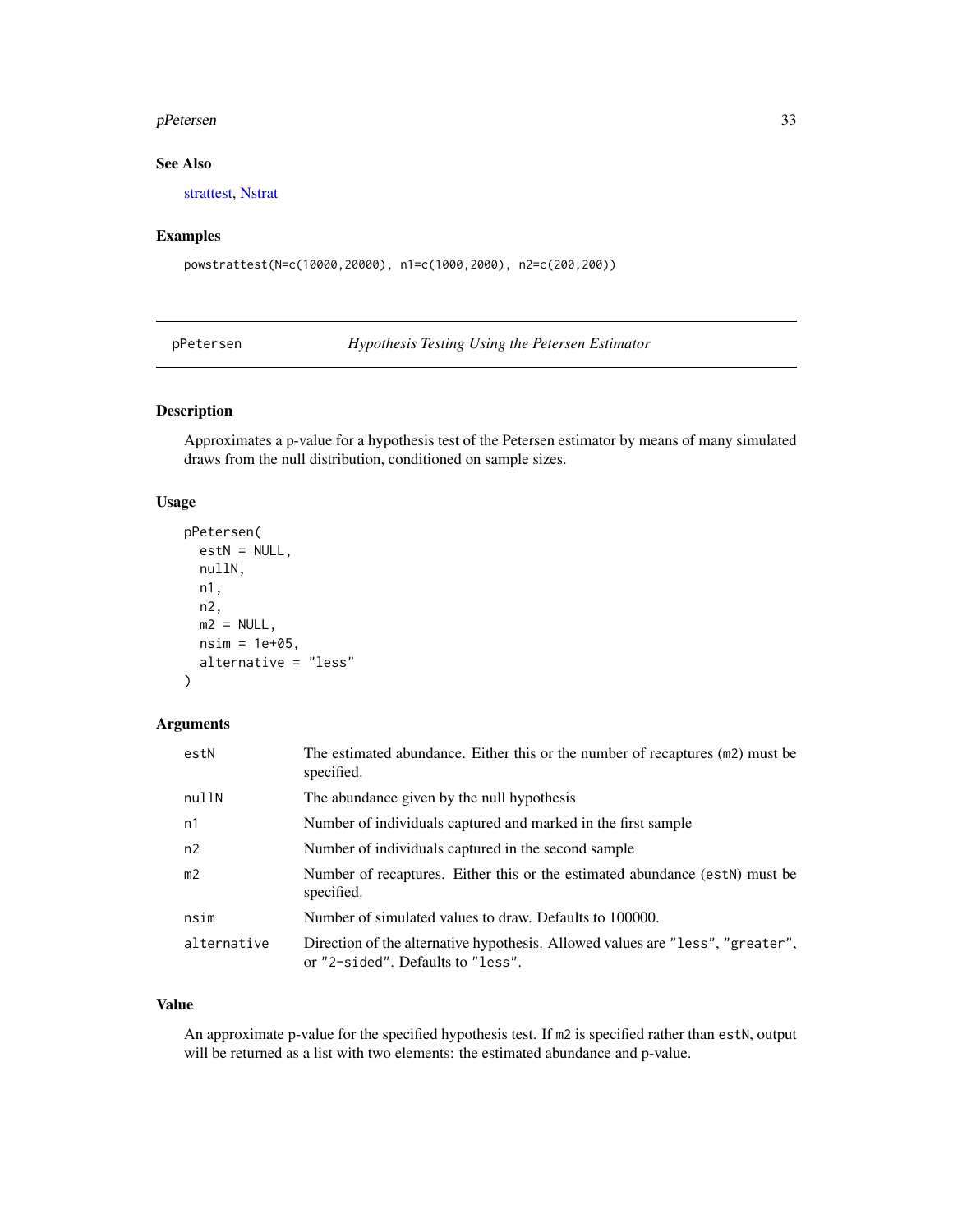### <span id="page-33-0"></span>Note

Any Petersen-type estimator (such as this) depends on a set of assumptions:

- The population is closed; that is, that there are no births, deaths, immigration, or emigration between sampling events
- All individuals have the same probability of capture in one of the two events, or complete mixing occurs between events
- Marking in the first event does not affect probability of recapture in the second event
- Individuals do not lose marks between events
- All marks will be reported in the second event

#### Author(s)

Matt Tyers

#### See Also

[NPetersen,](#page-15-1) [vPetersen,](#page-49-1) [sePetersen,](#page-43-1) [rPetersen,](#page-38-1) [powPetersen,](#page-29-1) [ciPetersen](#page-5-1)

#### Examples

```
output <- pPetersen(nullN=500, n1=100, n2=100, m2=28)
output
plotdiscdensity(rPetersen(length=100000, N=500, n1=100, n2=100))
abline(v=output$estN, lwd=2, col=2)
abline(v=500, lwd=2, lty=2)
output <- pPetersen(nullN=500, n1=100, n2=100, m2=28, alternative="2-sided")
output
plotdiscdensity(rPetersen(length=100000, N=500, n1=100, n2=100))
twosided \leq -500 + c(-1,1)*abs(500-output$estN)abline(v=twosided, lwd=2, col=2)
abline(v=500, lwd=2, lty=2)
```
print.recapr\_consistencypow *Print method for consistency test power*

#### Description

Print method for consistency test power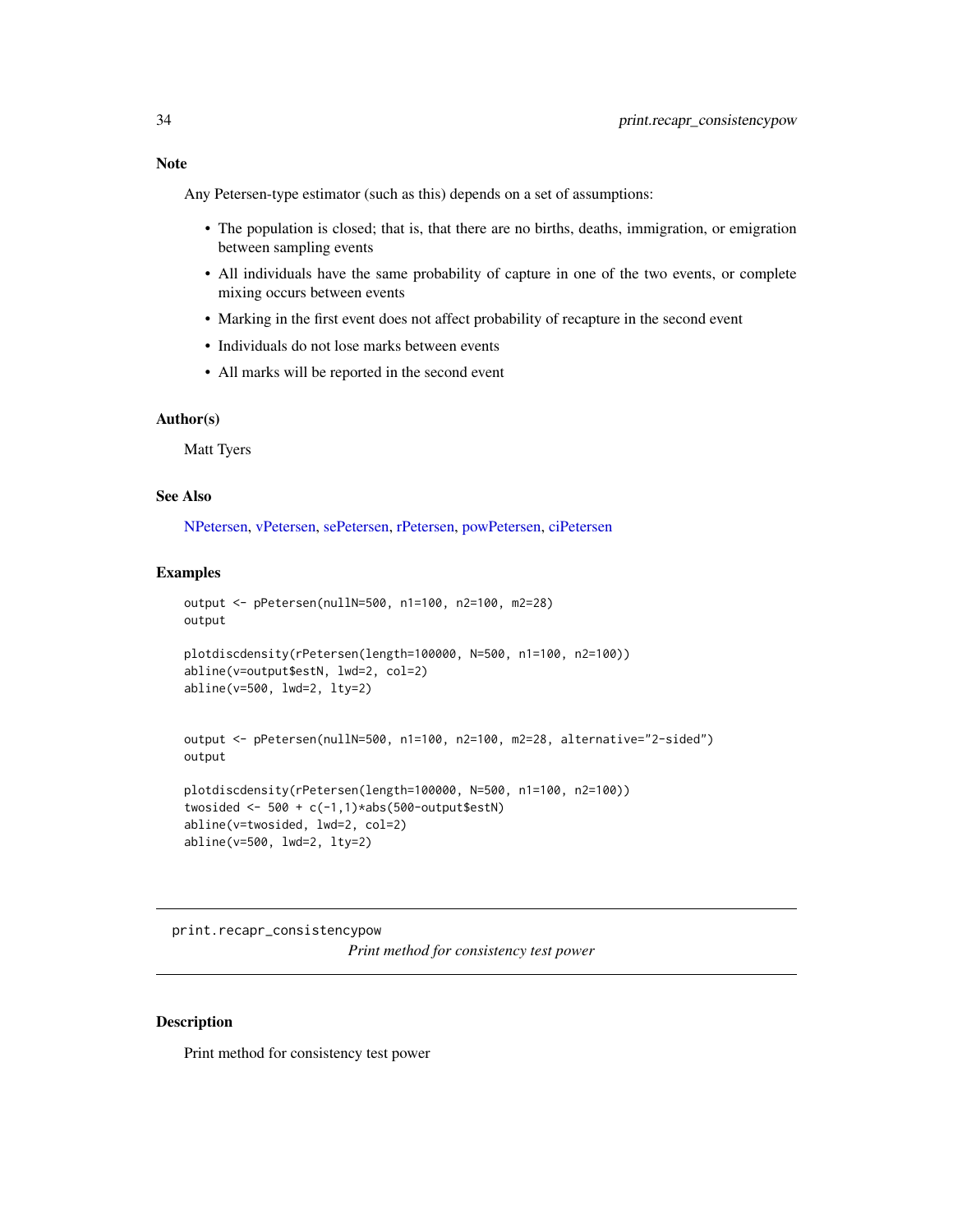## <span id="page-34-0"></span>Usage

```
## S3 method for class 'recapr_consistencypow'
print(x, \ldots)
```
### Arguments

| X                 | Output from powconsistencytest() |
|-------------------|----------------------------------|
| $\cdot\cdot\cdot$ | additional print arguments       |

### Author(s)

Matt Tyers

print.recapr\_consistencytest *Print method for consistency test*

### Description

Print method for consistency test

### Usage

## S3 method for class 'recapr\_consistencytest'  $print(x, \ldots)$ 

### Arguments

| $\boldsymbol{\mathsf{x}}$ | Output from consistencytest() |
|---------------------------|-------------------------------|
| $\cdots$                  | additional print arguments    |

### Author(s)

Matt Tyers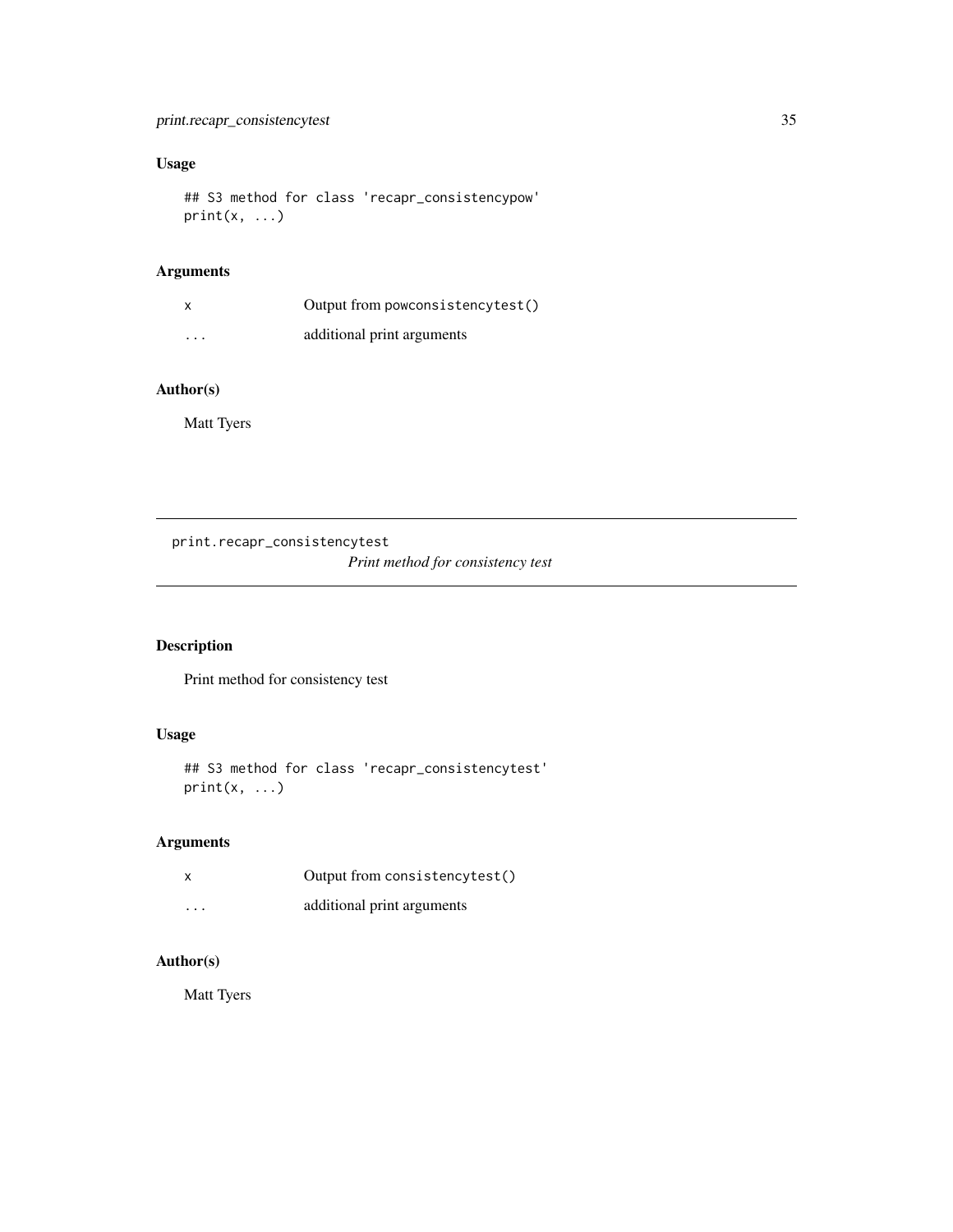<span id="page-35-0"></span>print.recapr\_stratpow *Print method for stratification test power*

### Description

Print method for stratification test power

### Usage

## S3 method for class 'recapr\_stratpow'  $print(x, \ldots)$ 

### Arguments

| x        | Output from powstrattest() |
|----------|----------------------------|
| $\cdots$ | additional print arguments |

### Author(s)

Matt Tyers

print.recapr\_strattest

*Print method for stratification test*

## Description

Print method for stratification test

### Usage

```
## S3 method for class 'recapr_strattest'
print(x, \ldots)
```
### Arguments

| x                       | Output from strattest()    |
|-------------------------|----------------------------|
| $\cdot$ $\cdot$ $\cdot$ | additional print arguments |

### Author(s)

Matt Tyers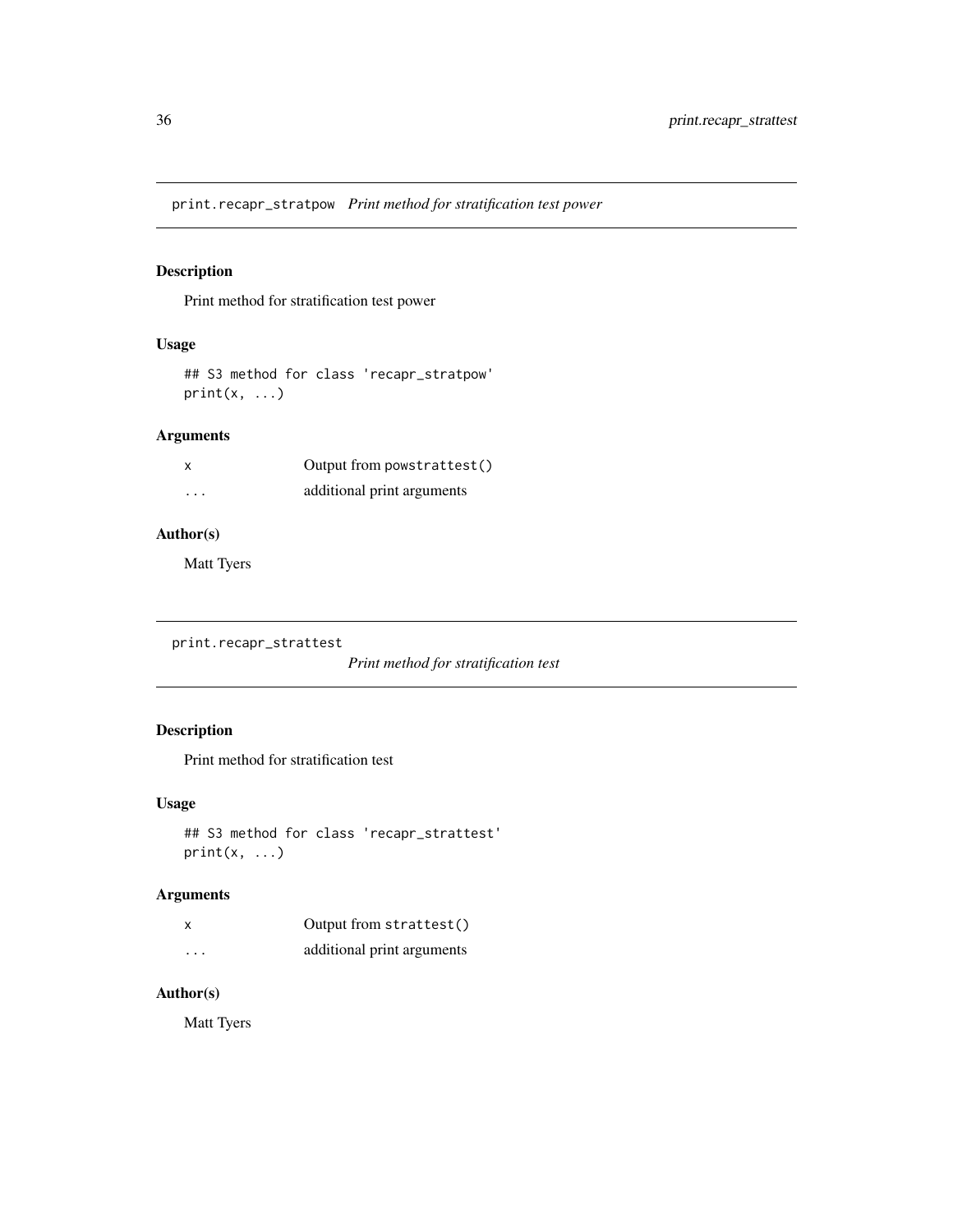<span id="page-36-1"></span><span id="page-36-0"></span>

Returns a vector of random draws from the Bailey estimator in a mark-recapture experiment, given values of the true abundance and the sample size in both events. The function first simulates a vector of recaptures (m2) from a binomial distribution, and then uses these to compute a vector of draws from the estimator.

If capture probabilities ( $p1$  and/or  $p2$ ) are specified instead of sample size(s), the sample size(s) will first be drawn from a binomial distribution, then the number of recaptures. If both sample size and capture probability are specified for a given sampling event, only the sample size will be used.

### Usage

 $rBailey(length, N, n1 = NULL, n2 = NULL, p1 = NULL, p2 = NULL)$ 

### Arguments

| length         | The length of the random vector to return.                                                                                         |
|----------------|------------------------------------------------------------------------------------------------------------------------------------|
| N              | The value of the true abundance. This may be a single number or vector of<br>values equal to length.                               |
| n1             | Number of individuals captured and marked in the first sample. This may be a<br>single number or vector of values equal to length. |
| n2             | Number of individuals captured in the second sample. This may be a single<br>number or vector of values equal to length.           |
| p1             | Alternately, probability of capture in the first sample. This may be a single<br>number or vector of values equal to length.       |
| p <sub>2</sub> | Alternately, probability of capture in the second sample. This may be a single<br>number or vector of values equal to length.      |

### Value

A vector of random draws from the Bailey estimator

### Note

- The population is closed; that is, that there are no births, deaths, immigration, or emigration between sampling events
- All individuals have the same probability of capture in one of the two events, or complete mixing occurs between events
- Marking in the first event does not affect probability of recapture in the second event
- Individuals do not lose marks between events
- All marks will be reported in the second event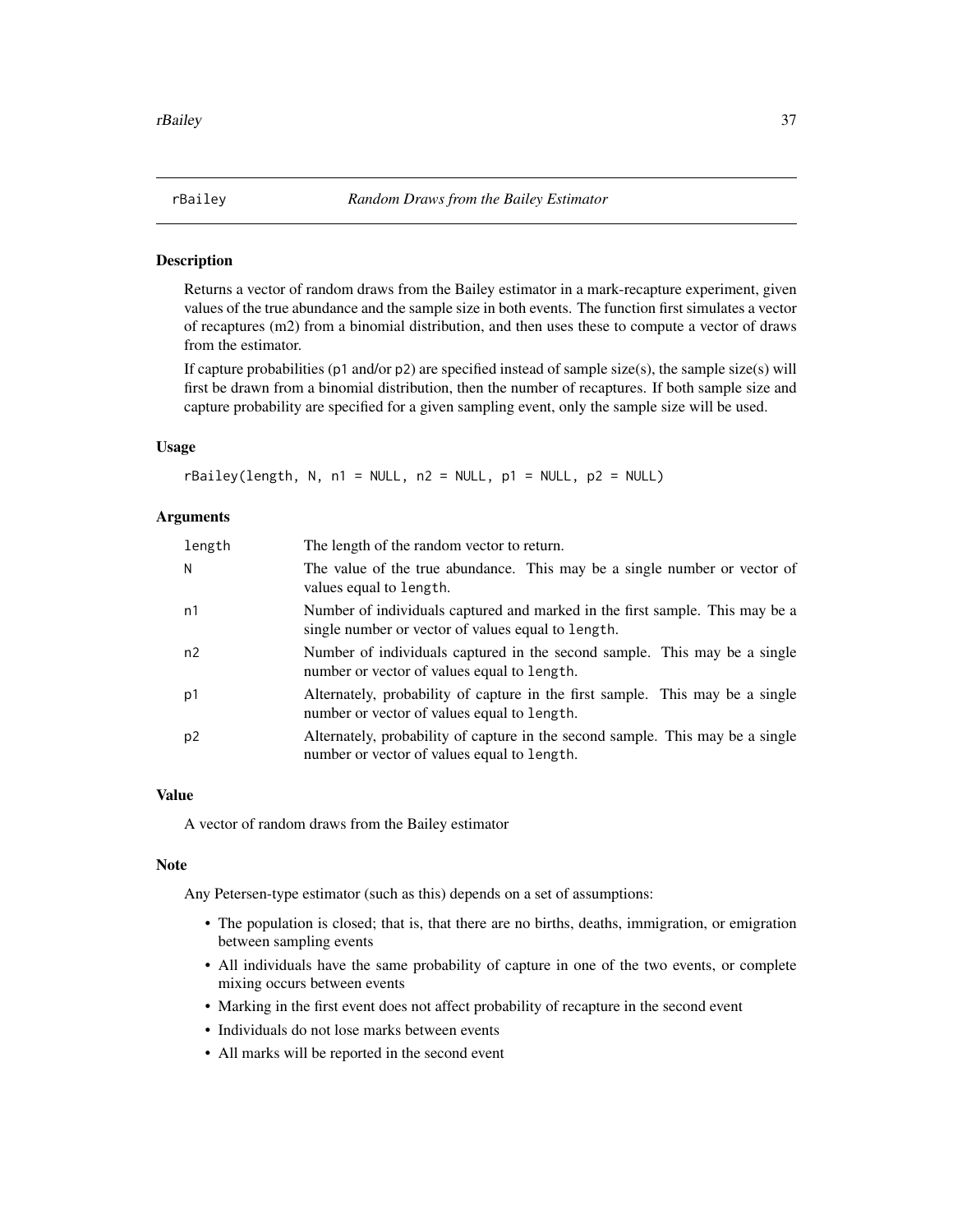#### Author(s)

Matt Tyers

#### See Also

[NBailey,](#page-11-1) [vBailey,](#page-47-1) [seBailey,](#page-41-1) [pBailey,](#page-17-1) [powBailey,](#page-24-1) [ciBailey](#page-2-1)

### Examples

```
draws <- rBailey(length=100000, N=500, n1=100, n2=100)
plotdiscdensity(draws) #plots the density of a vector of discrete values
```
<span id="page-37-1"></span>

rChapman *Random Draws from the Chapman Estimator*

### Description

Returns a vector of random draws from the Chapman estimator in a mark-recapture experiment, given values of the true abundance and the sample size in both events. The function first simulates a vector of recaptures (m2) from a hypergeometric distribution, and then uses these to compute a vector of draws from the estimator.

If capture probabilities (p1 and/or p2) are specified instead of sample size(s), the sample size(s) will first be drawn from a binomial distribution, then the number of recaptures. If both sample size and capture probability are specified for a given sampling event, only the sample size will be used.

#### Usage

 $rChapman(length, N, n1 = NULL, n2 = NULL, p1 = NULL, p2 = NULL)$ 

#### Arguments

| length         | The length of the random vector to return.                                                                                         |
|----------------|------------------------------------------------------------------------------------------------------------------------------------|
| Ν              | The value of the true abundance. This may be a single number or vector of<br>values equal to length.                               |
| n1             | Number of individuals captured and marked in the first sample. This may be a<br>single number or vector of values equal to length. |
| n <sub>2</sub> | Number of individuals captured in the second sample. This may be a single<br>number or vector of values equal to length.           |
| p1             | Alternately, probability of capture in the first sample. This may be a single<br>number or vector of values equal to length.       |
| p2             | Alternately, probability of capture in the second sample. This may be a single<br>number or vector of values equal to length.      |

### Value

A vector of random draws from the Chapman estimator

<span id="page-37-0"></span>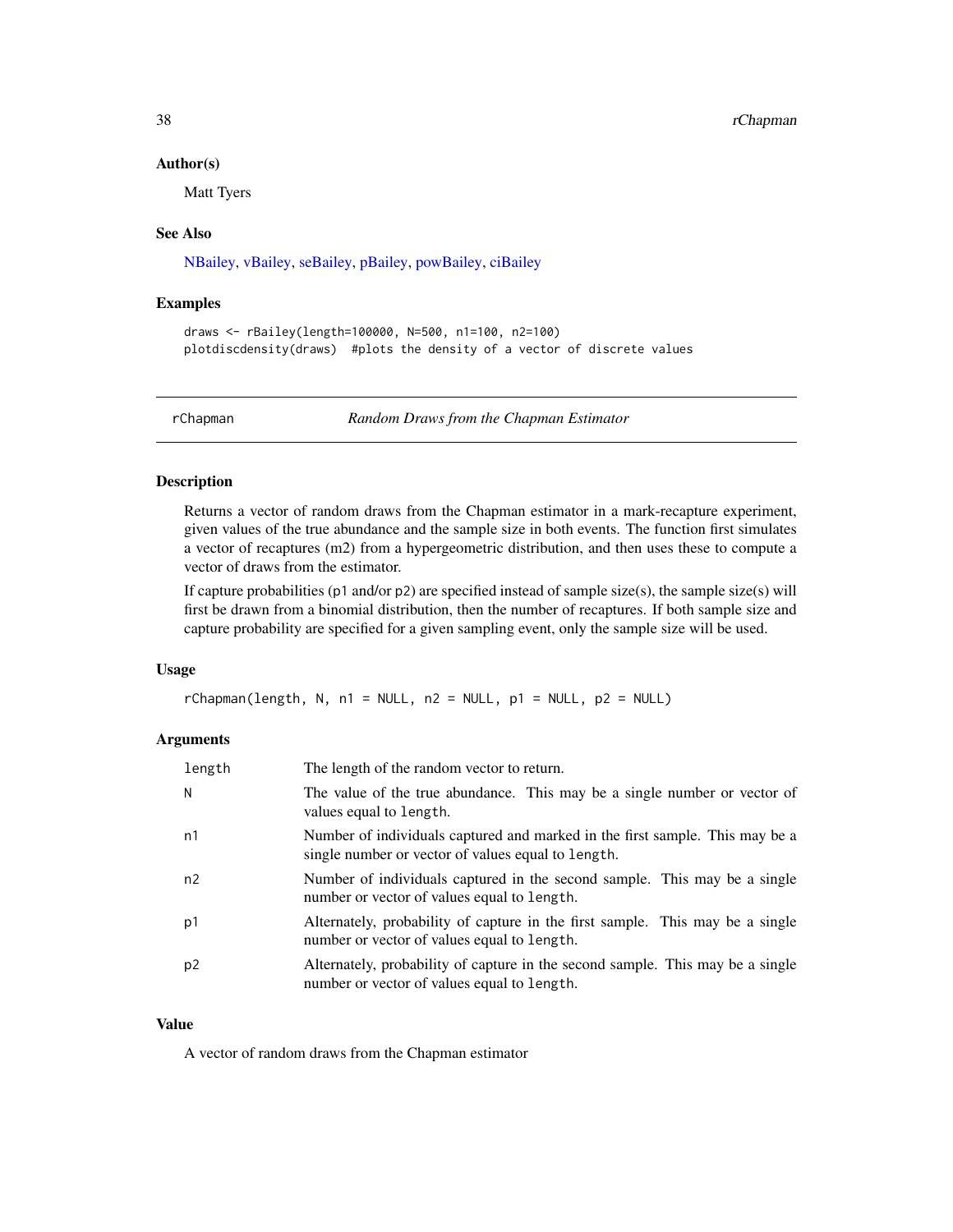#### <span id="page-38-0"></span>rPetersen 39

### Note

Any Petersen-type estimator (such as this) depends on a set of assumptions:

- The population is closed; that is, that there are no births, deaths, immigration, or emigration between sampling events
- All individuals have the same probability of capture in one of the two events, or complete mixing occurs between events
- Marking in the first event does not affect probability of recapture in the second event
- Individuals do not lose marks between events
- All marks will be reported in the second event

#### Author(s)

Matt Tyers

### See Also

[NChapman,](#page-13-1) [vChapman,](#page-48-1) [seChapman,](#page-42-1) [pChapman,](#page-19-1) [powChapman,](#page-25-1) [ciChapman](#page-4-1)

### Examples

```
draws <- rChapman(length=100000, N=500, n1=100, n2=100)
plotdiscdensity(draws) #plots the density of a vector of discrete values
```
<span id="page-38-1"></span>rPetersen *Random Draws from the Petersen Estimator*

#### Description

Returns a vector of random draws from the Petersen estimator in a mark-recapture experiment, given values of the true abundance and the sample size in both events. The function first simulates a vector of recaptures (m2) from a hypergeometric distribution, and then uses these to compute a vector of draws from the estimator.

If capture probabilities (p1 and/or p2) are specified instead of sample size(s), the sample size(s) will first be drawn from a binomial distribution, then the number of recaptures. If both sample size and capture probability are specified for a given sampling event, only the sample size will be used.

#### Usage

```
rPetersen(length, N, n1 = NULL, n2 = NULL, p1 = NULL, p2 = NULL)
```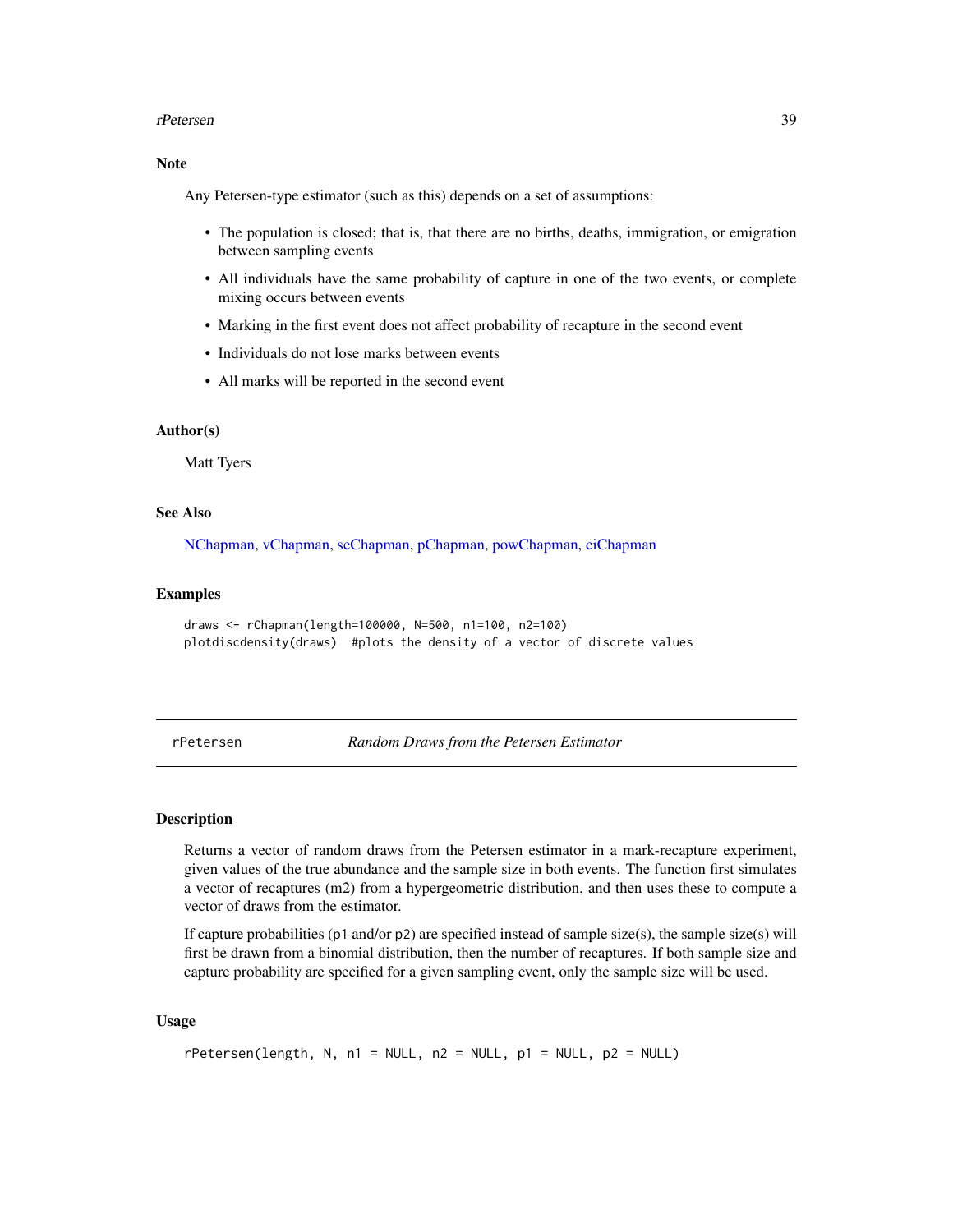### <span id="page-39-0"></span>Arguments

| length         | The length of the random vector to return.                                                                                         |
|----------------|------------------------------------------------------------------------------------------------------------------------------------|
| N              | The value of the true abundance. This may be a single number or vector of<br>values equal to length.                               |
| n1             | Number of individuals captured and marked in the first sample. This may be a<br>single number or vector of values equal to length. |
| n2             | Number of individuals captured in the second sample. This may be a single<br>number or vector of values equal to length.           |
| p1             | Alternately, probability of capture in the first sample. This may be a single<br>number or vector of values equal to length.       |
| p <sub>2</sub> | Alternately, probability of capture in the second sample. This may be a single<br>number or vector of values equal to length.      |

### Value

A vector of random draws from the Petersen estimator

### Note

Any Petersen-type estimator (such as this) depends on a set of assumptions:

- The population is closed; that is, that there are no births, deaths, immigration, or emigration between sampling events
- All individuals have the same probability of capture in one of the two events, or complete mixing occurs between events
- Marking in the first event does not affect probability of recapture in the second event
- Individuals do not lose marks between events
- All marks will be reported in the second event

#### Author(s)

Matt Tyers

#### See Also

[NPetersen,](#page-15-1) [vPetersen,](#page-49-1) [sePetersen,](#page-43-1) [pPetersen,](#page-32-1) [powPetersen,](#page-29-1) [ciPetersen](#page-5-1)

### Examples

```
draws <- rPetersen(length=100000, N=500, n1=100, n2=100)
plotdiscdensity(draws) #plots the density of a vector of discrete values
```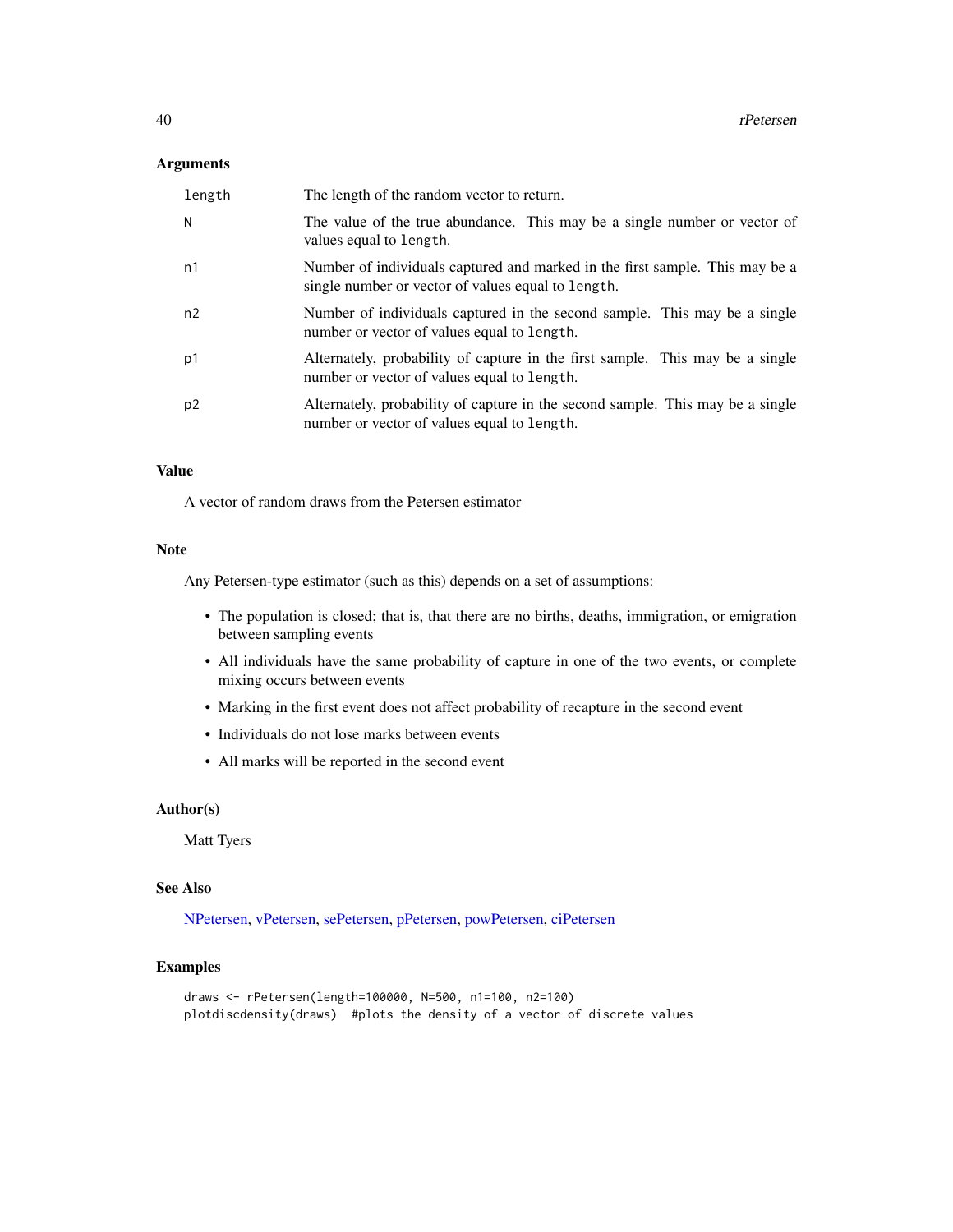<span id="page-40-1"></span><span id="page-40-0"></span>

Returns a vector of random draws from the stratified estimator in a mark-recapture experiment, given values of the true abundance and the sample size in both events. The function first simulates a vector of recaptures (m2) for each stratum, and then uses these to compute a vector of draws from the estimator.

It may prove useful to investigate the behavior of the stratified estimator under relevant scenarios.

If capture probabilities ( $p1$  and/or  $p2$ ) are specified instead of sample size(s), the sample size(s) will first be drawn from a binomial distribution, then the number of recaptures. If both sample size and capture probability are specified for a given sampling event, only the sample size will be used.

### Usage

```
rstrat(
  length,
 N,
 n1 = NULL,n2 = NULL,p1 = NULL,p2 = NULL,estimator = "Chapman"
)
```
#### Arguments

| length         | The length of the random vector to return.                                                                     |
|----------------|----------------------------------------------------------------------------------------------------------------|
| N              | A vector of values of the true abundance for each stratum.                                                     |
| n1             | A vector of the number of individuals captured and marked in the first sample,<br>for each stratum.            |
| n2             | A vector of the number of individuals captured in the second sample, for each<br>stratum.                      |
| p1             | Alternately, a vector of probabilities of capture for the first event, for each stra-<br>tum.                  |
| p <sub>2</sub> | Alternately, a vector of probabilities of capture for the second event, for each<br>stratum.                   |
| estimator      | The type of estimator to use. Allowed values are "Chapman", "Petersen", and<br>"Bailey". Default to "Chapman". |

### Value

A vector of random draws from the stratified estimator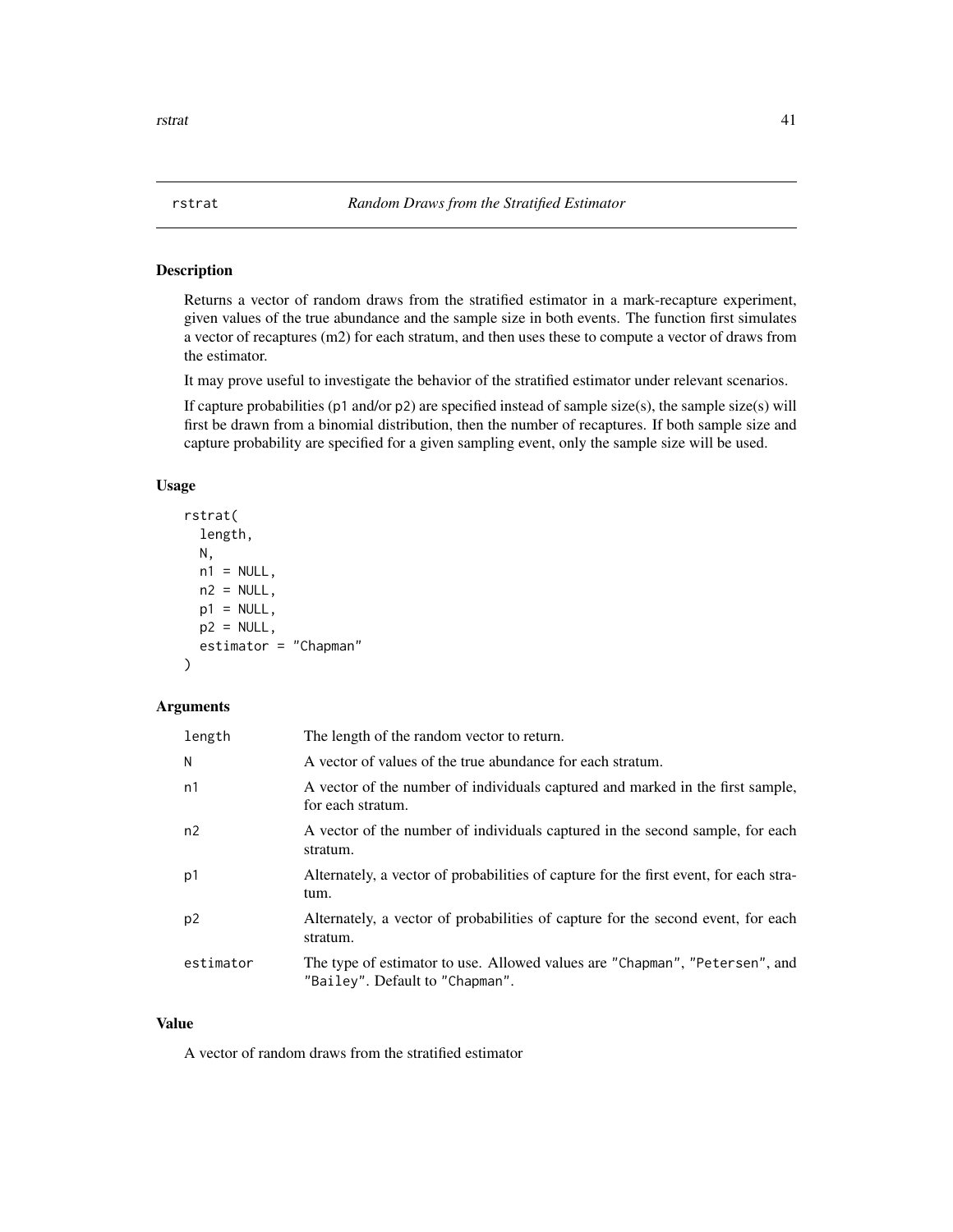<span id="page-41-0"></span>42 seBailey and the seBailey seBailey seBailey seBailey seBailey

#### Author(s)

Matt Tyers

### See Also

[strattest,](#page-45-1) [Nstrat,](#page-16-1) [vstrat,](#page-50-1) [cistrat,](#page-6-1)[NChapman,](#page-13-1) [NPetersen,](#page-15-1) [NBailey](#page-11-1)

### Examples

```
draws <- rstrat(length=100000, N=c(5000,10000), n1=c(500,200), n2=c(500,200))
plotdiscdensity(draws) #plots the density of a vector of discrete values
mean(draws)
```
<span id="page-41-1"></span>

seBailey *Standard Error of the Bailey Estimator*

#### Description

Calculates the standard error of the Bailey estimator in a mark-recapture experiment, with given values of sample sizes and number of recaptures.

### Usage

seBailey(n1, n2, m2)

### Arguments

| n1             | Number of individuals captured and marked in the first sample. This may be a<br>single number or vector of values. |
|----------------|--------------------------------------------------------------------------------------------------------------------|
| n2             | Number of individuals captured in the second sample. This may be a single<br>number or vector of values.           |
| m <sub>2</sub> | Number of marked individuals recaptured in the second sample. This may be a<br>single number or vector of values.  |

### Value

The estimate variance of the Bailey estimator, calculated as  $sqrt((n1^2)^*(n2+1)^*(n2-m2)/(m2+1)/(m2+1)/(m2+2))$ 

### Note

- The population is closed; that is, that there are no births, deaths, immigration, or emigration between sampling events
- All individuals have the same probability of capture in one of the two events, or complete mixing occurs between events
- Marking in the first event does not affect probability of recapture in the second event
- Individuals do not lose marks between events
- All marks will be reported in the second event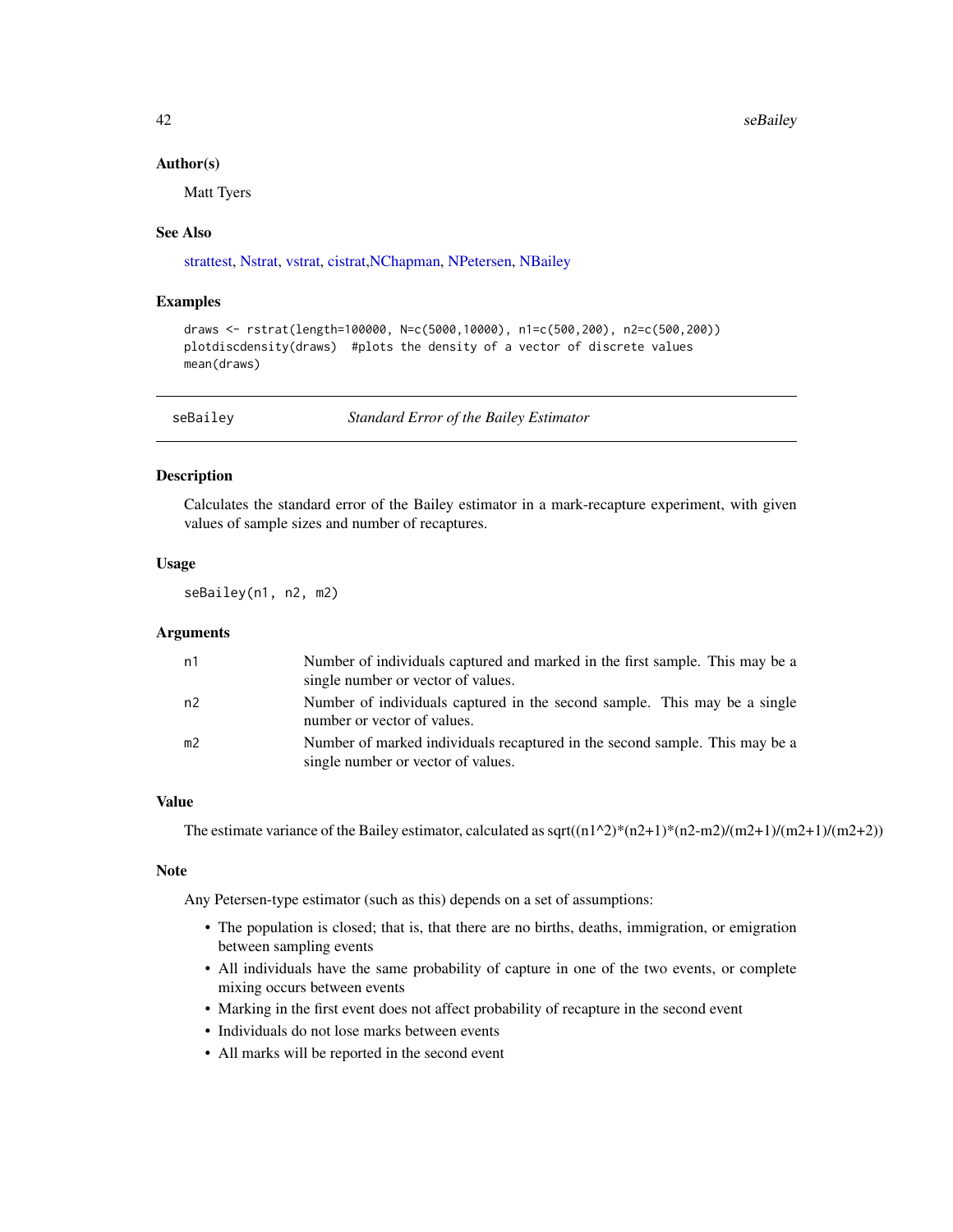### <span id="page-42-0"></span>seChapman 43

#### Author(s)

Matt Tyers

### See Also

[NBailey,](#page-11-1) [vBailey,](#page-47-1) [rBailey,](#page-36-1) [pBailey,](#page-17-1) [powBailey,](#page-24-1) [ciBailey](#page-2-1)

### Examples

seBailey(n1=100, n2=100, m2=20)

<span id="page-42-1"></span>

seChapman *Standard Error of the Chapman Estimator*

### Description

Calculates the standard error of the Chapman estimator in a mark-recapture experiment, with given values of sample sizes and number of recaptures.

### Usage

seChapman(n1, n2, m2)

### Arguments

| n1             | Number of individuals captured and marked in the first sample. This may be a<br>single number or vector of values. |
|----------------|--------------------------------------------------------------------------------------------------------------------|
| n2             | Number of individuals captured in the second sample. This may be a single<br>number or vector of values.           |
| m <sub>2</sub> | Number of marked individuals recaptured in the second sample. This may be a<br>single number or vector of values.  |

### Value

The estimate variance of the Chapman estimator, calculated as  $sqrt((n1+1)*(n2+1)*(n1-m2)*(n2-1)$  $m2)/((m2+2)*(m2+1)^{2})$ 

### Note

- The population is closed; that is, that there are no births, deaths, immigration, or emigration between sampling events
- All individuals have the same probability of capture in one of the two events, or complete mixing occurs between events
- Marking in the first event does not affect probability of recapture in the second event
- Individuals do not lose marks between events
- All marks will be reported in the second event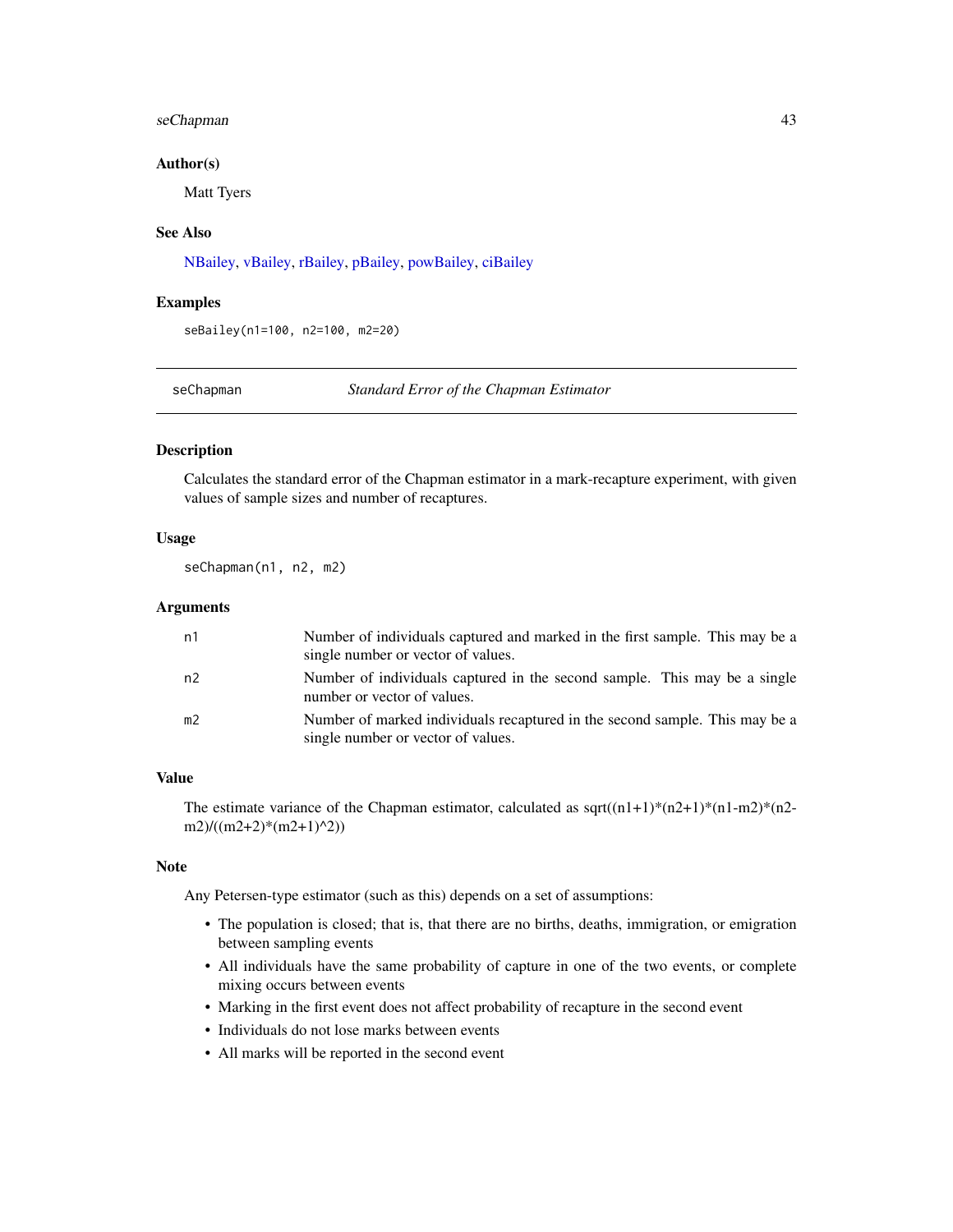#### <span id="page-43-0"></span>Author(s)

Matt Tyers

### See Also

[NChapman,](#page-13-1) [vChapman,](#page-48-1) [rChapman,](#page-37-1) [pChapman,](#page-19-1) [powChapman,](#page-25-1) [ciChapman](#page-4-1)

#### Examples

seChapman(n1=100, n2=100, m2=20)

<span id="page-43-1"></span>

sePetersen *Standard Error of the Petersen Estimator*

### Description

Calculates the standard error of the Petersen estimator in a mark-recapture experiment, with given values of sample sizes and number of recaptures.

### Usage

sePetersen(n1, n2, m2)

### **Arguments**

| n1             | Number of individuals captured and marked in the first sample. This may be a<br>single number or vector of values. |
|----------------|--------------------------------------------------------------------------------------------------------------------|
| n2             | Number of individuals captured in the second sample. This may be a single<br>number or vector of values.           |
| m <sub>2</sub> | Number of marked individuals recaptured in the second sample. This may be a<br>single number or vector of values.  |

#### Value

The estimate variance of the Petersen estimator, calculated as sqrt( $(n1^2)^*n2^*(n2-m2)/(m2^2)$ )

#### Note

- The population is closed; that is, that there are no births, deaths, immigration, or emigration between sampling events
- All individuals have the same probability of capture in one of the two events, or complete mixing occurs between events
- Marking in the first event does not affect probability of recapture in the second event
- Individuals do not lose marks between events
- All marks will be reported in the second event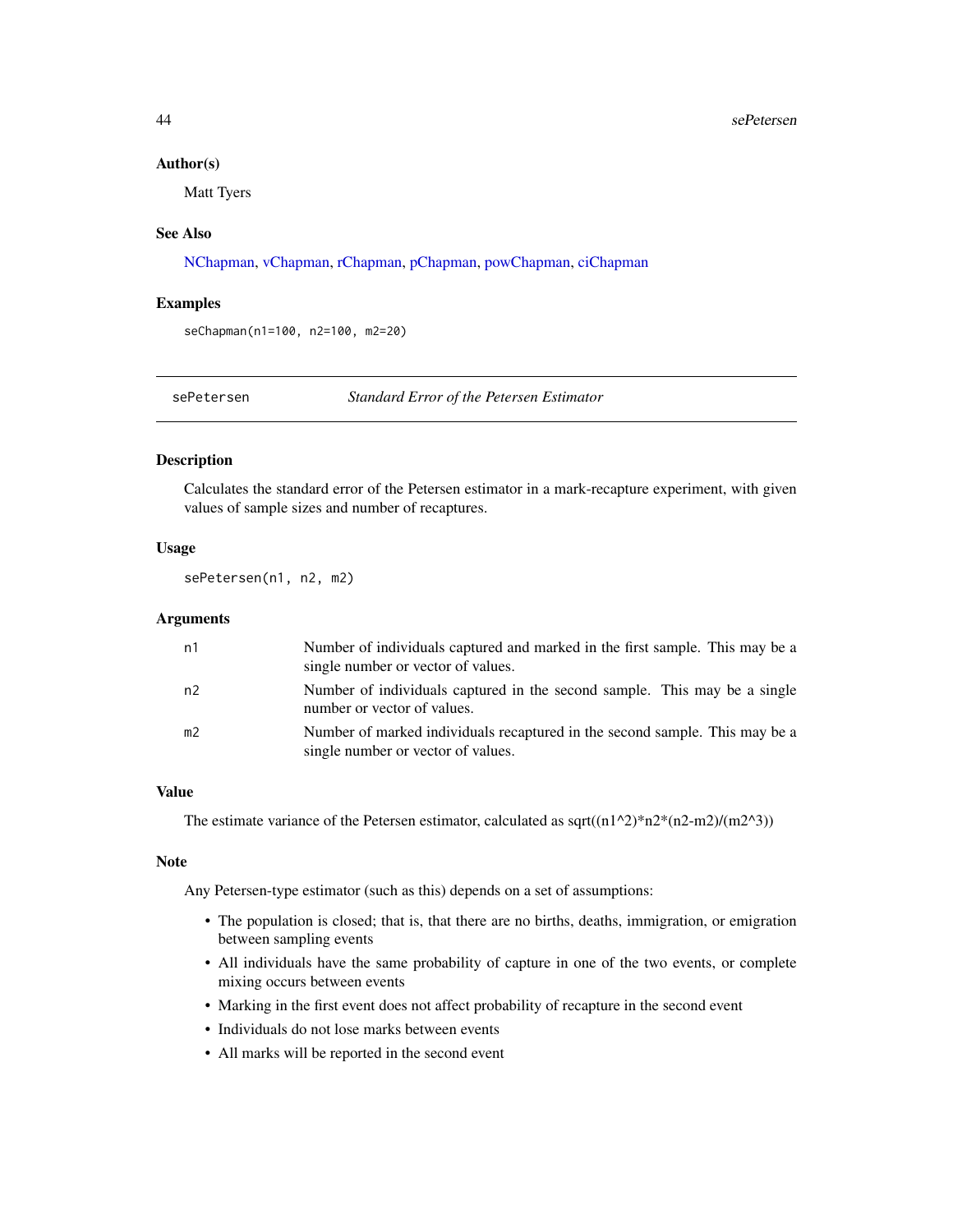#### <span id="page-44-0"></span>sestrat the contract of the contract of the contract of the contract of the contract of the contract of the contract of the contract of the contract of the contract of the contract of the contract of the contract of the co

#### Author(s)

Matt Tyers

### See Also

[NPetersen,](#page-15-1) [vPetersen,](#page-49-1) [rPetersen,](#page-38-1) [pPetersen,](#page-32-1) [powPetersen,](#page-29-1) [ciPetersen](#page-5-1)

### Examples

sePetersen(n1=100, n2=100, m2=20)

<span id="page-44-1"></span>sestrat *Standard Error of Stratified Abundance Estimator*

### Description

Calculates the standard error of the stratified estimator for abundance in a mark-recapture experiment, from vectors of sample sizes and number of recaptures, with each element corresponding to each sampling stratum.

### Usage

sestrat(n1, n2, m2, estimator = "Chapman")

#### Arguments

| n1             | Vector of individuals captured and marked in the first sample, from each stratum                               |
|----------------|----------------------------------------------------------------------------------------------------------------|
| n2             | Vector of individuals captured and marked in the second sample, from each<br>stratum                           |
| m <sub>2</sub> | Vector of marked individuals recaptured in the second sample, from each stra-<br>tum                           |
| estimator      | The type of estimator to use. Allowed values are "Chapman", "Petersen", and<br>"Bailey". Default to "Chapman". |

#### Value

The standard error of the stratified estimator

### Note

It is possible that even the stratified estimate of abundance may be biased if capture probabilities differ greatly between strata. However, the bias in the stratified estimator will be much less than an estimator calculated without stratification.

This function makes the naive assumption of independence between strata. Caution is therefore recommended.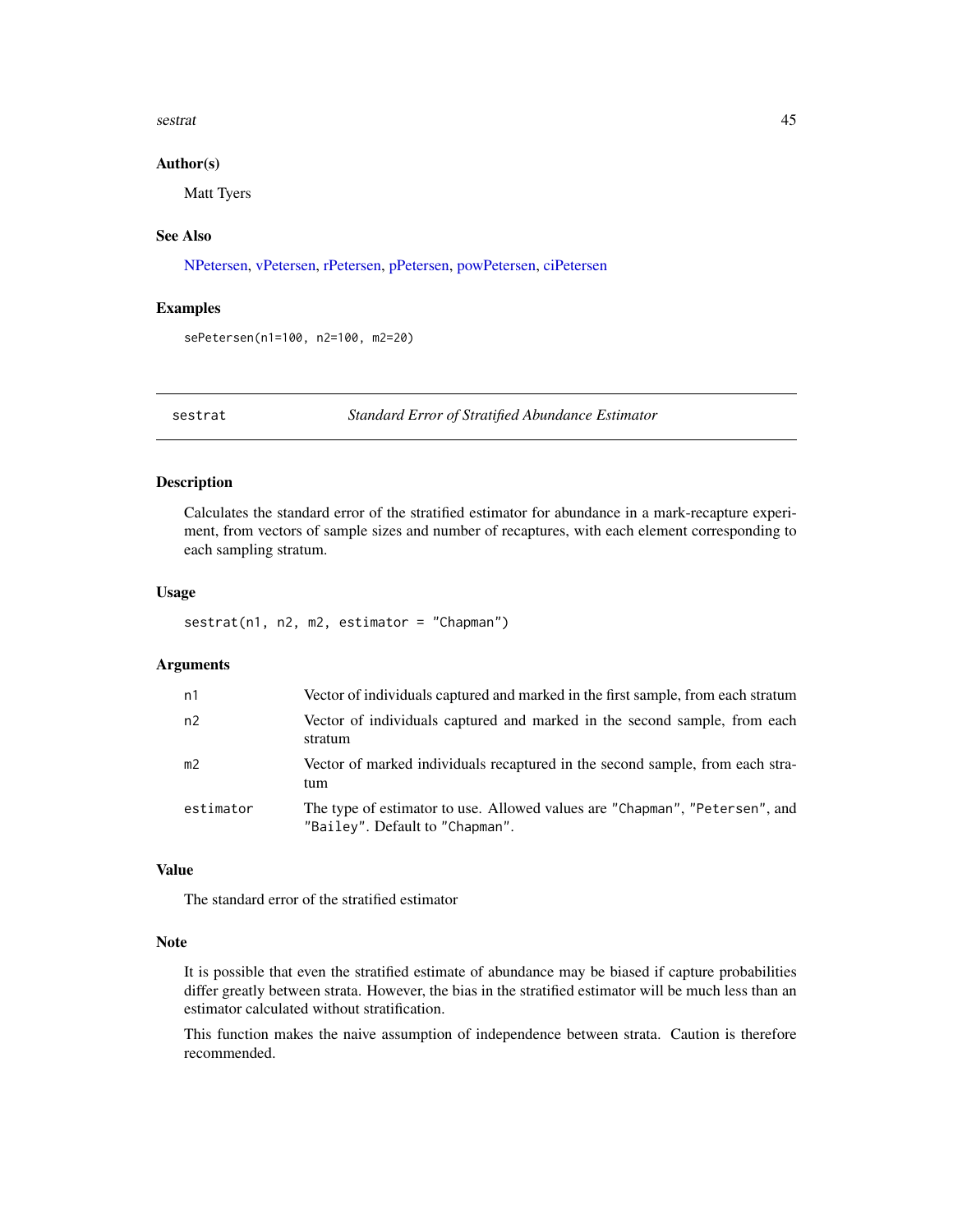46 strattest and the strattest strattest and the strattest strattest strattest strattest strattest strattest strattest strattest strattest strattest strattest strattest strattest strattest strattest strattest strattest str

#### Author(s)

Matt Tyers

### See Also

[strattest,](#page-45-1) [Nstrat,](#page-16-1) [rstrat,](#page-40-1) [vstrat,](#page-50-1) [cistrat,](#page-6-1) [NChapman,](#page-13-1) [NPetersen,](#page-15-1) [NBailey](#page-11-1)

#### Examples

sestrat(n1=c(100,200), n2=c(100,500), m2=c(10,10))

<span id="page-45-1"></span>strattest *Consistency Tests for the Abundance Estimator, Complete Stratification*

#### Description

Conducts two chi-squared tests for the consistency of the Petersen-type abundance estimator. These tests provide explore evidence against equal capture probabilities in either the first or second sampling event. Also conducts a third chi-squared test of unequal capture probabilities between sampling events for each stratum, in the case of small sample sizes (fewer than 100 in either sampling event and fewer than 30 recaptures), which may be used to suggest unequal capture probabilities in either the first or second event.

Typically, if either of the first two test p-values is greater than the significance level, use of a Petersen-type estimator is considered justified.

If tests give evidence of unequal capture probabilities between strata, a stratified estimator should be used, such as [Nstrat.](#page-16-1)

This function assumes stratification in both sampling events, such that individuals cannot move from one strata to another (such as by size or gender). If movement between strata may occur (such as in the case of stratification by time or area), use of [consistencytest](#page-8-1) is recommended.

#### Usage

```
strattest(n1, n2, m2, ...)
```
#### Arguments

| n1             | Vector of n1 counts (sample size in the first event), each element corresponding<br>to one stratum.           |
|----------------|---------------------------------------------------------------------------------------------------------------|
| n2             | Vector of n2 counts (sample size in the second event), each element correspond-<br>ing to one stratum.        |
| m <sub>2</sub> | Vector of m2 counts (number of recaptures in the second event), each element<br>corresponding to one stratum. |
|                | Additional arguments for chisq.test                                                                           |

<span id="page-45-0"></span>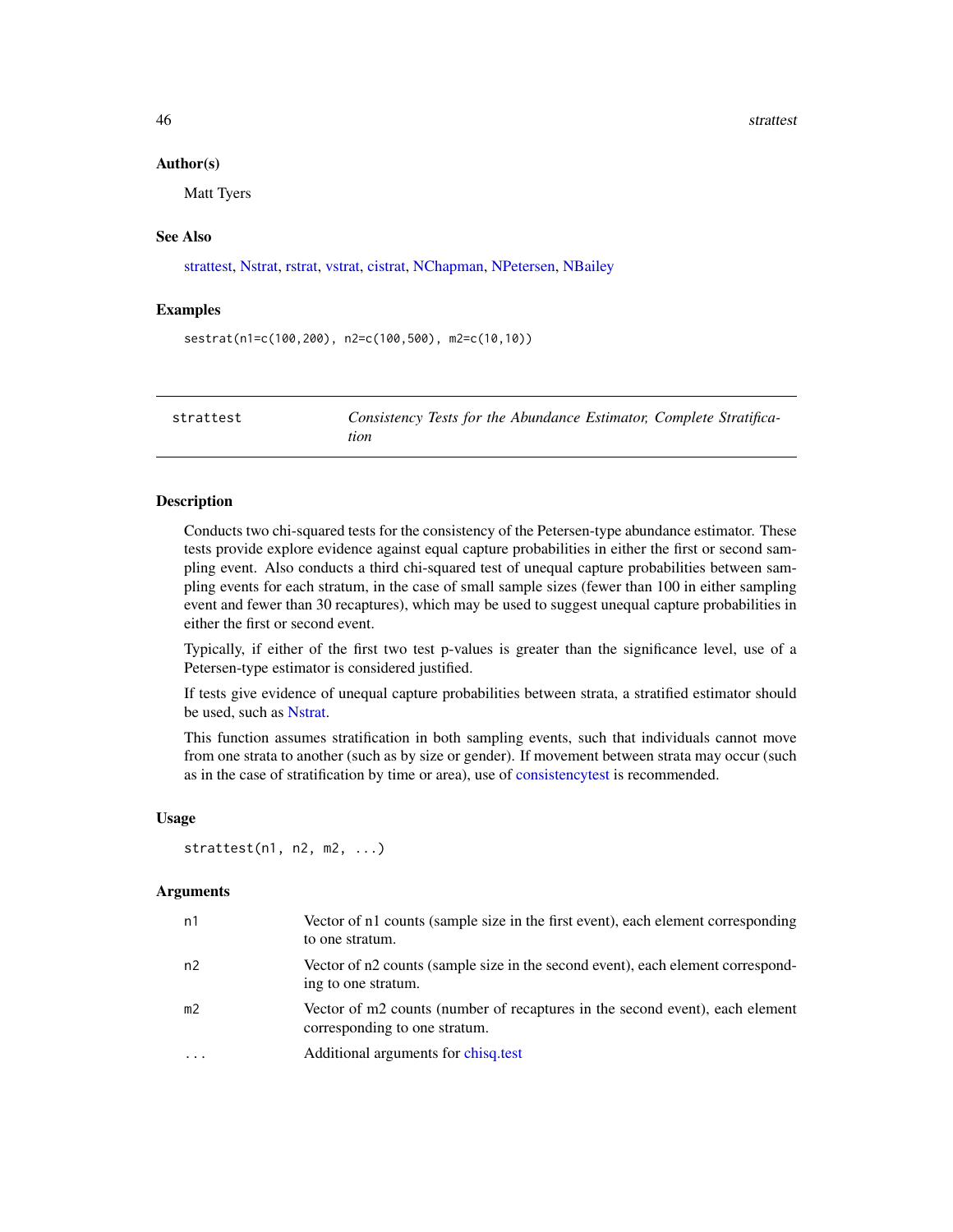#### <span id="page-46-0"></span>strattest 47

### Value

A list of class "recapr\_strattest" with the following components:

- event1\_table The contingency table used for the first test
- event1\_Xsqd The chi-squared test statistic in the first test
- event1\_df The associated degrees of freedom in the first test
- event1\_pval The p-value returned from the first test
- event2\_table The contingency table used for the second test
- event2\_Xsqd The chi-squared test statistic in the second test
- event2\_df The associated degrees of freedom in the second test
- event2\_pval The p-value returned from the second test
- event1v2\_table The contingency table used for the third test
- event1v2\_Xsqd The chi-squared test statistic in the third test
- event1v2\_df The associated degrees of freedom in the third test
- event1v2\_pval The p-value returned from the second third

### **Note**

Any Petersen-type estimator (such as this) depends on a set of assumptions:

- The population is closed; that is, that there are no births, deaths, immigration, or emigration between sampling events
- All individuals have the same probability of capture in one of the two events, or complete mixing occurs between events
- Marking in the first event does not affect probability of recapture in the second event
- Individuals do not lose marks between events
- All marks will be reported in the second event

#### Author(s)

Matt Tyers

#### See Also

[powstrattest,](#page-31-1) [Nstrat,](#page-16-1) [consistencytest](#page-8-1)

#### Examples

```
strattest(n1=c(100,100), n2=c(50,200), m2=c(20,15))
```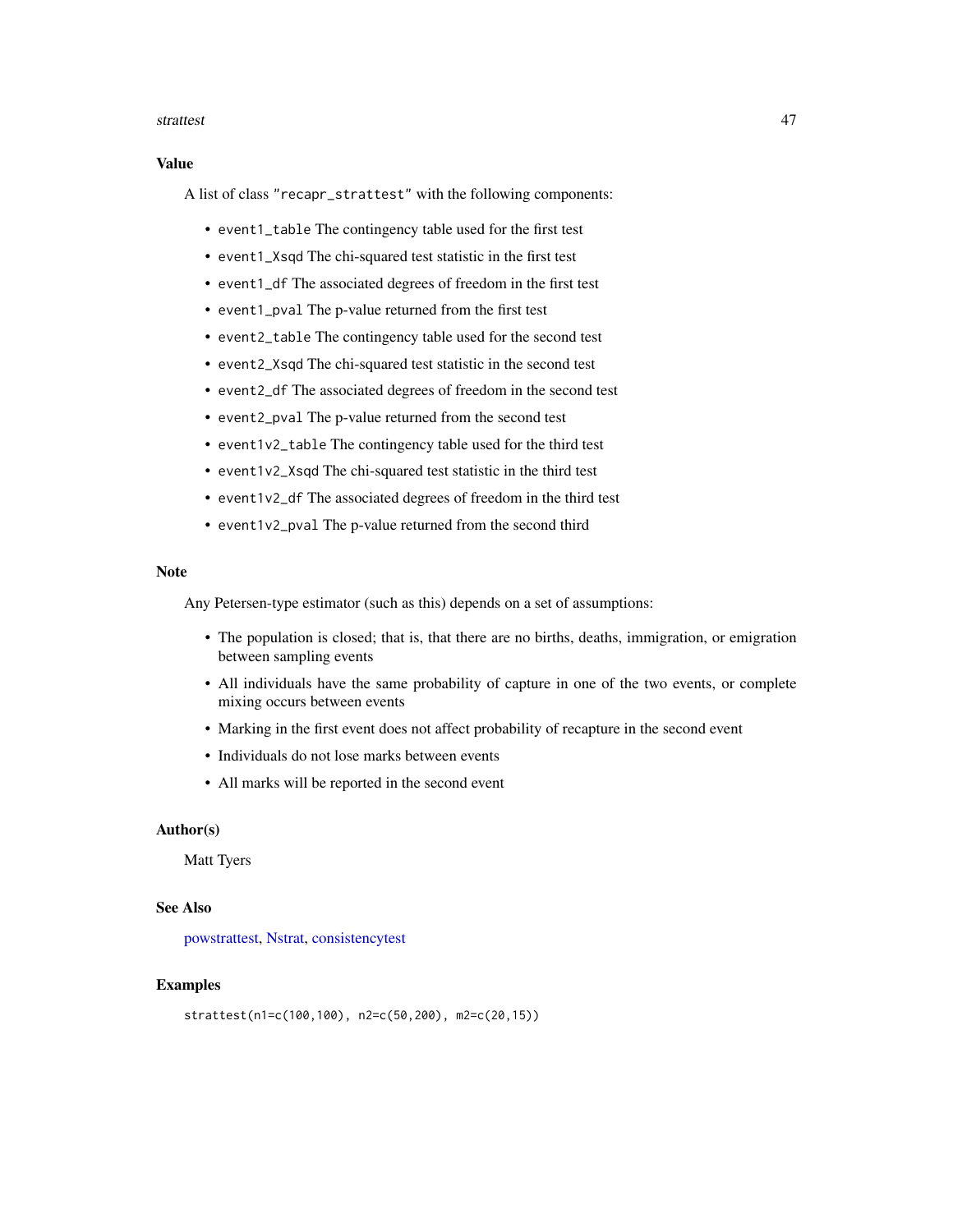<span id="page-47-1"></span><span id="page-47-0"></span>Calculates the estimated variance of the Bailey estimator in a mark-recapture experiment, with given values of sample sizes and number of recaptures.

#### Usage

vBailey(n1, n2, m2)

### Arguments

| n1             | Number of individuals captured and marked in the first sample. This may be a<br>single number or vector of values. |
|----------------|--------------------------------------------------------------------------------------------------------------------|
| n2             | Number of individuals captured in the second sample. This may be a single<br>number or vector of values.           |
| m <sub>2</sub> | Number of marked individuals recaptured in the second sample. This may be a<br>single number or vector of values.  |

#### Value

The estimate variance of the Bailey estimator, calculated as  $(n1^2)^*(n2+1)^*(n2-m2)/(m2+1)/(m2+1)/(m2+2)$ 

### Note

Any Petersen-type estimator (such as this) depends on a set of assumptions:

- The population is closed; that is, that there are no births, deaths, immigration, or emigration between sampling events
- All individuals have the same probability of capture in one of the two events, or complete mixing occurs between events
- Marking in the first event does not affect probability of recapture in the second event
- Individuals do not lose marks between events
- All marks will be reported in the second event

#### Author(s)

Matt Tyers

#### See Also

[NBailey,](#page-11-1) [seBailey,](#page-41-1) [rBailey,](#page-36-1) [pBailey,](#page-17-1) [powBailey,](#page-24-1) [ciBailey](#page-2-1)

#### Examples

vBailey(n1=100, n2=100, m2=20)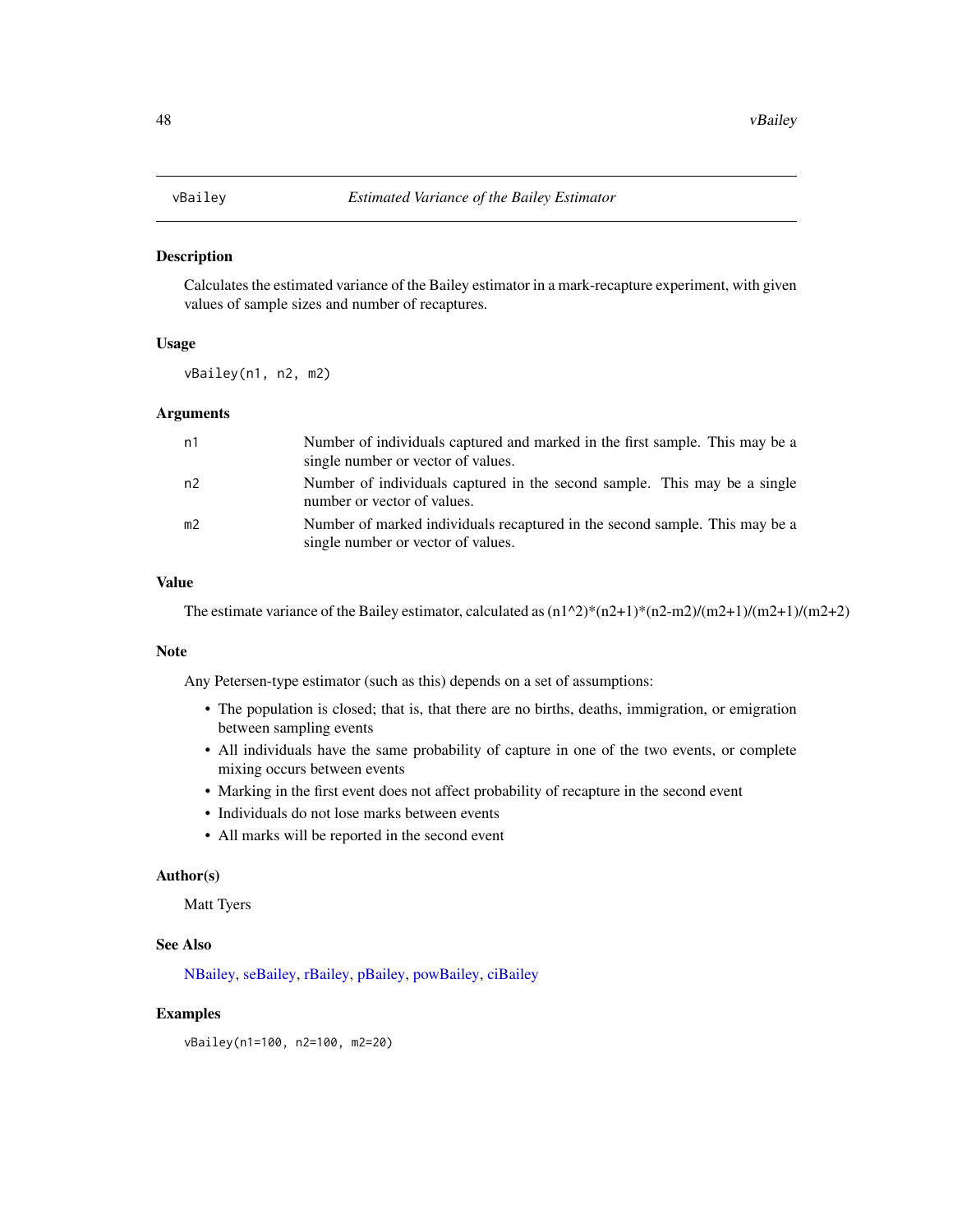<span id="page-48-1"></span><span id="page-48-0"></span>

Calculates the estimated variance of the Chapman estimator in a mark-recapture experiment, with given values of sample sizes and number of recaptures.

#### Usage

vChapman(n1, n2, m2)

#### **Arguments**

| n1             | Number of individuals captured and marked in the first sample. This may be a<br>single number or vector of values. |
|----------------|--------------------------------------------------------------------------------------------------------------------|
| n2             | Number of individuals captured in the second sample. This may be a single<br>number or vector of values.           |
| m <sub>2</sub> | Number of marked individuals recaptured in the second sample. This may be a<br>single number or vector of values.  |

#### Value

The estimate variance of the Chapman estimator, calculated as  $(n1+1)*(n2+1)*(n1-m2)*(n2-m2)/((m2+2)*(m2+1)^2)$ 

### Note

Any Petersen-type estimator (such as this) depends on a set of assumptions:

- The population is closed; that is, that there are no births, deaths, immigration, or emigration between sampling events
- All individuals have the same probability of capture in one of the two events, or complete mixing occurs between events
- Marking in the first event does not affect probability of recapture in the second event
- Individuals do not lose marks between events
- All marks will be reported in the second event

#### Author(s)

Matt Tyers

### See Also

[NChapman,](#page-13-1) [seChapman,](#page-42-1) [rChapman,](#page-37-1) [pChapman,](#page-19-1) [powChapman,](#page-25-1) [ciChapman](#page-4-1)

#### Examples

vChapman(n1=100, n2=100, m2=20)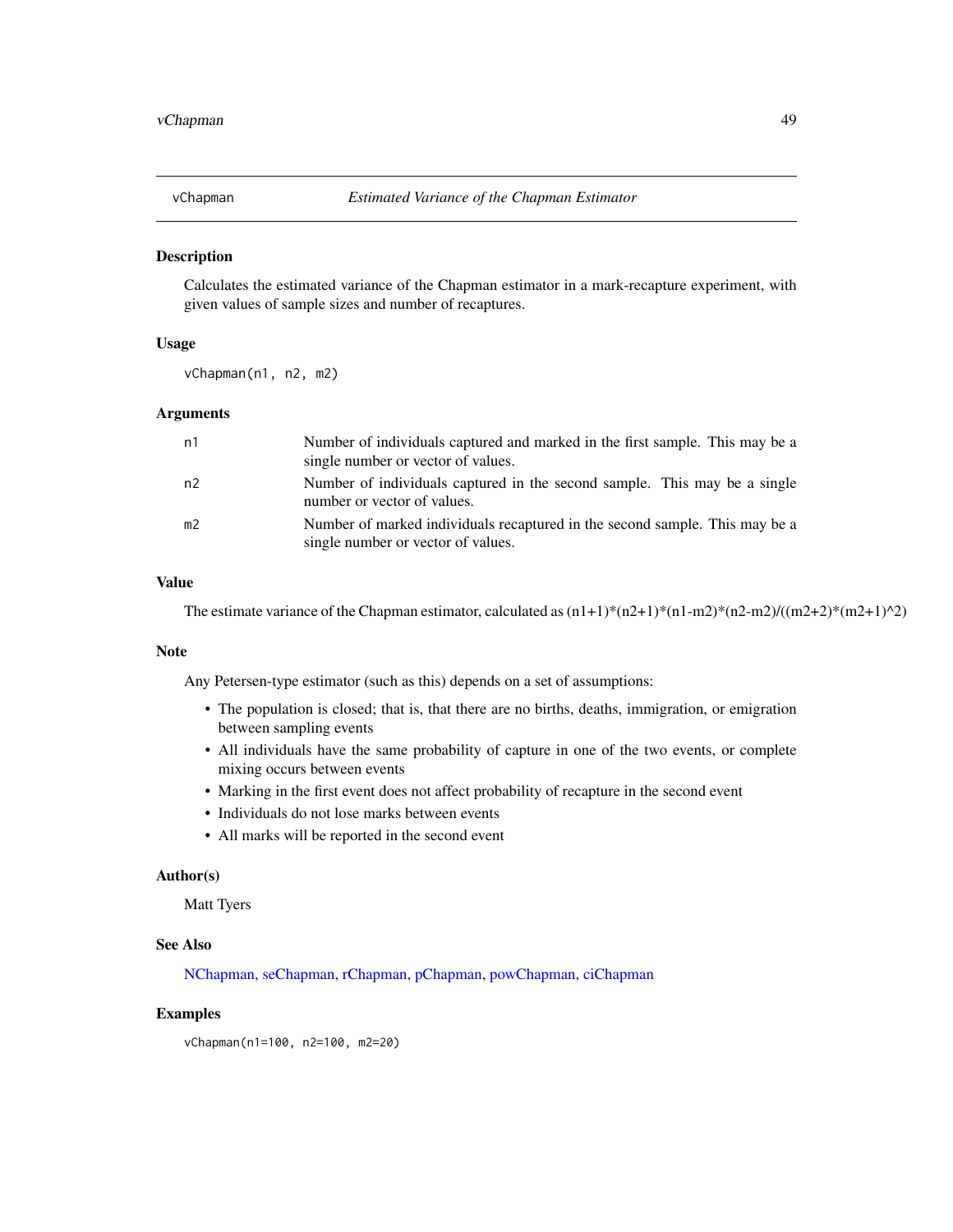<span id="page-49-1"></span><span id="page-49-0"></span>

Calculates the estimated variance of the Petersen estimator in a mark-recapture experiment, with given values of sample sizes and number of recaptures.

#### Usage

vPetersen(n1, n2, m2)

### Arguments

| n1             | Number of individuals captured and marked in the first sample. This may be a<br>single number or vector of values. |
|----------------|--------------------------------------------------------------------------------------------------------------------|
| n2             | Number of individuals captured in the second sample. This may be a single<br>number or vector of values.           |
| m <sub>2</sub> | Number of marked individuals recaptured in the second sample. This may be a<br>single number or vector of values.  |

#### Value

The estimate variance of the Petersen estimator, calculated as  $(n1^2)^*n2^*(n2-m2)/(m2^3)$ 

### Note

Any Petersen-type estimator (such as this) depends on a set of assumptions:

- The population is closed; that is, that there are no births, deaths, immigration, or emigration between sampling events
- All individuals have the same probability of capture in one of the two events, or complete mixing occurs between events
- Marking in the first event does not affect probability of recapture in the second event
- Individuals do not lose marks between events
- All marks will be reported in the second event

#### Author(s)

Matt Tyers

### See Also

[NPetersen,](#page-15-1) [sePetersen,](#page-43-1) [rPetersen,](#page-38-1) [pPetersen,](#page-32-1) [powPetersen,](#page-29-1) [ciPetersen](#page-5-1)

### Examples

vPetersen(n1=100, n2=100, m2=20)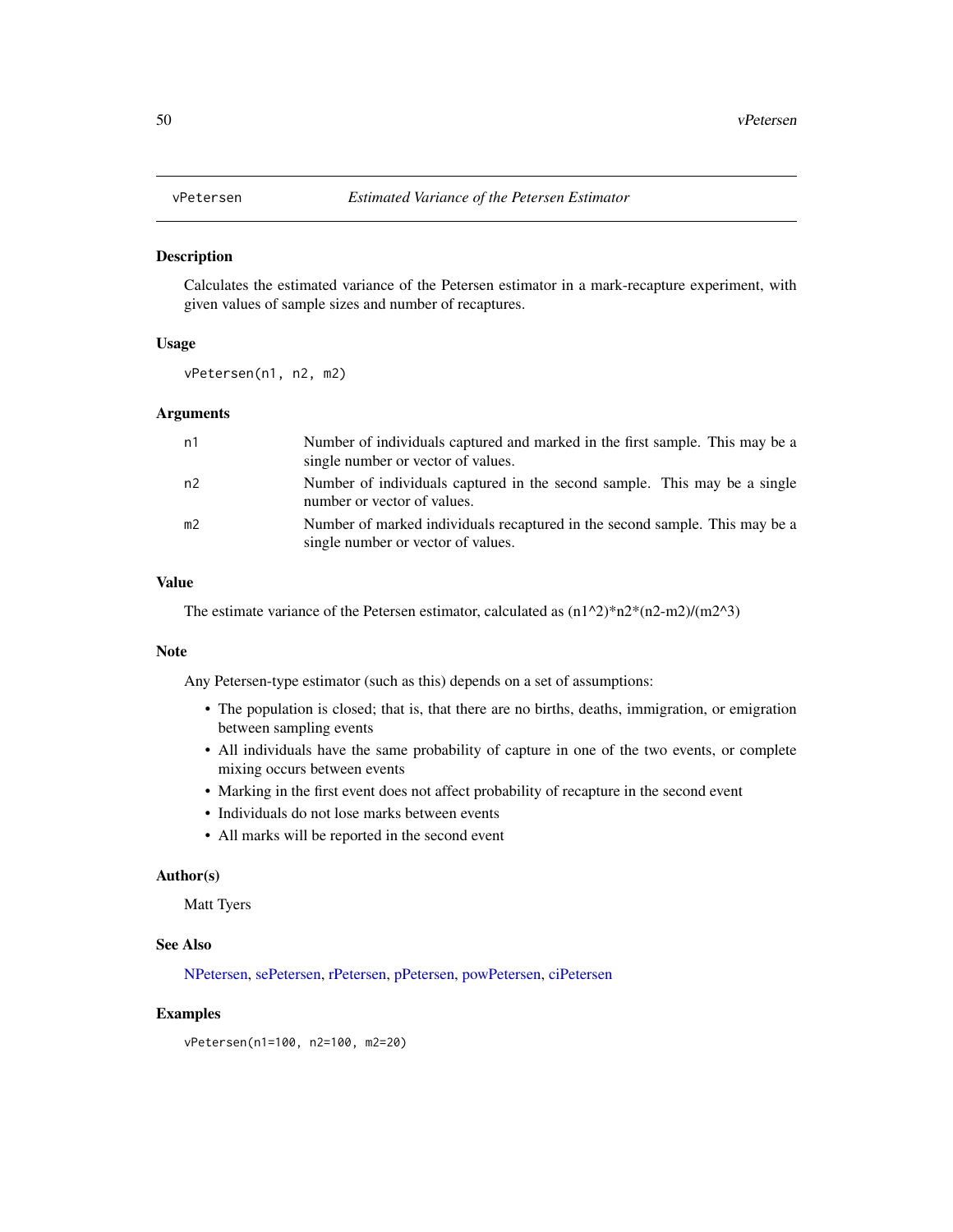<span id="page-50-1"></span><span id="page-50-0"></span>

Calculates the estimated variance of the stratified estimator for abundance in a mark-recapture experiment, from vectors of sample sizes and number of recaptures, with each element corresponding to each sampling stratum.

### Usage

vstrat(n1, n2, m2, estimator = "Chapman")

### Arguments

| n1             | Vector of individuals captured and marked in the first sample, from each stratum                               |
|----------------|----------------------------------------------------------------------------------------------------------------|
| n2             | Vector of individuals captured and marked in the second sample, from each<br>stratum                           |
| m <sub>2</sub> | Vector of marked individuals recaptured in the second sample, from each stra-<br>tum                           |
| estimator      | The type of estimator to use. Allowed values are "Chapman", "Petersen", and<br>"Bailey". Default to "Chapman". |

### Value

The estimated variance of the stratified estimator

#### Note

It is possible that even the stratified estimate of abundance may be biased if capture probabilities differ greatly between strata. However, the bias in the stratified estimator will be much less than an estimator calculated without stratification.

This function makes the naive assumption of independence between strata. Caution is therefore recommended.

### Author(s)

Matt Tyers

### See Also

[strattest,](#page-45-1) [Nstrat,](#page-16-1) [rstrat,](#page-40-1) [sestrat,](#page-44-1) [cistrat,](#page-6-1) [NChapman,](#page-13-1) [NPetersen,](#page-15-1) [NBailey](#page-11-1)

#### Examples

```
vstrat(n1=c(100,200), n2=c(100,500), m2=c(10,10))
```